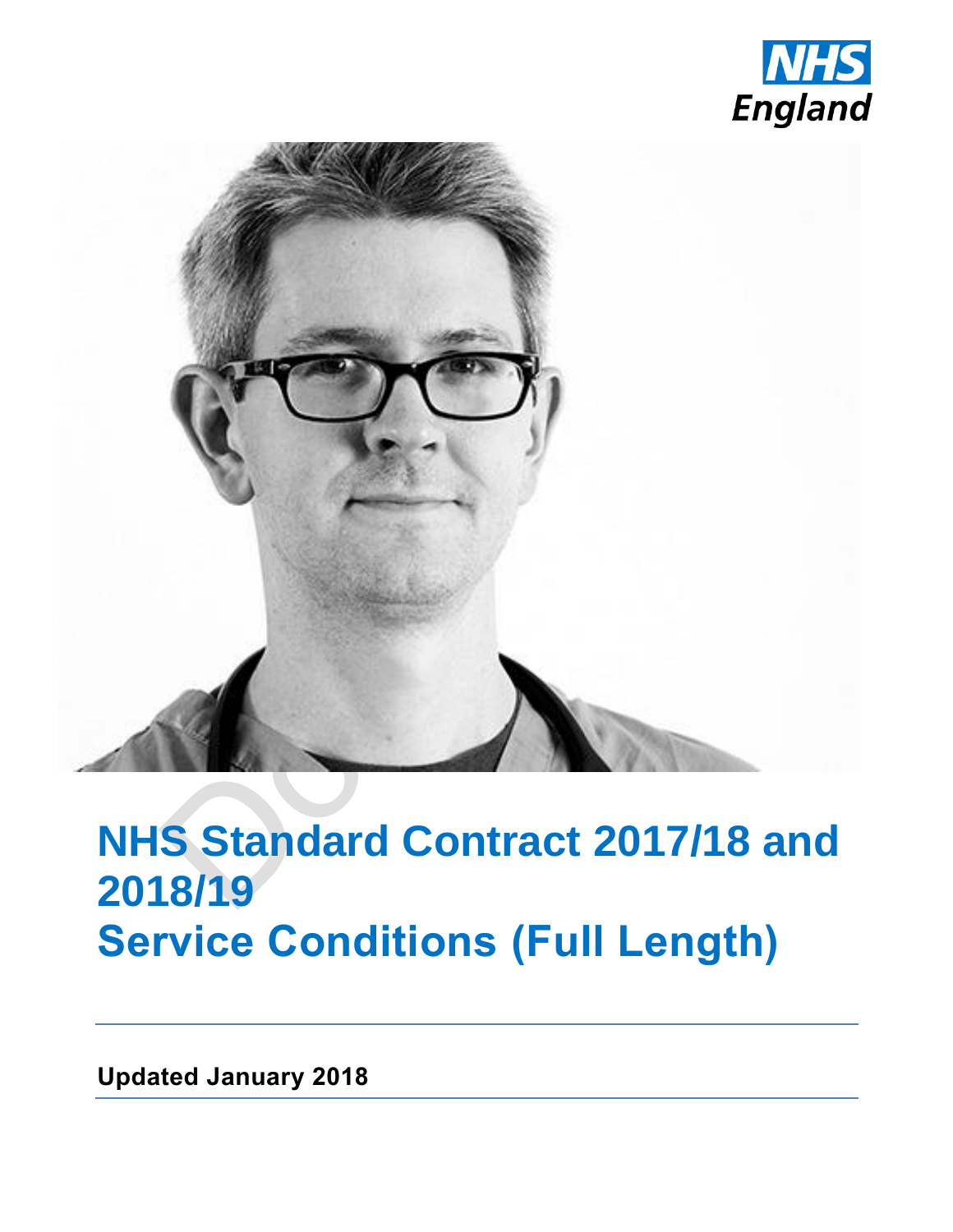## **NHS Standard Contract 2017/18 and 2018/19 (updated January 2018) Service Conditions**

First published: November 2016

Republished: January 2018

Prepared by: NHS Standard Contract Team

nhscb.contractshelp@nhs.net

This document is part of the NHS Standard Contract 2017-19 (January 2018). It has now been superseded by the May 2018 edition and, with effect from 25 May 2018, must not be used by commissioners and providers entering into new contracts. With effect from 25 May 2018, new contracts must be on the NHS Standard Contract 2017-19 (May 2018 edition) form. The NHS Standard Contract (May2018 edition) is available at [https://www.england.nhs.uk/nhs-standard](https://www.england.nhs.uk/nhs-standard-contract/2017-19-update-may/)[contract/2017-19-update-may/](https://www.england.nhs.uk/nhs-standard-contract/2017-19-update-may/)

Document Classification: **Contact Classification** 

NHS STANDARD CONTRACT 2017/18 and 2018/19 SERVICE CONDITIONS (Full Length) (updated January 2018)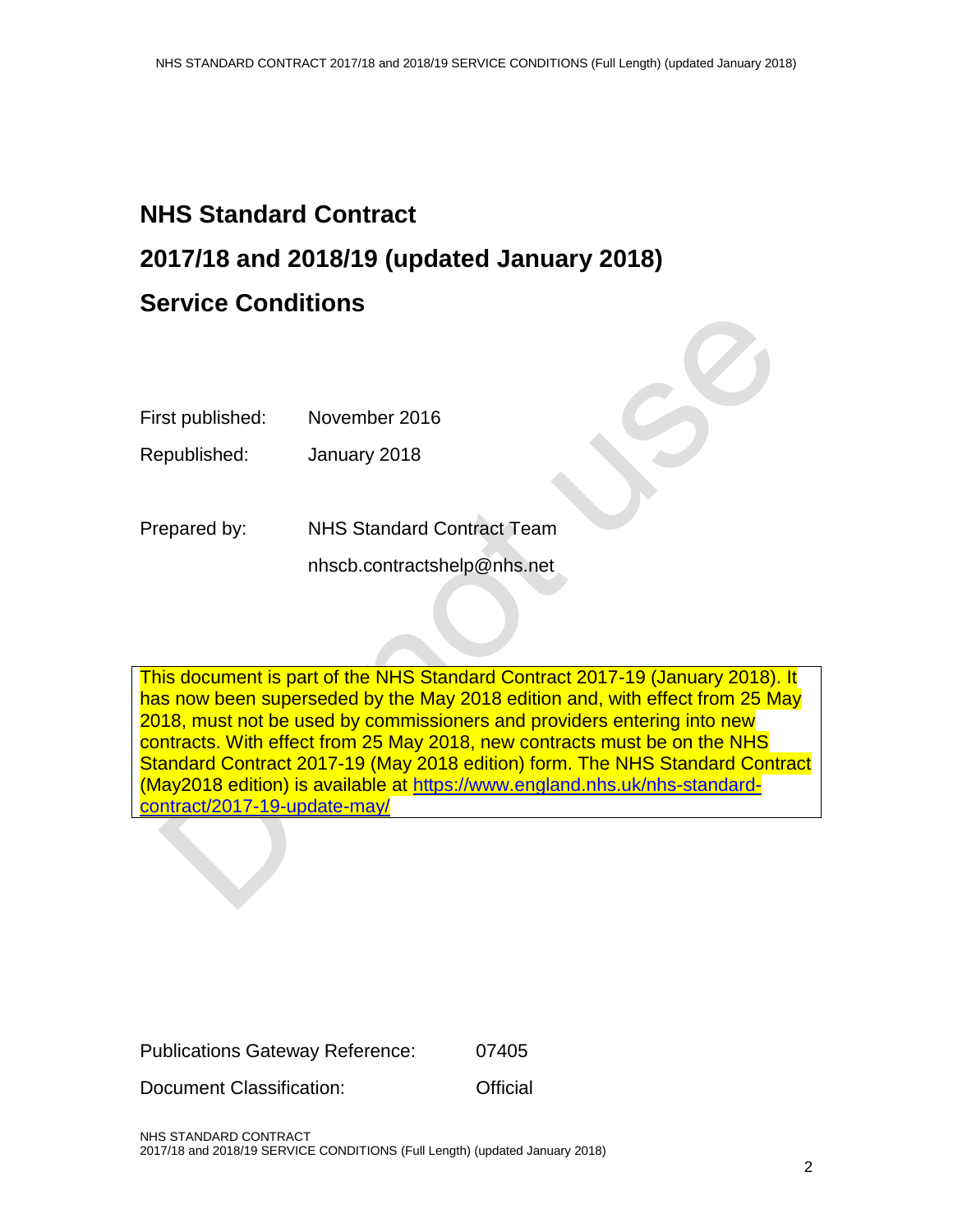## **Conditions will apply to all or only some Service categories, as indicated in the right column using the following abbreviations:**

| <b>All Services</b>                                     | All         |
|---------------------------------------------------------|-------------|
| <b>Accident and Emergency Services</b>                  | $A + E$     |
| <b>Acute Services</b>                                   | A           |
| <b>Ambulance Services</b>                               | AM          |
| <b>Cancer Services</b>                                  | <b>CR</b>   |
| <b>Continuing Healthcare Services</b>                   | <b>CHC</b>  |
| <b>Community Services</b>                               | <b>CS</b>   |
| Diagnostic, Screening and/or Pathology Services         | D           |
| <b>End of Life Care Services</b>                        | <b>ELC</b>  |
| Mental Health and Learning Disability Services          | MН          |
| Mental Health and Learning Disability Secure Services   | <b>MHSS</b> |
| NHS 111 Services                                        | 111         |
| <b>Patient Transport Services</b>                       | PТ          |
| <b>Radiotherapy Services</b>                            | R           |
| Urgent care/Walk-in Centre Services/Minor Injuries Unit | U           |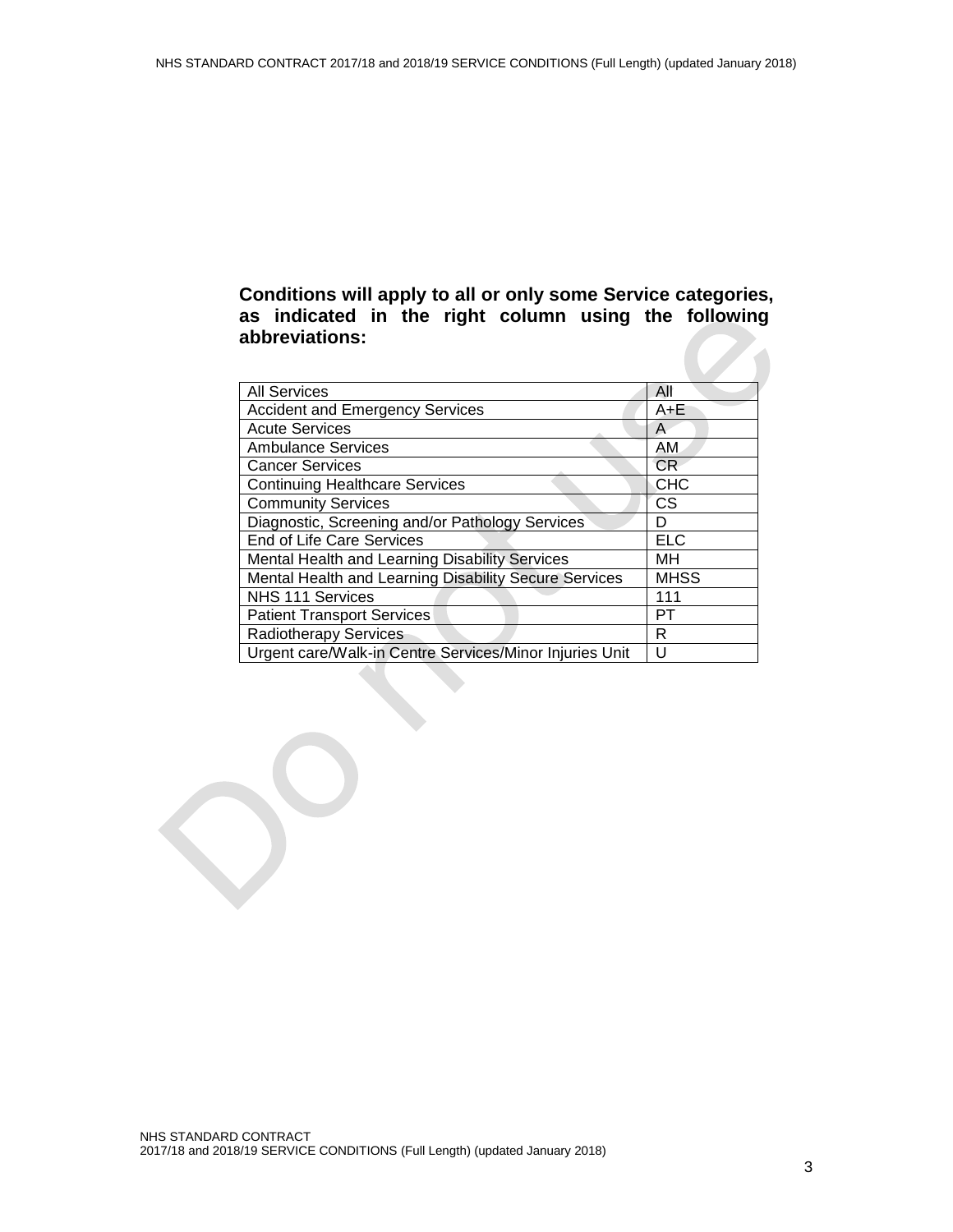|                 |                                                                                                                                                                                                                            | <b>PROVISION OF SERVICES</b>                                                                                                                                                                                                  |     |
|-----------------|----------------------------------------------------------------------------------------------------------------------------------------------------------------------------------------------------------------------------|-------------------------------------------------------------------------------------------------------------------------------------------------------------------------------------------------------------------------------|-----|
| SC <sub>1</sub> | <b>Compliance with the Law and the NHS Constitution</b>                                                                                                                                                                    |                                                                                                                                                                                                                               |     |
| 1.1             | The Provider must provide the Services in accordance with the Fundamental<br>Standards of Care and the Service Specifications. The Provider must perform all<br>of its obligations under this Contract in accordance with: |                                                                                                                                                                                                                               | All |
|                 | 1.1.1                                                                                                                                                                                                                      | the terms of this Contract; and                                                                                                                                                                                               |     |
|                 | 1.1.2                                                                                                                                                                                                                      | the Law; and                                                                                                                                                                                                                  |     |
|                 | 1.1.3                                                                                                                                                                                                                      | Good Practice.                                                                                                                                                                                                                |     |
|                 |                                                                                                                                                                                                                            | The Provider must, when requested by the Co-ordinating Commissioner, provide<br>evidence of the development and updating of its clinical process and procedures<br>to reflect Good Practice.                                  |     |
| 1.2             | accordance with:                                                                                                                                                                                                           | The Commissioners must perform all of their obligations under this Contract in                                                                                                                                                | All |
|                 | 1.2.1                                                                                                                                                                                                                      | the terms of this Contract; and                                                                                                                                                                                               |     |
|                 | 1.2.2                                                                                                                                                                                                                      | the Law; and                                                                                                                                                                                                                  |     |
|                 | 1.2.3                                                                                                                                                                                                                      | Good Practice.                                                                                                                                                                                                                |     |
| 1.3             |                                                                                                                                                                                                                            | The Parties must abide by and promote awareness of the NHS Constitution,<br>including the rights and pledges set out in it. The Provider must ensure that all<br>Sub-Contractors and all Staff abide by the NHS Constitution. | All |
| 1.4             |                                                                                                                                                                                                                            | The Parties must ensure that, in accordance with the Armed Forces Covenant,<br>those in the armed forces, reservists, veterans and their families are not<br>disadvantaged in accessing the Services.                         | All |
| SC <sub>2</sub> |                                                                                                                                                                                                                            | <b>Regulatory Requirements</b>                                                                                                                                                                                                |     |
| 2.1             | The Provider must:                                                                                                                                                                                                         |                                                                                                                                                                                                                               | All |
|                 | 2.1.1                                                                                                                                                                                                                      | comply, where applicable, with the registration and regulatory<br>compliance guidance of any relevant Regulatory or Supervisory<br>Body;                                                                                      |     |
|                 | 2.1.2                                                                                                                                                                                                                      | respond to all applicable requirements and enforcement actions<br>issued from time to time by any relevant Regulatory or Supervisory<br>Body;                                                                                 |     |
|                 | 2.1.3                                                                                                                                                                                                                      | comply, where applicable, with the standards and recommendations<br>issued from time to time by any relevant Regulatory or Supervisory<br>Body;                                                                               |     |
|                 | 2.1.4                                                                                                                                                                                                                      | consider and respond to the recommendations arising from any audit,                                                                                                                                                           |     |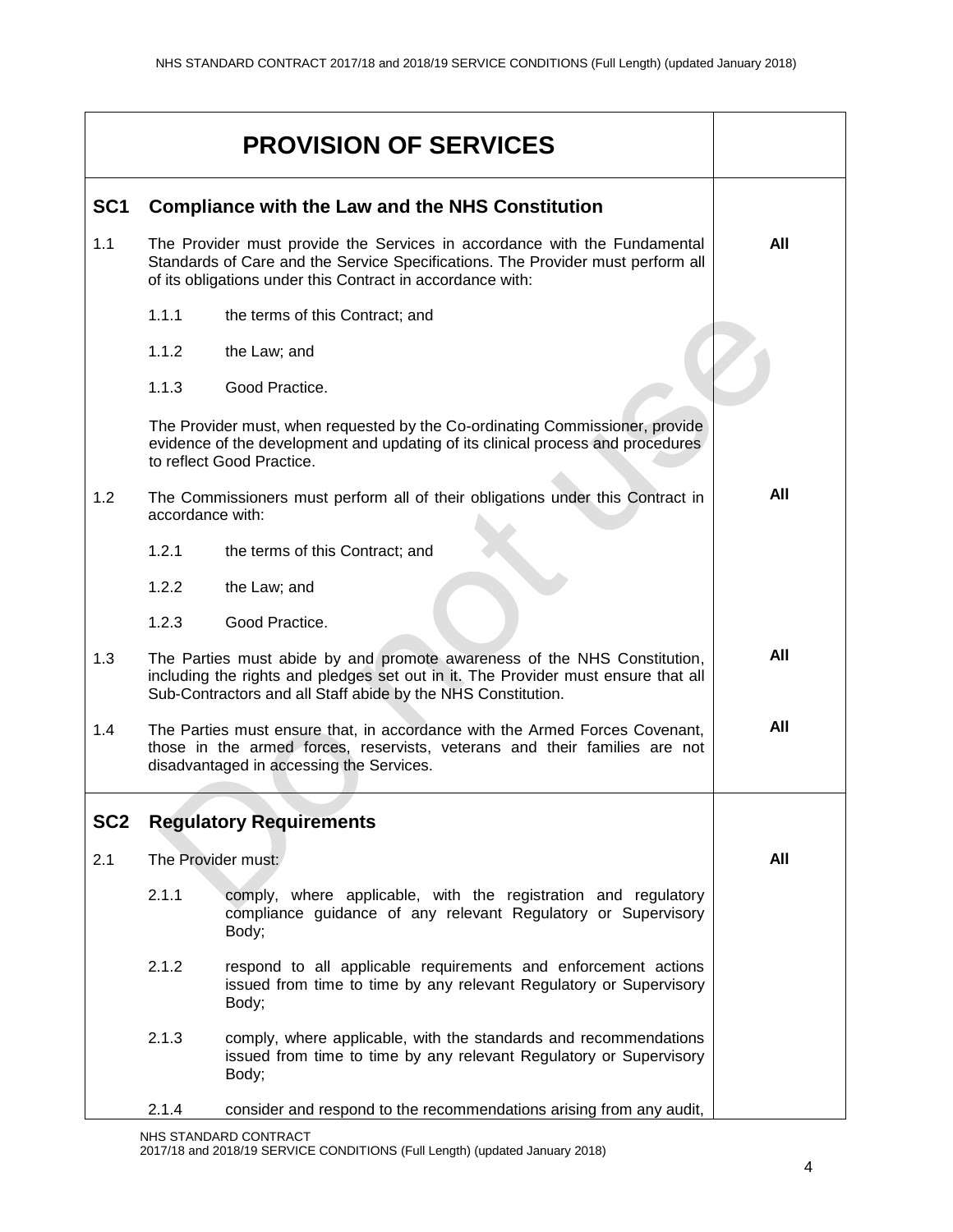|                 |                    | Serious Incident report or Patient Safety Incident report;                                                                                                                                                                                                                                                                                                         |                       |
|-----------------|--------------------|--------------------------------------------------------------------------------------------------------------------------------------------------------------------------------------------------------------------------------------------------------------------------------------------------------------------------------------------------------------------|-----------------------|
|                 | 2.1.5              | comply with the standards and recommendations issued from time to<br>time by any relevant professional body and agreed in writing between<br>the Co-ordinating Commissioner and the Provider;                                                                                                                                                                      |                       |
|                 | 2.1.6              | comply, where applicable, with the recommendations contained in<br>NICE Technology Appraisals and have regard to other Guidance<br>issued by NICE from time to time;                                                                                                                                                                                               |                       |
|                 | 2.1.7              | respond to any reports and recommendations made by Local<br>Healthwatch; and                                                                                                                                                                                                                                                                                       |                       |
|                 | 2.1.8              | meet its obligations under Law in relation to the production and<br>publication of Quality Accounts.                                                                                                                                                                                                                                                               |                       |
| SC <sub>3</sub> |                    | <b>Service Standards</b>                                                                                                                                                                                                                                                                                                                                           |                       |
| 3.1             | The Provider must: |                                                                                                                                                                                                                                                                                                                                                                    | All                   |
|                 | 3.1.1              | not breach the thresholds in respect of the Operational Standards;                                                                                                                                                                                                                                                                                                 |                       |
|                 | 3.1.2              | not breach the thresholds in respect of the National Quality<br>Requirements;                                                                                                                                                                                                                                                                                      |                       |
|                 | 3.1.3              | not breach the thresholds in respect of the Local Quality<br>Requirements; and                                                                                                                                                                                                                                                                                     |                       |
|                 | 3.1.4              | ensure that Never Events do not occur.                                                                                                                                                                                                                                                                                                                             |                       |
| 3.2A            |                    | A failure by the Provider to comply with SC3.1 will be excused if it is directly<br>attributable to or caused by an act or omission of a Commissioner, but will not be<br>excused if the failure was caused primarily by an increase in Referrals.                                                                                                                 | All except AM,<br>111 |
| 3.2B            |                    | A failure by the Provider to comply with SC3.1 will be excused if it is directly<br>attributable to or caused by an act or omission of a Commissioner, but will not be<br>excused if the failure was caused primarily by an increase in Referrals, which will<br>include Activity due to an increased use of 999, 111 or any other emergency<br>telephone numbers. | AM, 111               |
| 3.3             |                    | If the Provider does not comply with SC3.1 the Co-ordinating Commissioner<br>may, in addition and without affecting any other rights that it or any<br>Commissioner may have under this Contract:                                                                                                                                                                  | All                   |
|                 | 3.3.1              | issue a Contract Performance Notice under GC9.4 (Contract<br>Management) in relation to the breach, failure or Never Event<br>occurrence; and/or                                                                                                                                                                                                                   | All                   |
|                 | 3.3.2              | take action to remove any Service User affected from the Provider's<br>care; and/or                                                                                                                                                                                                                                                                                | All except AM,<br>111 |
|                 | 3.3.3              | if it reasonably considers that there may be further non-compliance of<br>that nature in relation to other Service Users, take action to remove<br>those Service Users from the Provider's care.                                                                                                                                                                   | All except AM,<br>111 |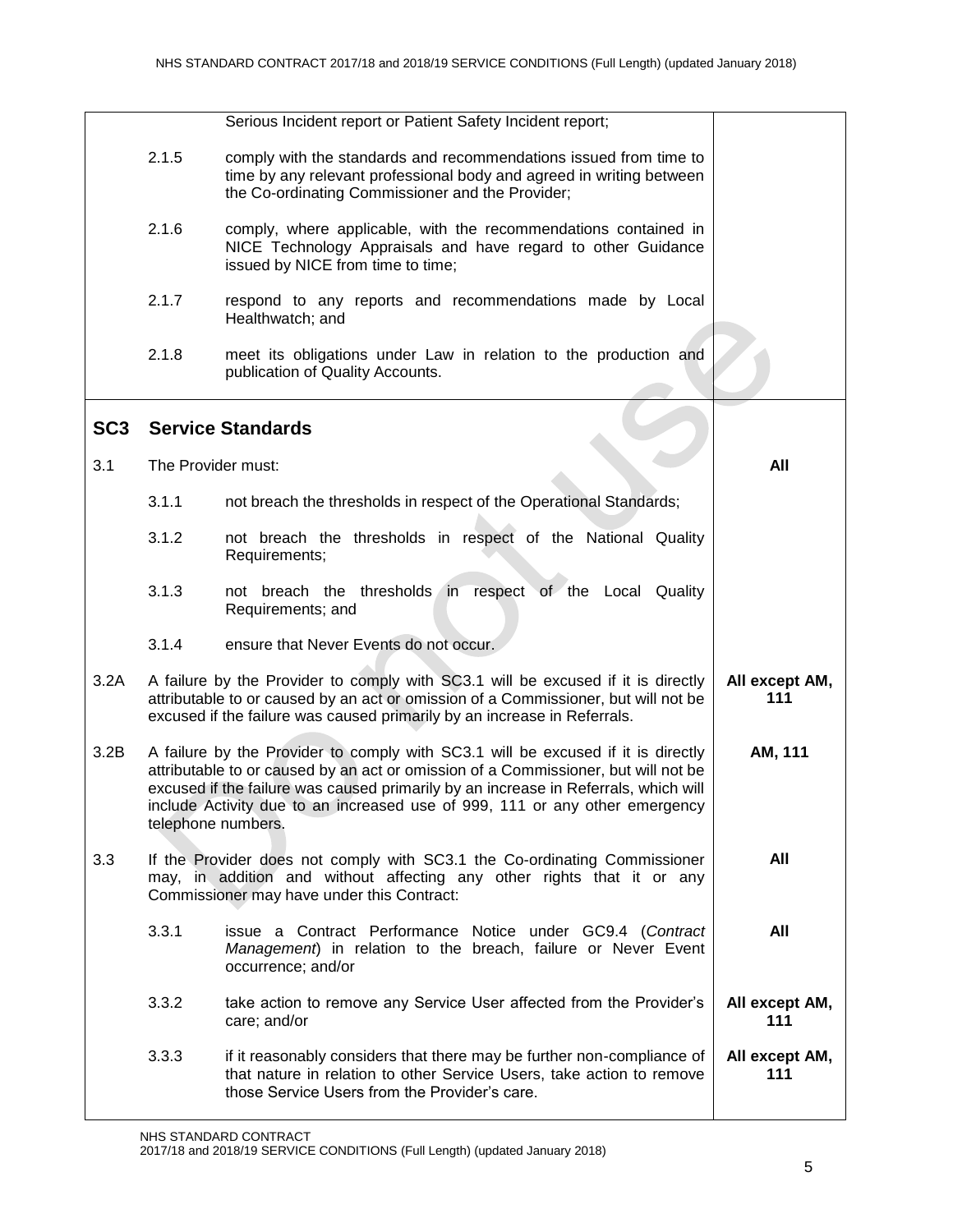| 3.4  | The Provider must continually review and evaluate the Services, must implement<br>Lessons Learned from those reviews and evaluations, from feedback,<br>complaints, Patient Safety Incidents, Never Events, and Service User, Staff, GPs<br>and public involvement (including the outcomes of Surveys), and must<br>demonstrate at Review Meetings the extent to which Service improvements<br>have been made as a result and how these have been communicated to Service<br>Users, their Carers, GPs and the public. | All                                    |
|------|-----------------------------------------------------------------------------------------------------------------------------------------------------------------------------------------------------------------------------------------------------------------------------------------------------------------------------------------------------------------------------------------------------------------------------------------------------------------------------------------------------------------------|----------------------------------------|
| 3.4A | The Provider must implement policies and procedures for reviewing deaths of<br>Service Users whilst under the Provider's care and for engaging with bereaved<br>families and Carers.                                                                                                                                                                                                                                                                                                                                  | All                                    |
| 3.4B | The Provider must comply with National Guidance on Learning from Deaths<br>where applicable.                                                                                                                                                                                                                                                                                                                                                                                                                          | <b>NHS Trust/FT</b>                    |
| 3.5  | The Provider must measure, monitor and analyse its performance in relation to<br>the Services and Service Users using one or more appropriate NHS Safety<br>Thermometers and/or appropriate alternative measurement tools as agreed with<br>the Co-ordinating Commissioner, and must use all reasonable endeavours<br>continuously to improve that performance (or, if it is agreed with the Co-<br>ordinating Commissioner that further improvement is not feasible, to maintain<br>that performance).               | All except AM,<br>CS, D, 111, PT,<br>U |
| 3.6  | The Provider must co-operate fully with the Responsible Commissioner and the<br>original Referrer in any re-referral of the Service User to another provider<br>(including providing Service User Health Records, other information relating to<br>the Service User's care and clinical opinions if reasonably requested). Any<br>failure to do so will constitute a material breach of this Contract.                                                                                                                | All                                    |
| 3.7  | If a Service User is admitted for acute Elective Care services and the Provider<br>cancels that Service User's operation after admission for non-clinical reasons,<br>the terms of the NHS Constitution Handbook cancelled operations pledge will<br>apply.                                                                                                                                                                                                                                                           | A                                      |
| 3.8  | The Provider must identify and give notice to the Co-ordinating Commissioner of<br>the name, address and position in the Provider of the Nominated Individual. The<br>Nominated Individual will be the individual responsible for supervising the<br>management of the Services.                                                                                                                                                                                                                                      | All                                    |
| 3.9  | In support of the national programme to implement the Seven Day Hospital<br>Priority Clinical Standards in full by 2020, the Provider must complete and report<br>the bi-annual Seven Day Service Self-Assessment as required by Guidance and<br>must share a copy of each self-assessment with the Co-ordinating<br>Commissioner.                                                                                                                                                                                    | $A, A+E, CR$                           |
| 3.10 | Where the Provider provides vascular surgery Services, hyper-acute stroke<br>Services, major trauma Services, STEMI heart attack Services or children's<br>critical care Services, the Provider must ensure that, by 1 November 2017,<br>those Services comply in full with Seven Day Hospital Priority Clinical<br>Standards.                                                                                                                                                                                        | A                                      |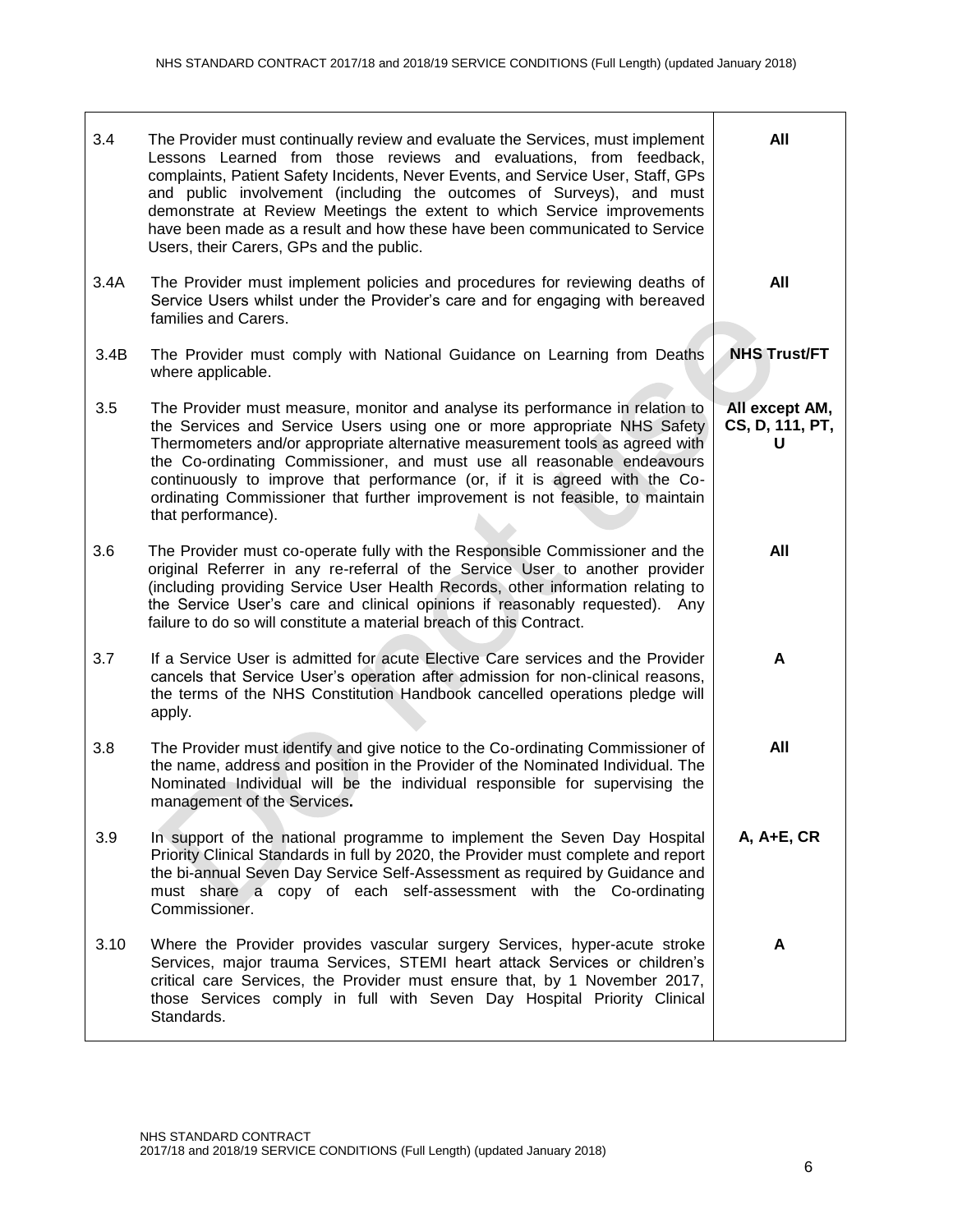| SC4             |                                                                                                                                                                                                                                                                                                       | <b>Co-operation</b>                                                                                                                                                                                                                                                                |                                     |  |
|-----------------|-------------------------------------------------------------------------------------------------------------------------------------------------------------------------------------------------------------------------------------------------------------------------------------------------------|------------------------------------------------------------------------------------------------------------------------------------------------------------------------------------------------------------------------------------------------------------------------------------|-------------------------------------|--|
| 4.1             |                                                                                                                                                                                                                                                                                                       | The Parties must at all times act in good faith towards each other and in the<br>performance of their respective obligations under this Contract.                                                                                                                                  |                                     |  |
| 4.2             |                                                                                                                                                                                                                                                                                                       | The Parties must co-operate in accordance with the Law and Good Practice to<br>facilitate the delivery of the Services in accordance with this Contract, having<br>regard at all times to the welfare and rights of Service Users.                                                 | All                                 |  |
| 4.3             | The Provider and each Commissioner must, in accordance with Law and Good<br>Practice, co-operate fully and share information with each other and with any<br>other commissioner or provider of health or social care in respect of a Service<br>User in order to:                                     |                                                                                                                                                                                                                                                                                    | All                                 |  |
|                 | 4.3.1                                                                                                                                                                                                                                                                                                 | ensure that a consistently high standard of care for the Service User is<br>maintained at all times;                                                                                                                                                                               |                                     |  |
|                 | 4.3.2                                                                                                                                                                                                                                                                                                 | ensure that a co-ordinated and integrated approach is taken to<br>promoting the quality of care for the Service User across all pathways<br>spanning more than one provider;                                                                                                       |                                     |  |
|                 | 4.3.3                                                                                                                                                                                                                                                                                                 | achieve continuity of service that avoids inconvenience to, or risk to the<br>health and safety of, the Service User, employees of the Commissioners<br>or members of the public; and                                                                                              |                                     |  |
|                 | 4.3.4                                                                                                                                                                                                                                                                                                 | seek to ensure that the Services and other health and social care<br>services delivered to the Service User are delivered in such a way as to<br>maximise value for public money, optimise allocation of resources and<br>minimise unwarranted variations in quality and outcomes. |                                     |  |
| 4.4             | The Provider must ensure that its provision of any service to any third party does<br>not hinder or adversely affect its delivery of the Services or its performance of<br>this Contract.                                                                                                             |                                                                                                                                                                                                                                                                                    | All                                 |  |
| 4.5             | The Provider and each Commissioner must co-operate with each other and with<br>any third party provider to ensure that, wherever possible, an individual requiring<br>admission to acute inpatient mental health services can be admitted to an acute<br>bed close to their usual place of residence. |                                                                                                                                                                                                                                                                                    | <b>MH</b>                           |  |
| SC <sub>5</sub> |                                                                                                                                                                                                                                                                                                       | <b>Commissioner Requested Services/Essential Services</b>                                                                                                                                                                                                                          |                                     |  |
| 5.1             |                                                                                                                                                                                                                                                                                                       | The Provider must comply with its obligations under Monitor's Licence in respect<br>of any Services designated as CRS by any Commissioner from time to time in<br>accordance with CRS Guidance.                                                                                    | All                                 |  |
| 5.2             | The Provider must maintain its ability to provide, and must ensure that it is able<br>to offer to the Commissioners, the Essential Services.                                                                                                                                                          |                                                                                                                                                                                                                                                                                    | <b>Essential</b><br><b>Services</b> |  |
| 5.3             |                                                                                                                                                                                                                                                                                                       | The Provider must have and at all times maintain an up-to-date Essential<br>Services Continuity Plan. The Provider must provide a copy of any updated<br>Essential Services Continuity Plan to the Co-ordinating Commissioner within 5<br>Operational Days following any update.   |                                     |  |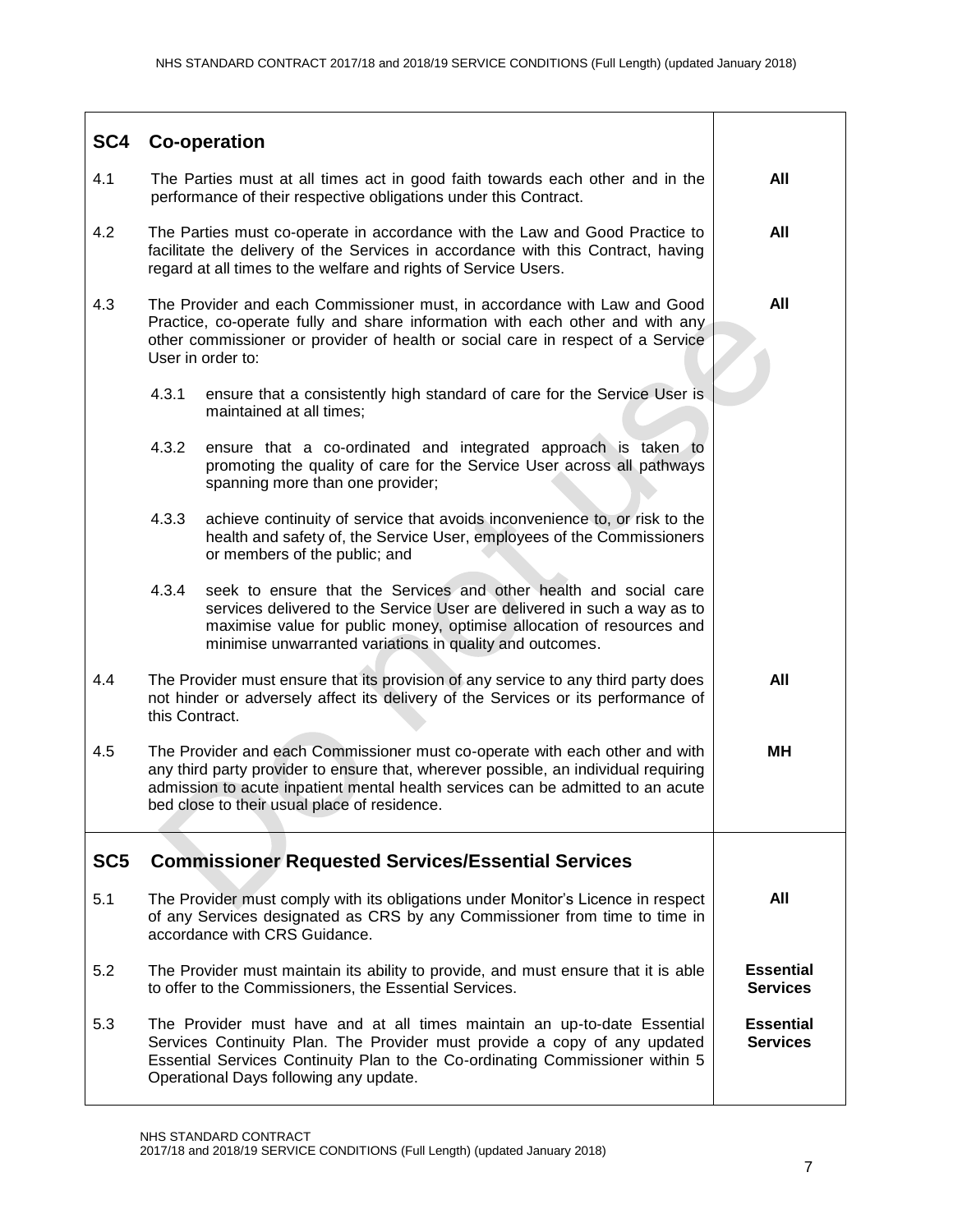| 5.4             | The Provider must, in consultation with the Co-ordinating Commissioner,<br>implement the Essential Services Continuity Plan as required: | <b>Essential</b><br><b>Services</b>                                                                                                                                                                                                                                                                                     |                                 |
|-----------------|------------------------------------------------------------------------------------------------------------------------------------------|-------------------------------------------------------------------------------------------------------------------------------------------------------------------------------------------------------------------------------------------------------------------------------------------------------------------------|---------------------------------|
|                 | 5.4.1                                                                                                                                    | if there is any interruption to the Provider's ability to provide the<br>Essential Services as appropriate;                                                                                                                                                                                                             |                                 |
|                 | 5.4.2                                                                                                                                    | if there is any partial or entire suspension of the Essential Services as<br>appropriate; or                                                                                                                                                                                                                            |                                 |
|                 | 5.4.3                                                                                                                                    | on expiry or early termination of this Contract or of any Service for any<br>reason (and this obligation will apply both before and after expiry or<br>termination).                                                                                                                                                    |                                 |
| SC <sub>6</sub> |                                                                                                                                          | <b>Choice, Referral and Booking</b>                                                                                                                                                                                                                                                                                     |                                 |
| 6.1             |                                                                                                                                          | The Parties must comply with NHS e-Referral Guidance and Guidance issued<br>by the Department of Health, NHS England and NHS Improvement regarding<br>patients' rights to choice of provider and/or consultant.                                                                                                         | All except AM,<br>ELC, MHSS, PT |
| 6.2             |                                                                                                                                          | The Provider must describe and publish all Primary Care Referred Services in<br>the NHS e-Referral Service through a Directory of Service, offering choice of<br>any clinically appropriate team led by a named Consultant or Healthcare<br>Professional, as applicable. In relation to Primary Care Referred Services: | A, CS, D, MH                    |
|                 | 6.2.1                                                                                                                                    | the Provider must ensure that all such Services are able to receive<br>Referrals through the NHS e-Referral Service;                                                                                                                                                                                                    |                                 |
|                 | 6.2.2                                                                                                                                    | the Provider must, in respect of Services which are Directly Bookable:                                                                                                                                                                                                                                                  |                                 |
|                 |                                                                                                                                          | 6.2.2.1 use all reasonable endeavours to make sufficient appointment<br>slots available within the NHS e-Referral Service to enable any<br>Service User to book an appointment for a Primary Care<br>Referred Service within a reasonable period via the NHS e-<br>Referral Service; and                                |                                 |
|                 |                                                                                                                                          | 6.2.2.2 ensure that it has arrangements in place to accept Referrals via<br>the NHS e-Referral Service where the Service User or Referrer<br>has not been able to book a suitable appointment, ensuring that<br>it has safe systems in place for offering appointments promptly<br>where this occurs;                   |                                 |
|                 | 6.2.3                                                                                                                                    | the Provider must offer clinical advice and guidance to GPs and other<br>primary care Referrers on potential Referrals through the NHS e-<br>Referral Service, whether this leads to a Referral being made or not;                                                                                                      |                                 |
|                 | 6.2.4                                                                                                                                    | the Commissioners must use all reasonable endeavours to ensure that<br>in respect of all Referrals by GPs and other primary care Referrers the<br>Provider is given accurate Service User contact details and all pertinent<br>information required by relevant local Referral protocols;                               |                                 |
|                 | 6.2.5                                                                                                                                    | the Commissioners must use all reasonable endeavours to ensure that<br>all Referrals by GPs and other primary care Referrers are made through<br>the NHS e-Referral Service; and                                                                                                                                        |                                 |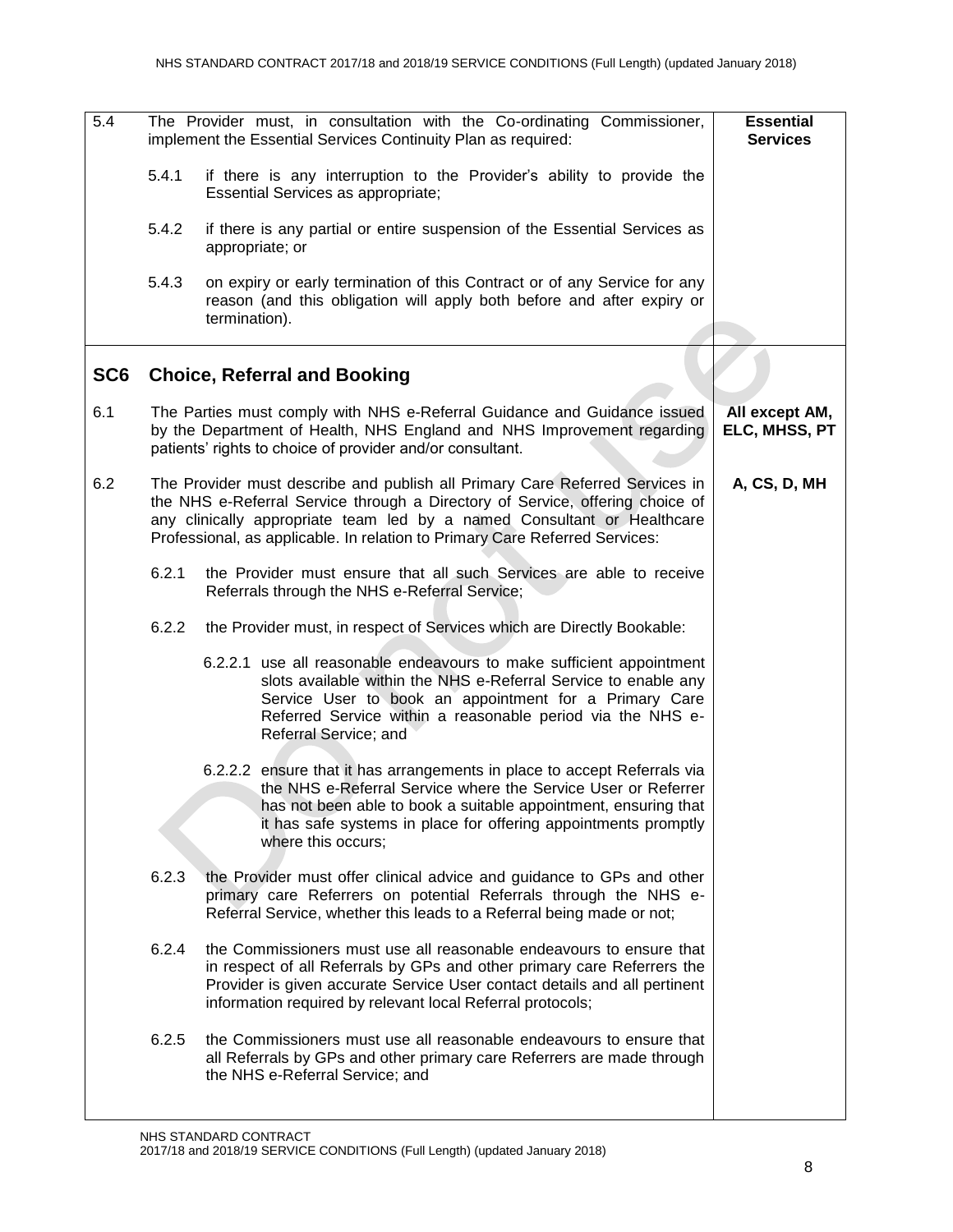|      | 6.2.6                                                                                               | each Commissioner must take the necessary action, as described in<br>NHS e-Referral Guidance, to ensure that all Primary Care Referred<br>Services are available to their local Referrers within the NHS e-Referral<br>Service.                                                                                                                                                                              |                |  |
|------|-----------------------------------------------------------------------------------------------------|--------------------------------------------------------------------------------------------------------------------------------------------------------------------------------------------------------------------------------------------------------------------------------------------------------------------------------------------------------------------------------------------------------------|----------------|--|
| 6.2A | Guidance:                                                                                           | With effect from 1 October 2018, subject to the provisions of NHS e-Referral                                                                                                                                                                                                                                                                                                                                 | A              |  |
|      |                                                                                                     | 6.2A.1 the Provider need not accept (and will not be paid for any first outpatient<br>attendance resulting from) Referrals by GPs to Consultant-led acute<br>outpatient Services made other than through the NHS e-Referral<br>Service;                                                                                                                                                                      |                |  |
|      |                                                                                                     | 6.2A.2 the Provider must implement a process through which the non-<br>acceptance of a Referral under this Service Condition 6.2A will, in every<br>case, be communicated without delay to the Service User's GP, so that<br>the GP can take appropriate action; and                                                                                                                                         |                |  |
|      |                                                                                                     | 6.2A.3 each Commissioner must ensure that GPs within its area are made<br>aware of this process.                                                                                                                                                                                                                                                                                                             |                |  |
| 6.3  |                                                                                                     | The Provider must make the specified information available to prospective<br>Service Users through the NHS Choices Website, and must in particular use the<br>NHS Choices Website to promote awareness of the Services among the<br>communities it serves, ensuring the information provided is accurate, up-to-date,<br>and complies with the provider profile policy set out at www.nhs.uk.                | A, CS, D, MH   |  |
|      | <b>18 Weeks Information</b>                                                                         |                                                                                                                                                                                                                                                                                                                                                                                                              |                |  |
| 6.4  | Information.                                                                                        | In respect of Consultant-led Services to which the 18 Weeks Referral-to-<br>Treatment Standard applies, the Provider must ensure that the confirmation to<br>the Service User of their first outpatient appointment includes the 18 Weeks                                                                                                                                                                    | 18 weeks       |  |
| 6.5  |                                                                                                     | The Provider must operate and publish on its website a Local Access Policy<br>complying with the requirements of the Co-ordinating Commissioner.                                                                                                                                                                                                                                                             | 18 weeks       |  |
|      |                                                                                                     | <b>Acceptance and Rejection of Referrals</b>                                                                                                                                                                                                                                                                                                                                                                 |                |  |
| 6.6  | Subject to SC6.2A and to SC7 (Withholding and/or Discontinuation of Service),<br>the Provider must: |                                                                                                                                                                                                                                                                                                                                                                                                              | All except CHC |  |
|      | 6.6.1                                                                                               | accept any Referral of a Service User made in accordance with the<br>Referral processes and clinical thresholds set out or referred to in this<br>Contract and/or as otherwise agreed between the Parties and/or as<br>specified in any Prior Approval Scheme, and in any event where<br>necessary for a Service User to exercise their legal right to choice as set<br>out in the NHS Choice Framework; and |                |  |
|      | 6.6.2                                                                                               | accept any clinically appropriate referral for any Service of an individual<br>whose Responsible Commissioner (CCG or NHS England) is not a Party<br>to this Contract where necessary for that individual to exercise their legal<br>right to choice as set out in the NHS Choice Framework; and                                                                                                             |                |  |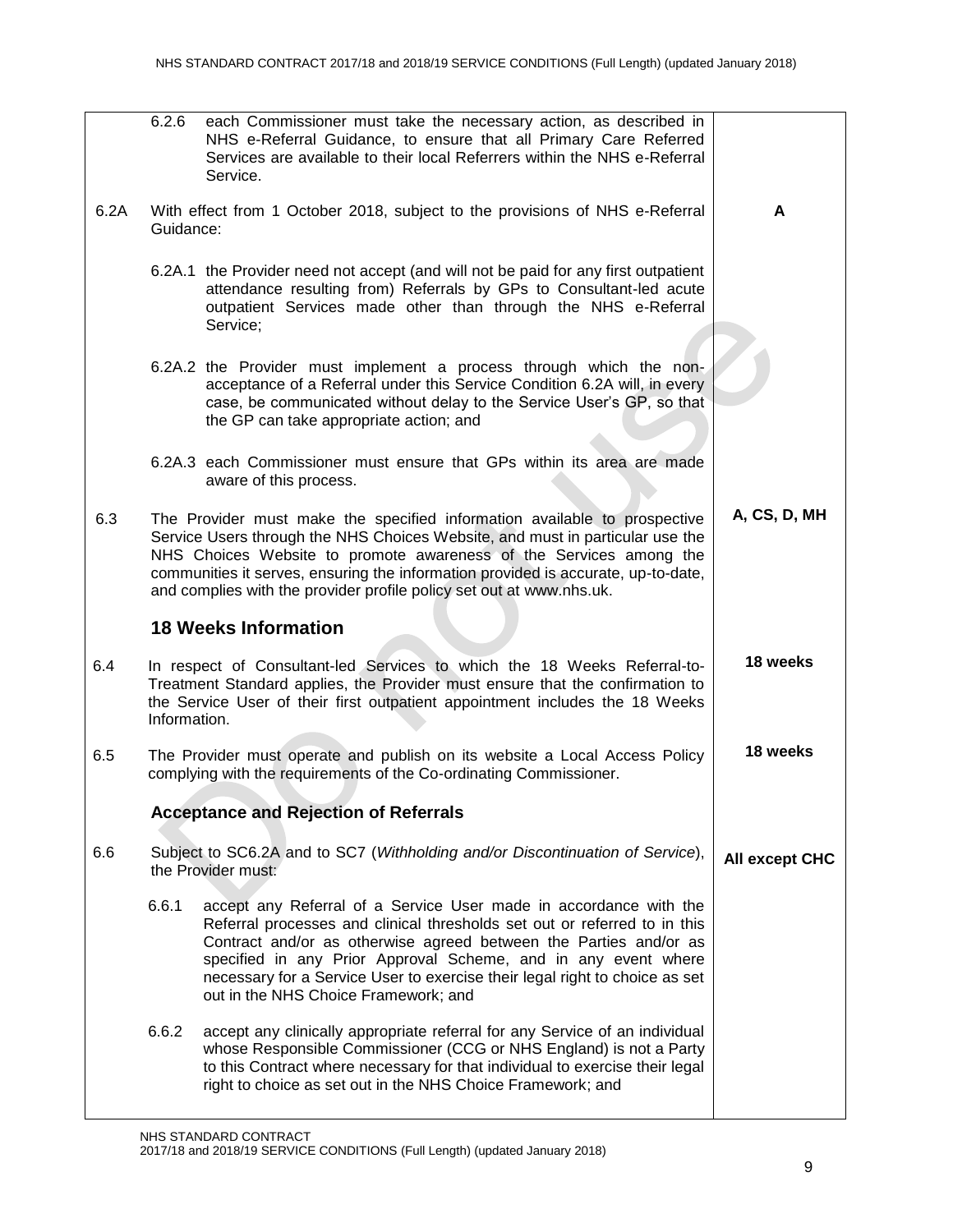|     | 6.6.3 | where it can safely do so, accept a referral or presentation for<br>emergency treatment, within the scope of the Services, of or by any<br>individual whose Responsible Commissioner is not a Party to this<br>Contract.                                                                                                                                                                                                                                                            |                |
|-----|-------|-------------------------------------------------------------------------------------------------------------------------------------------------------------------------------------------------------------------------------------------------------------------------------------------------------------------------------------------------------------------------------------------------------------------------------------------------------------------------------------|----------------|
|     |       | Any referral or presentation as referred to in SC6.6.2 or 6.6.3 will not be a<br>Referral under this Contract and the relevant provisions of Who Pays? Guidance<br>will apply in respect of it.                                                                                                                                                                                                                                                                                     |                |
| 6.7 |       | The Parties must comply with LD Guidance in relation to the making and<br>acceptance of Referrals and must ensure that the Referral processes and<br>clinical thresholds set out or referred to in this Contract and/or as otherwise<br>agreed between the Parties and/or specified in any Prior Approval Scheme at all<br>times comply with LD Guidance. Notwithstanding SC6.6.1, the Provider must<br>not accept any Referral made otherwise than in accordance with LD Guidance. | MH, MHSS       |
| 6.8 |       | The existence of this Contract does not entitle the Provider to accept referrals in<br>respect of, provide services to, nor to be paid for providing services to,<br>individuals whose Responsible Commissioner is not a Party to this Contract,<br>except where such an individual is exercising their legal right to choice as set<br>out in the NHS Choice Framework or where necessary for that individual to<br>receive emergency treatment.                                   | All            |
| SC7 |       | <b>Withholding and/or Discontinuation of Service</b>                                                                                                                                                                                                                                                                                                                                                                                                                                |                |
| 7.1 |       | Nothing in this SC7 allows the Provider to refuse to provide or to stop providing<br>a Service if that would be contrary to the Law.                                                                                                                                                                                                                                                                                                                                                | All            |
| 7.2 |       | The Provider will not be required to provide or to continue to provide a Service<br>to a Service User:                                                                                                                                                                                                                                                                                                                                                                              |                |
|     | 7.2.1 | who in the Provider's reasonable professional opinion is unsuitable to<br>receive the relevant Service, for as long as they remain unsuitable;                                                                                                                                                                                                                                                                                                                                      | All            |
|     | 7.2.2 | in respect of whom no valid consent (where required) has been given<br>in accordance with the Service User consent policy;                                                                                                                                                                                                                                                                                                                                                          | All except 111 |
|     | 7.2.3 | who displays abusive, violent or threatening behavior unacceptable<br>to the Provider (acting reasonably and taking into account the mental<br>health of that Service User);                                                                                                                                                                                                                                                                                                        | All            |
|     | 7.2.4 | in that Service User's domiciliary care setting or circumstances (as<br>applicable) where that environment poses a level of risk to the Staff<br>engaged in the delivery of the relevant Service that the Provider<br>reasonably considers to be unacceptable; or                                                                                                                                                                                                                   | All except 111 |
|     | 7.2.5 | where expressly instructed not to do so by an emergency service<br>provider who has authority to give that instruction, for as long as that<br>instruction applies.                                                                                                                                                                                                                                                                                                                 | All            |
| 7.3 |       | If the Provider proposes not to provide or to stop providing a Service to any<br>Service User under SC7.2:                                                                                                                                                                                                                                                                                                                                                                          | All            |
|     | 7.3.1 | where reasonably possible, the Provider must explain to the Service                                                                                                                                                                                                                                                                                                                                                                                                                 |                |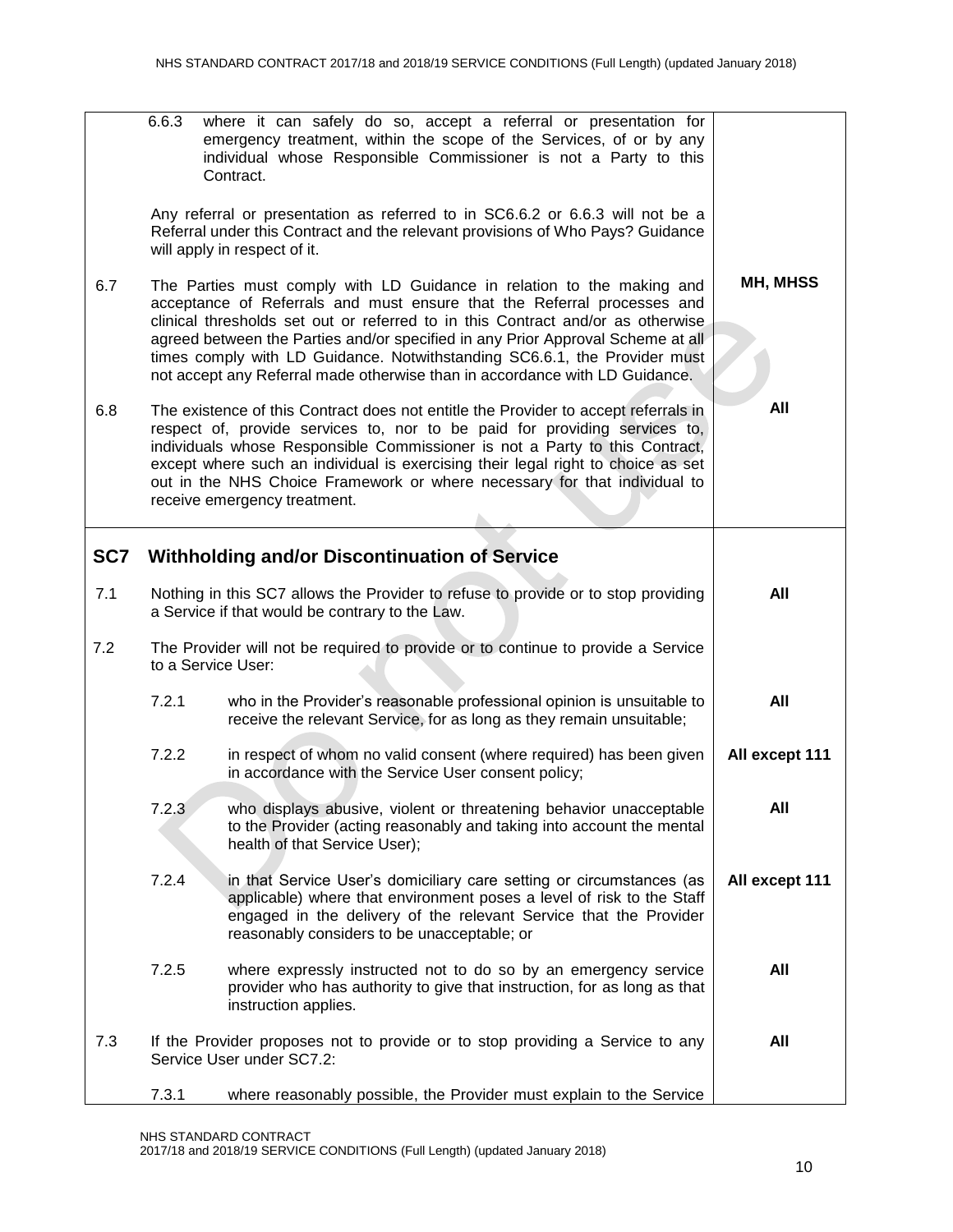|      |                    | User, Carer or Legal Guardian (as appropriate), taking into account<br>any communication or language needs, the action that it is taking,<br>when that action takes effect, and the reasons for it (confirming that<br>explanation in writing within 2 Operational Days);                                                                                                                                                                                                                                                                                                                                                                                       |                                    |
|------|--------------------|-----------------------------------------------------------------------------------------------------------------------------------------------------------------------------------------------------------------------------------------------------------------------------------------------------------------------------------------------------------------------------------------------------------------------------------------------------------------------------------------------------------------------------------------------------------------------------------------------------------------------------------------------------------------|------------------------------------|
|      | 7.3.2              | the Provider must tell the Service User, Carer or Legal Guardian (as<br>appropriate) that they have the right to challenge the Provider's<br>decision through the Provider's complaints procedure and how to do<br>SO;                                                                                                                                                                                                                                                                                                                                                                                                                                          |                                    |
|      | 7.3.3              | wherever possible, the Provider must inform the relevant Referrer<br>(and if the Service User's GP is not the relevant Referrer, subject to<br>obtaining consent in accordance with Law and Guidance, the Service<br>User's GP) in writing without delay before taking the relevant action;<br>and                                                                                                                                                                                                                                                                                                                                                              |                                    |
|      | 7.3.4              | the Provider must liaise with the Responsible Commissioner and the<br>relevant Referrer to seek to maintain or restore the provision of the<br>relevant care to the Service User in a way that minimises any<br>disruption to the Service User's care and risk to the Service User.                                                                                                                                                                                                                                                                                                                                                                             |                                    |
| 7.4A |                    | If the Provider, the Responsible Commissioner and the Referrer cannot agree on<br>the continued provision of the relevant Service to a Service User, the Provider<br>must (subject to any requirements under SC11 (Transfer of and Discharge from<br>Care; Communication with GPs)) notify the Responsible Commissioner (and<br>where applicable the Referrer) that it will not provide or will stop providing the<br>Service to that Service User. The Responsible Commissioner must then liaise<br>with the Referrer to procure alternative services for that Service User.                                                                                   | All except AM,<br><b>MHSS, 111</b> |
| 7.4B | that Service User. | If the Provider, the Responsible Commissioner, and the emergency incident<br>coordinator having primacy of the relevant incident, cannot agree on the<br>continued provision of the relevant Service to a Service User, the Provider must<br>(subject to any requirements under SC11 (Transfer of and Discharge from Care;<br>Communication with GPs)) notify the Responsible Commissioner (and where<br>applicable the Referrer) that it will not provide or will stop providing the Service<br>to that Service User. The Responsible Commissioner must then liaise with the<br>Referrer as soon as reasonably practicable to procure alternative services for | <b>AM</b>                          |
| 7.4C |                    | If the Provider, the Responsible Commissioner and the Referrer cannot agree on<br>the continued provision of the relevant Service to a Service User, the Provider<br>must (subject to any requirements under SC11 (Transfer of and Discharge from<br>Care; Communication with GPs)) give the Responsible Commissioner (and<br>where applicable the Referrer) not less than 20 Operational Days' notice that it<br>will stop providing the Service to that Service User. The Responsible<br>Commissioner must then liaise with the Referrer to procure alternative services<br>for that Service User.                                                            | <b>MHSS</b>                        |
| 7.4D |                    | If the Provider, the Responsible Commissioner, the Referrer and the Service<br>User's GP cannot agree on the continued provision of the relevant Service to a<br>Service User, the Provider must notify the Responsible Commissioner and the<br>Service User's GP that it will not provide or will stop providing the Service to that<br>Service User. The Responsible Commissioner must then liaise with the Service<br>User's GP to procure alternative services for that Service User.                                                                                                                                                                       | 111                                |
| 7.5  |                    | If the Provider stops providing a Service to a Service User under SC7.2, and the                                                                                                                                                                                                                                                                                                                                                                                                                                                                                                                                                                                | All                                |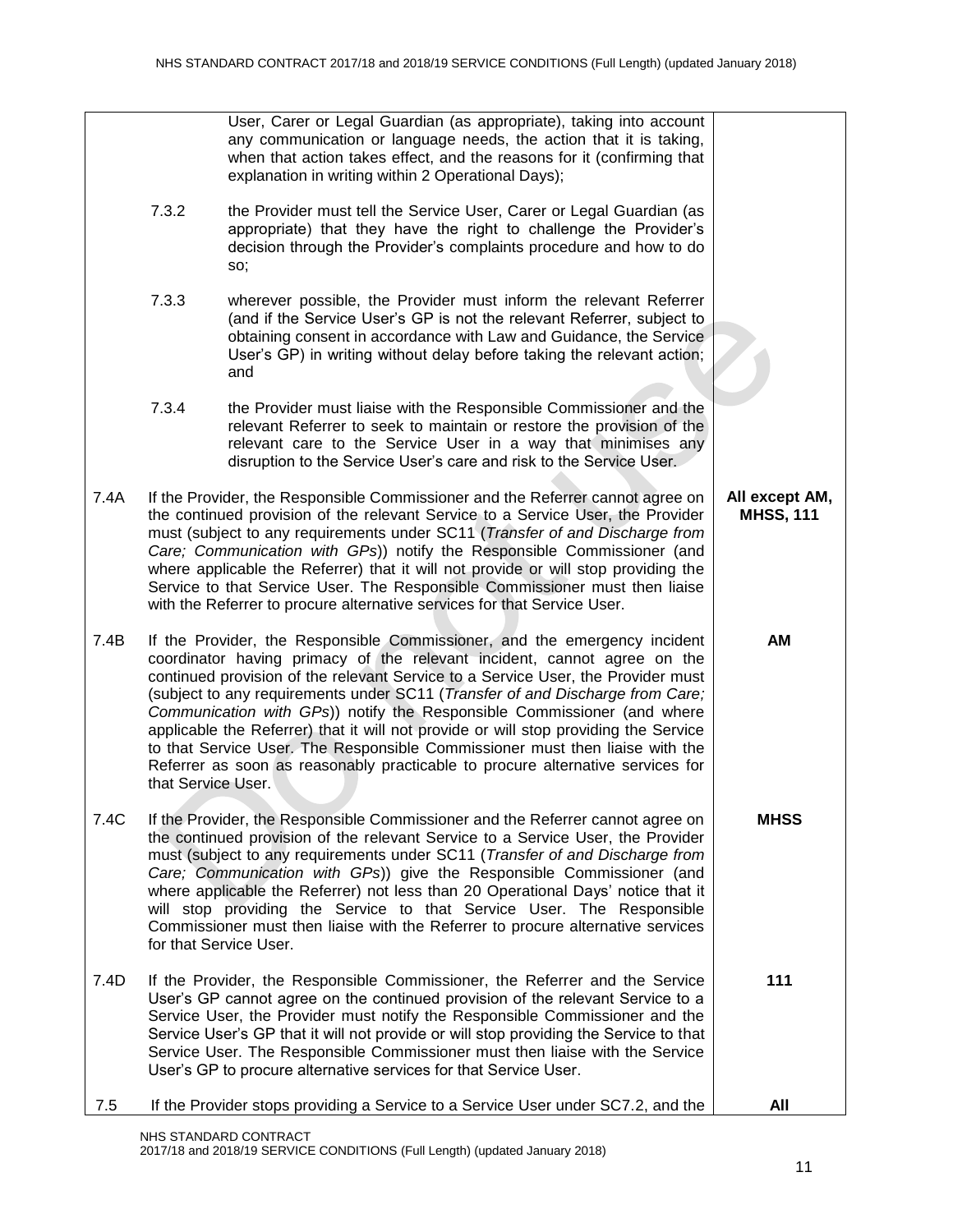|                 | Provider has complied with SC7.3, the Responsible Commissioner must pay the<br>Provider in accordance with SC36 (Payment Terms) for the Service provided to<br>that Service User before the discontinuance.                                                                                                                                                                                                                                                                                                                                                                                                                                                                                                                                                                                                                  |                |
|-----------------|------------------------------------------------------------------------------------------------------------------------------------------------------------------------------------------------------------------------------------------------------------------------------------------------------------------------------------------------------------------------------------------------------------------------------------------------------------------------------------------------------------------------------------------------------------------------------------------------------------------------------------------------------------------------------------------------------------------------------------------------------------------------------------------------------------------------------|----------------|
| SC <sub>8</sub> | <b>Unmet Needs, Making Every Contact Count and Self Care</b>                                                                                                                                                                                                                                                                                                                                                                                                                                                                                                                                                                                                                                                                                                                                                                 |                |
| 8.1             | If the Provider believes that a Service User or a group of Service Users may<br>have an unmet health or social care need, it must notify the Responsible<br>Commissioner accordingly. The Responsible Commissioner will be responsible<br>for making an assessment to determine any steps required to be taken to meet<br>those needs.                                                                                                                                                                                                                                                                                                                                                                                                                                                                                       | All            |
| 8.2             | If the Provider considers that a Service User has an immediate need for<br>treatment or care which is within the scope of the Services it must notify the<br>Service User, Carer or Legal Guardian (as appropriate) of that need without<br>delay and must provide the required treatment or care in accordance with this<br>Contract, acting at all times in the best interest of the Service User. The Provider<br>must notify the Service User's GP as soon as reasonably practicable of the<br>treatment or care provided.                                                                                                                                                                                                                                                                                               | All except 111 |
| 8.3             | If the Provider considers that a Service User has an immediate need for care<br>which is outside the scope of the Services, it must notify the Service User, Carer<br>or Legal Guardian (as appropriate) and the Service User's GP of that need<br>without delay and must co-operate with the Referrer to secure the provision to<br>the Service User of the required treatment or care, acting at all times in the best<br>interests of the Service User.                                                                                                                                                                                                                                                                                                                                                                   | All except 111 |
| 8.4             | If the Provider considers that a Service User has a non-immediate need for<br>treatment or care which is within the scope of the Services and which is directly<br>related to the condition or complaint which was the subject of the Service User's<br>original Referral or presentation, it must notify the Service User, Carer or Legal<br>Guardian (as appropriate) of that need without delay and must (unless referral<br>back to the Service User's GP is required as a condition of an Activity Planning<br>Assumption or Prior Approval Scheme) provide the required treatment or care in<br>accordance with this Contract, acting at all times in the best interest of the<br>Service User. The Provider must notify the Service User's GP as soon as<br>reasonably practicable of the treatment or care provided. | All except 111 |
| 8.5             | Except as permitted under an applicable Prior Approval Scheme, the Provider<br>must not carry out, nor refer to another provider to carry out, any non-immediate<br>or routine treatment or care that is not directly related to the condition or<br>complaint which was the subject of the Service User's original Referral or<br>presentation without the agreement of the Service User's GP.                                                                                                                                                                                                                                                                                                                                                                                                                              | All except 111 |
| 8.6             | The Provider must develop and maintain an organisational plan to ensure that<br>Staff use every contact that they have with Service Users and the public as an<br>opportunity to maintain or improve health and wellbeing, in accordance with the<br>principles and using the tools comprised in Making Every Contact Count<br>Guidance.                                                                                                                                                                                                                                                                                                                                                                                                                                                                                     | All            |
| 8.7             | Where clinically appropriate, the Provider must support Service Users to<br>develop the knowledge, skills and confidence to take increasing responsibility<br>for managing their own ongoing care.                                                                                                                                                                                                                                                                                                                                                                                                                                                                                                                                                                                                                           | All            |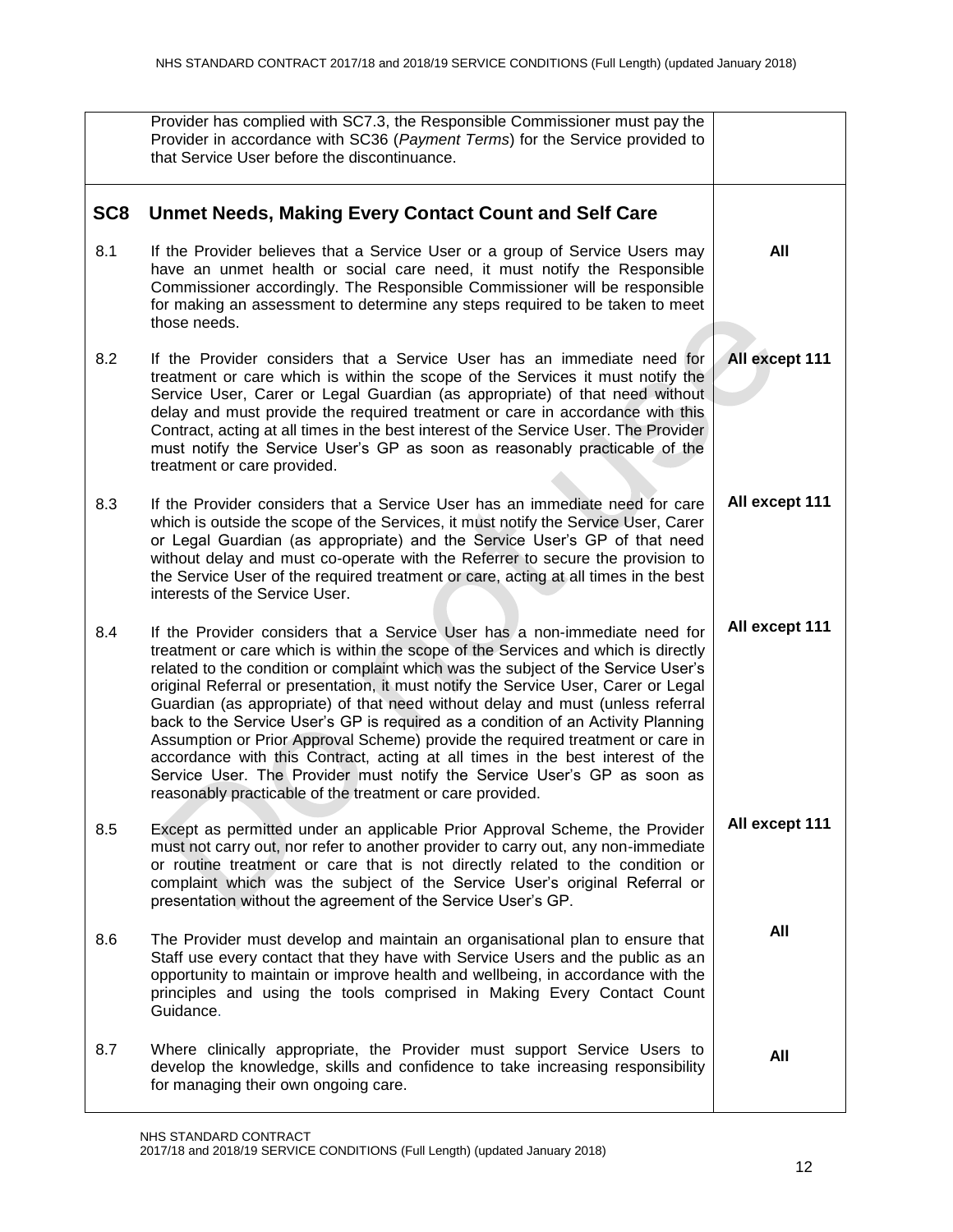| <b>SC9 Consent</b> |                                                                                                                                 |                                                                                                                                                                                                                                                                                                                                                                                                     |                                         |  |
|--------------------|---------------------------------------------------------------------------------------------------------------------------------|-----------------------------------------------------------------------------------------------------------------------------------------------------------------------------------------------------------------------------------------------------------------------------------------------------------------------------------------------------------------------------------------------------|-----------------------------------------|--|
| 9.1                | The Provider must publish, maintain and operate a Service User consent policy<br>which complies with Good Practice and the Law. |                                                                                                                                                                                                                                                                                                                                                                                                     |                                         |  |
|                    |                                                                                                                                 | SC10 Personalised Care Planning and Shared Decision-Making                                                                                                                                                                                                                                                                                                                                          |                                         |  |
| 10.1               |                                                                                                                                 | The Provider must comply with regulation 9 of the 2014 Regulations. In planning<br>and reviewing the care or treatment which a Service User receives, the Provider<br>must employ Shared Decision-Making, using supporting tools and techniques<br>approved by the Co-ordinating Commissioner, and must have regard to NICE<br>guideline NG56 (multi-morbidity clinical assessment and management). | All                                     |  |
| 10.2               |                                                                                                                                 | Where required by Guidance, the Provider must, in association with other<br>relevant providers of health and social care, develop and agree a Personalised<br>Care Plan with the Service User and/or their Carer or Legal Guardian, and must<br>provide the Service User and/or their Carer or Legal Guardian (as appropriate)<br>with a copy of that Personalised Care Plan.                       | All except A+E,<br>AM, D, 111, PT,<br>U |  |
| 10.3               |                                                                                                                                 | The Provider must prepare, evaluate, review and audit each Personalised Care<br>Plan on an on-going basis. Any review must involve the Service User and/or<br>their Carer or Legal Guardian (as appropriate).                                                                                                                                                                                       | All except A+E<br>AM, D, 111, PT,<br>U  |  |
| 10.4               |                                                                                                                                 | Where appropriate the Provider must comply with the Care Programme<br>Approach in providing the Services.                                                                                                                                                                                                                                                                                           | MH, MHSS                                |  |
| 10.5               |                                                                                                                                 | Where a Local Authority requests the cooperation of the Provider in securing an<br>Education, Health and Care Needs Assessment, the Provider must use all<br>reasonable endeavours to comply with that request within 6 weeks of the date<br>on which it receives it.                                                                                                                               | A, CS, MH                               |  |
|                    | <b>GPs</b>                                                                                                                      | SC11 Transfer of and Discharge from Care; Communication with                                                                                                                                                                                                                                                                                                                                        |                                         |  |
| 11.1               |                                                                                                                                 | The Provider must comply with:                                                                                                                                                                                                                                                                                                                                                                      |                                         |  |
|                    | 11.1.1                                                                                                                          | the Transfer of and Discharge from Care Protocols;                                                                                                                                                                                                                                                                                                                                                  | All                                     |  |
|                    | 11.1.2                                                                                                                          | the 1983 Act;                                                                                                                                                                                                                                                                                                                                                                                       | <b>MH MHSS</b>                          |  |
|                    | 11.1.3                                                                                                                          | the 1983 Act Code (including following all procedures specified by or<br>established as a consequence of the 1983 Act Code);                                                                                                                                                                                                                                                                        | <b>MH MHSS</b>                          |  |
|                    | 11.1.4                                                                                                                          | LD Guidance insofar as it relates to transfer of and discharge from<br>care;                                                                                                                                                                                                                                                                                                                        | <b>MH MHSS</b>                          |  |
|                    | 11.1.5                                                                                                                          | the 2014 Act and the Care and Support (Discharge of Hospital<br>Patients) Regulations 2014; and                                                                                                                                                                                                                                                                                                     | All                                     |  |
|                    | 11.1.6                                                                                                                          | Transfer and Discharge Guidance and Standards.                                                                                                                                                                                                                                                                                                                                                      | All                                     |  |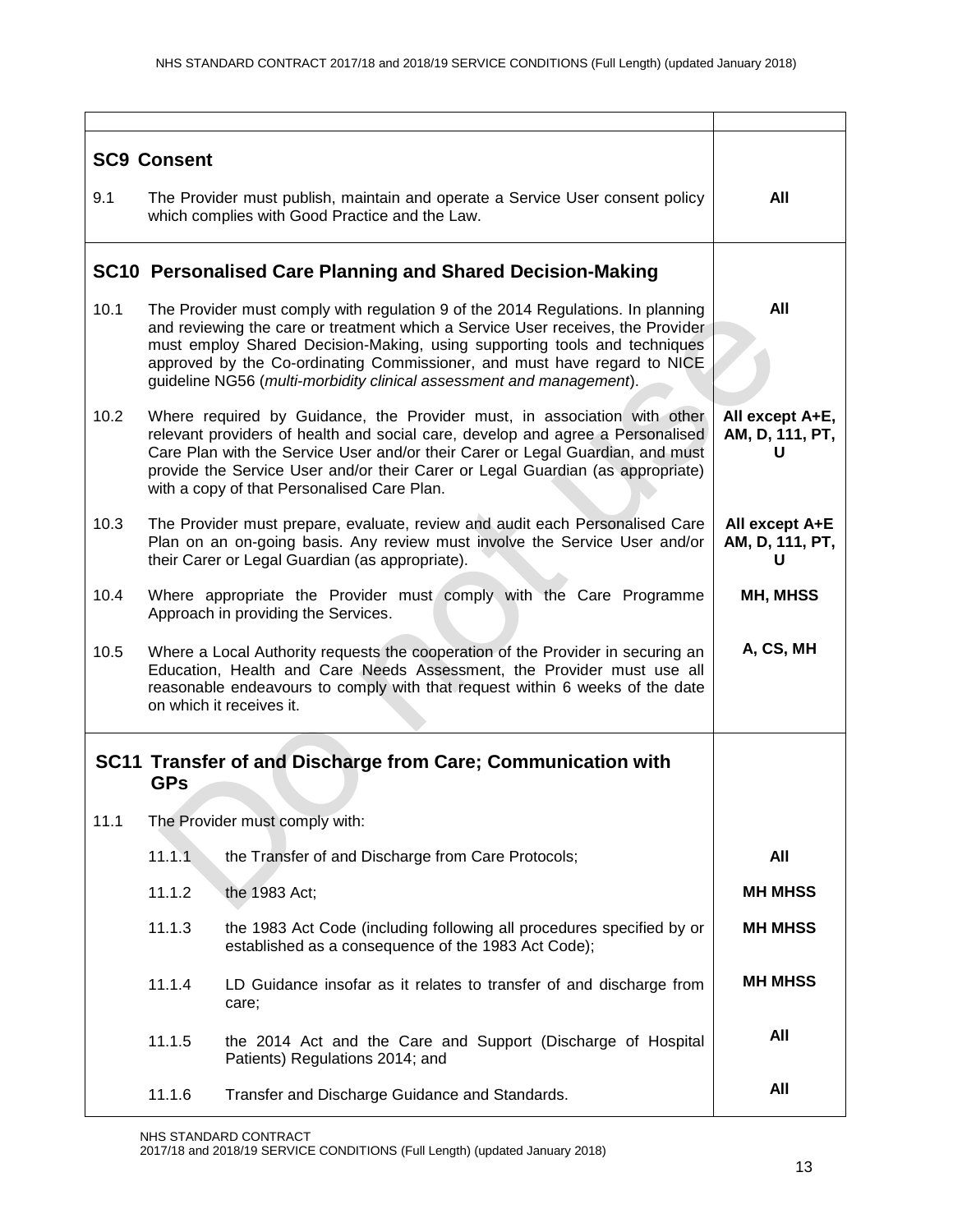| 11.2  | The Provider and each Commissioner must use its best efforts to support safe,<br>prompt discharge from hospital and to avoid circumstances and transfers and/or<br>discharges likely to lead to emergency readmissions or recommencement of<br>care.                                                                                                                                                                                                                                                                                                                                                                                                                                                                 | All                          |
|-------|----------------------------------------------------------------------------------------------------------------------------------------------------------------------------------------------------------------------------------------------------------------------------------------------------------------------------------------------------------------------------------------------------------------------------------------------------------------------------------------------------------------------------------------------------------------------------------------------------------------------------------------------------------------------------------------------------------------------|------------------------------|
| 11.3  | Before the transfer of a Service User to another Service under this Contract<br>and/or before a Transfer of Care or discharge of a Service User, the Provider<br>must liaise as appropriate with any relevant third party health or social care<br>provider, and with the Service User and any Legal Guardian and/or Carer, to<br>prepare and agree a Care Transfer Plan. The Provider must implement the Care<br>Transfer Plan when delivering the further Service, or transferring and/or<br>discharging the Service User, unless (in exceptional circumstances) to do so<br>would not be in accordance with Good Practice.                                                                                        | All except 111,<br>PТ        |
| 11.4  | A Commissioner may agree a Shared Care Protocol in respect of any clinical<br>pathway with the Provider and representatives of local primary care and other<br>providers. Where there is a proposed Transfer of Care and a Shared Care<br>Protocol is applicable, the Provider must, where the Service User's GP has<br>confirmed willingness to accept the Transfer of Care, initiate and comply with the<br>Shared Care Protocol.                                                                                                                                                                                                                                                                                  | All except 111,<br><b>PT</b> |
| 11.5  | When transferring or discharging a Service User from an inpatient or day case or<br>accident and emergency Service, the Provider must within 24 hours following<br>that transfer or discharge issue a Discharge Summary to the Service User's GP<br>and/or Referrer and to any relevant third party provider of health or social care,<br>using an applicable Delivery Method. The Provider must ensure that it is at all<br>times able to send and receive Discharge Summaries via all applicable Delivery<br>Methods.                                                                                                                                                                                              | A, A+E, CR,<br>MH, MHSS      |
| 11.6  | When transferring or discharging a Service User from a Service which is not an<br>inpatient or day case or accident and emergency Service, the Provider must, if<br>required by the relevant Transfer of and Discharge from Care Protocol, issue the<br>Discharge Summary to the Service User's GP and/or Referrer and to any<br>relevant third party provider of health or social care within the timescale, and in<br>accordance with any other requirements, set out in that protocol.                                                                                                                                                                                                                            | All except A+E,<br>111, PT   |
| 11.6A | By 8.00am on the next Operational Day after the transfer and/or discharge of the<br>Service User from the Provider's care, the Provider must send a Post Event<br>Message to the Service User's GP (where appropriate, and not inconsistent with<br>relevant Guidance) and to any relevant third party provider of health or social<br>care to whom the Service User is referred, using an applicable Delivery Method.<br>The Provider must ensure that it is at all times able to send Post Event<br>Messages via all applicable Delivery Methods.                                                                                                                                                                  | 111                          |
| 11.7  | Where, in the course of delivering an outpatient Service to a Service User, the<br>Provider becomes aware of any matter or requirement pertinent to that Service<br>User's ongoing care and treatment which would necessitate the Service User's<br>GP taking prompt action, the Provider must communicate this by issue of a<br>Clinic Letter to the Service User's GP. The Provider must send the Clinic Letter<br>as soon as reasonably practicable and in any event within 10 days (with effect<br>from 1 April 2018, within 7 days) following the Service User's outpatient<br>attendance. With effect from 1 October 2018, the Provider must issue such<br>Clinic Letters using an applicable Delivery Method. | A, CR, MH                    |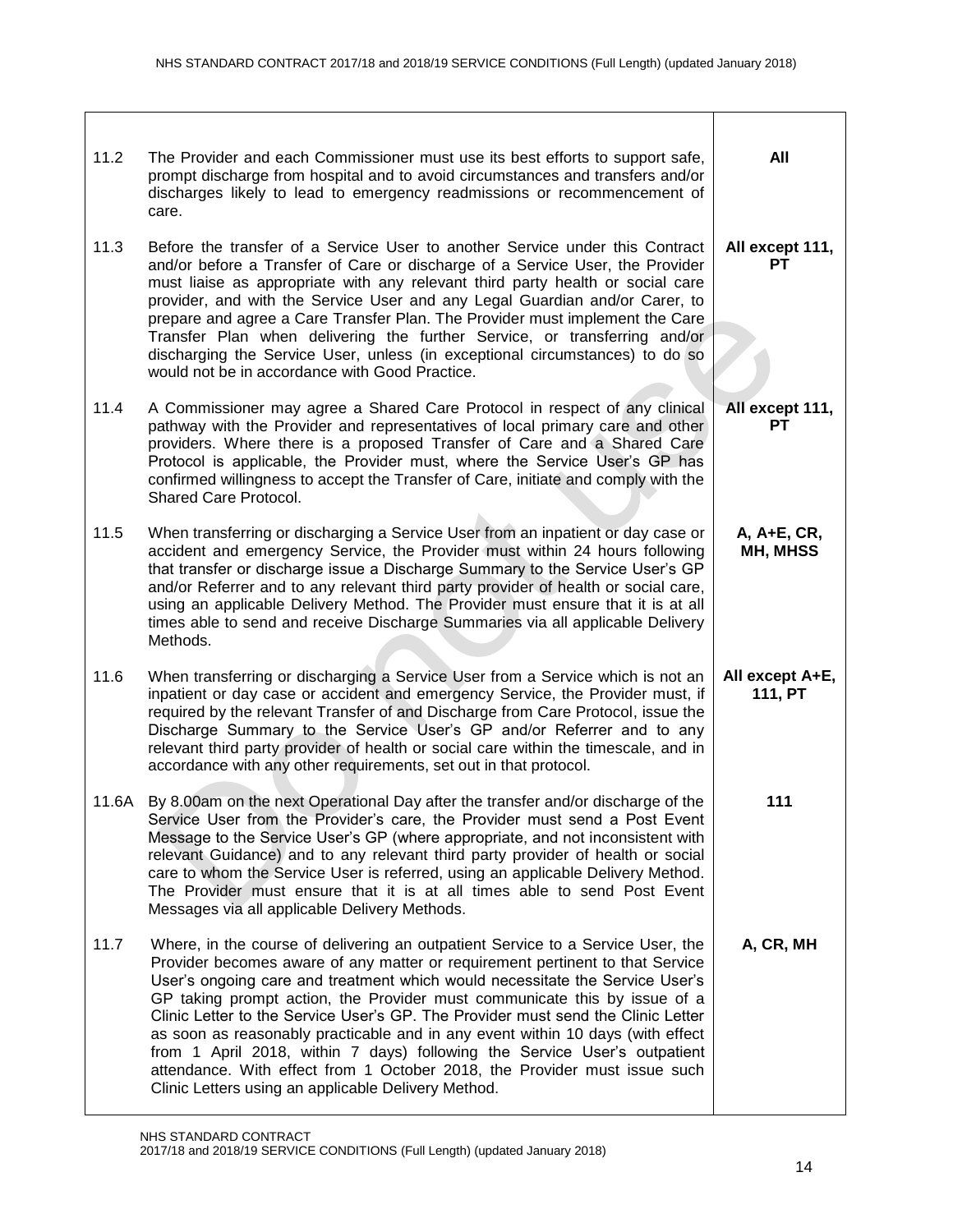| 11.8  | The Commissioners must use all reasonable endeavours to assist the Provider<br>to access the necessary national information technology systems to support<br>electronic submission of Discharge Summaries and Clinic Letters and to ensure<br>that GPs are in a position to receive Discharge Summaries and Clinic Letters<br>transmitted electronically.                                                                                                                                                                                                                | All except AM,<br>PТ |
|-------|--------------------------------------------------------------------------------------------------------------------------------------------------------------------------------------------------------------------------------------------------------------------------------------------------------------------------------------------------------------------------------------------------------------------------------------------------------------------------------------------------------------------------------------------------------------------------|----------------------|
| 11.9  | Where a Service User has a clinical need for medication to be supplied on<br>discharge from inpatient or day case care, the Provider must ensure that the<br>Service User will have on discharge an adequate quantity of that medication to<br>last:                                                                                                                                                                                                                                                                                                                     | A, CR, MH            |
|       | 11.9.1 for the period required by local practice, in accordance with any<br>requirements set out in the Transfer of and Discharge from Care<br>Protocols (but at least 7 days); or                                                                                                                                                                                                                                                                                                                                                                                       |                      |
|       | 11.9.2 (if shorter) for a period which is clinically appropriate.                                                                                                                                                                                                                                                                                                                                                                                                                                                                                                        |                      |
|       | The Provider must supply that quantity of medication to the Service User itself,<br>except to the extent that the Service User already has an adequate quantity<br>and/or will receive an adequate supply via an existing repeat prescription from<br>the Service User's GP or other primary care provider.                                                                                                                                                                                                                                                              |                      |
| 11.10 | Where a Service User has an immediate clinical need for medication to be<br>supplied following outpatient clinic attendance, the Provider must itself supply to<br>the Service User an adequate quantity of that medication to last for the period<br>required by local practice, in accordance with any requirements set out in the<br>Transfer of and Discharge from Care Protocols (but at least sufficient to meet<br>the Service User's immediate clinical needs until the Service User's GP receives<br>the relevant Clinic Letter and can prescribe accordingly), | A, CR, MH            |
| 11.11 | Where a Service User either:                                                                                                                                                                                                                                                                                                                                                                                                                                                                                                                                             | A, CR, MH            |
|       | 11.11.1<br>is admitted to hospital under the care of a member of the Provider's<br>medical Staff; or                                                                                                                                                                                                                                                                                                                                                                                                                                                                     |                      |
|       | 11.11.2<br>is discharged from such care; or                                                                                                                                                                                                                                                                                                                                                                                                                                                                                                                              |                      |
|       | 11.11.3<br>attends an outpatient clinic under the care of a member of the<br>Provider's medical Staff,                                                                                                                                                                                                                                                                                                                                                                                                                                                                   |                      |
|       | the Provider must, where appropriate under and in accordance with Fit Note<br>Guidance, issue free of charge to the Service User or their Carer or Legal<br>Guardian any necessary medical certificate to prove the Service User's fitness<br>or otherwise to work, covering the period until the date by which it is anticipated<br>that the Service User will have recovered or by which it will be appropriate for a<br>further clinical review to be carried out.                                                                                                    |                      |
|       | SC12 Communicating with and involving Service Users, Public and<br><b>Staff</b>                                                                                                                                                                                                                                                                                                                                                                                                                                                                                          |                      |
| 12.1  | The Provider must:                                                                                                                                                                                                                                                                                                                                                                                                                                                                                                                                                       | All                  |
|       | arrange and carry out all necessary steps in a Service User's care<br>12.1.1                                                                                                                                                                                                                                                                                                                                                                                                                                                                                             |                      |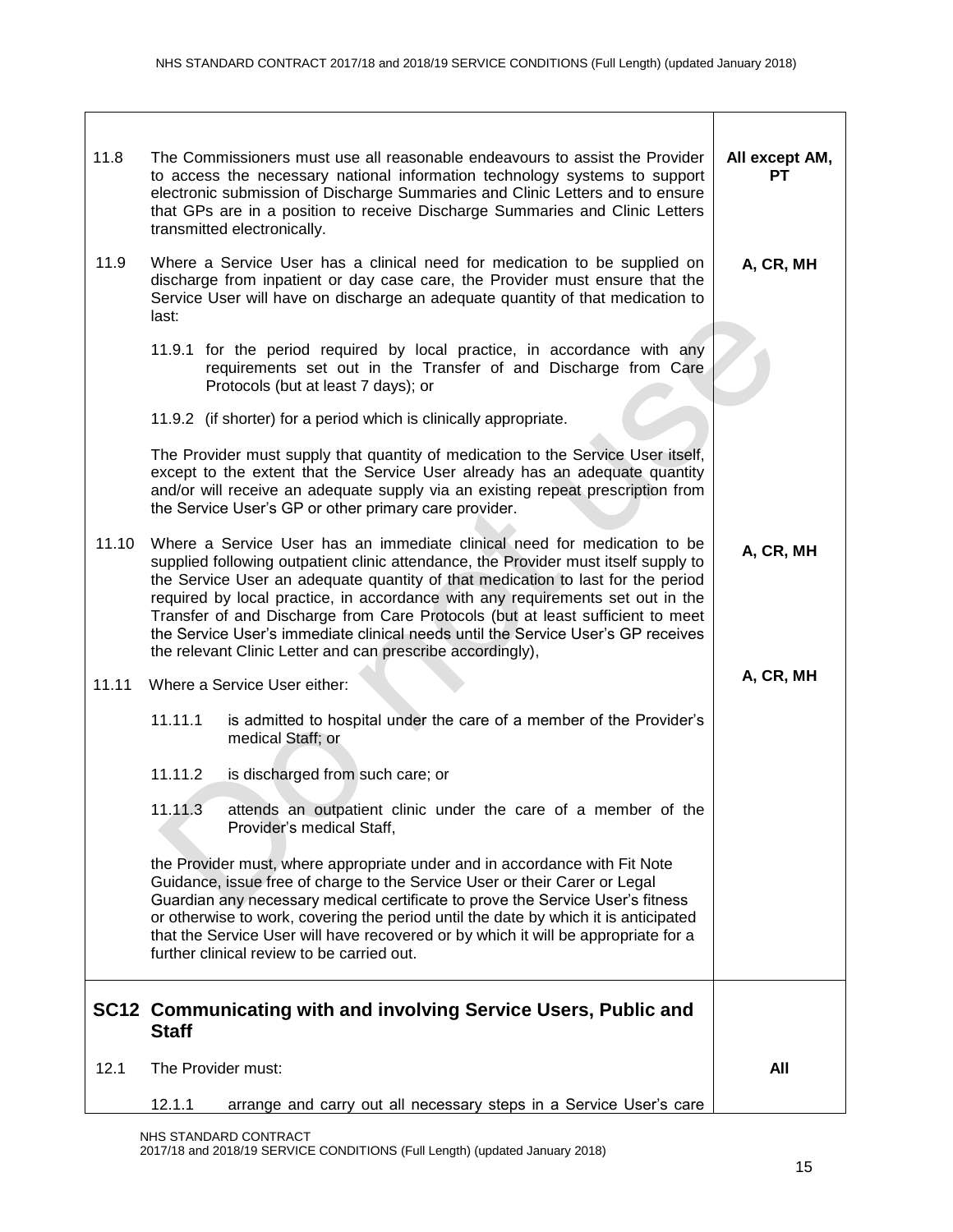|      |                    | and treatment promptly and in a manner consistent with the relevant<br>Service Specifications and Quality Requirements until such point as<br>the Service User can appropriately be discharged in accordance with<br>the Transfer of and Discharge from Care Protocols;                                                                                                                                                  |     |
|------|--------------------|--------------------------------------------------------------------------------------------------------------------------------------------------------------------------------------------------------------------------------------------------------------------------------------------------------------------------------------------------------------------------------------------------------------------------|-----|
|      | 12.1.2             | ensure that Staff work effectively and efficiently together, across<br>professional and Service boundaries, to manage their interactions<br>with Service Users so as to ensure that they experience co-<br>ordinated, high quality care without unnecessary duplication of<br>process;                                                                                                                                   |     |
|      | 12.1.3             | notify the Service User (and, where appropriate, their Carer and/or<br>Legal Guardian) of the results of all investigations and treatments<br>promptly and in a readily understandable, functional, clinically<br>appropriate and cost effective manner; and                                                                                                                                                             |     |
|      | 12.1.4             | communicate in a readily understandable, functional and timely<br>manner with the Service User (and, where appropriate, their Carer<br>and/or Legal Guardian), their GP and other providers about all<br>relevant aspects of the Service User's care and treatment.                                                                                                                                                      |     |
| 12.2 | The Provider must: |                                                                                                                                                                                                                                                                                                                                                                                                                          | All |
|      | 12.2.1             | provide Service Users (in relation to their own care) and Referrers (in<br>relation to the care of an individual Service User) with clear<br>information in respect of each Service about who to contact if they<br>have questions about their care and how to do so;                                                                                                                                                    |     |
|      | 12.2.2             | ensure that there are efficient arrangements in place in respect of<br>each Service for responding promptly and effectively to such<br>questions and that these are publicised to Service Users and<br>Referrers using all appropriate means, including appointment and<br>admission letters and on the Provider's website; and                                                                                          |     |
|      | 12.2.3             | wherever possible, deal with such questions from Service Users<br>itself, and not by advising the Service User to speak to their Referrer.                                                                                                                                                                                                                                                                               |     |
| 12.3 |                    | The Provider must comply with the Accessible Information Standard.                                                                                                                                                                                                                                                                                                                                                       | All |
| 12.4 |                    | The Provider must actively engage, liaise and communicate with Service Users<br>(and, where appropriate, their Carers and Legal Guardians), Staff, GPs and the<br>public in an open and clear manner in accordance with the Law and Good<br>Practice, seeking their feedback whenever practicable.                                                                                                                       | All |
| 12.5 |                    | The Provider must involve Service Users (and, where appropriate, their Carers<br>and Legal Guardians), Staff, Service Users' GPs and the public when<br>considering and implementing developments to and redesign of Services. As<br>soon as reasonably practicable following any reasonable request by the Co-<br>ordinating Commissioner, the Provider must provide evidence of that<br>involvement and of its impact. | All |
| 12.6 | The Provider must: |                                                                                                                                                                                                                                                                                                                                                                                                                          | All |
|      | 12.6.1             | carry out the Friends and Family Test Surveys as required in<br>accordance with FFT Guidance, using all reasonable endeavours to                                                                                                                                                                                                                                                                                         |     |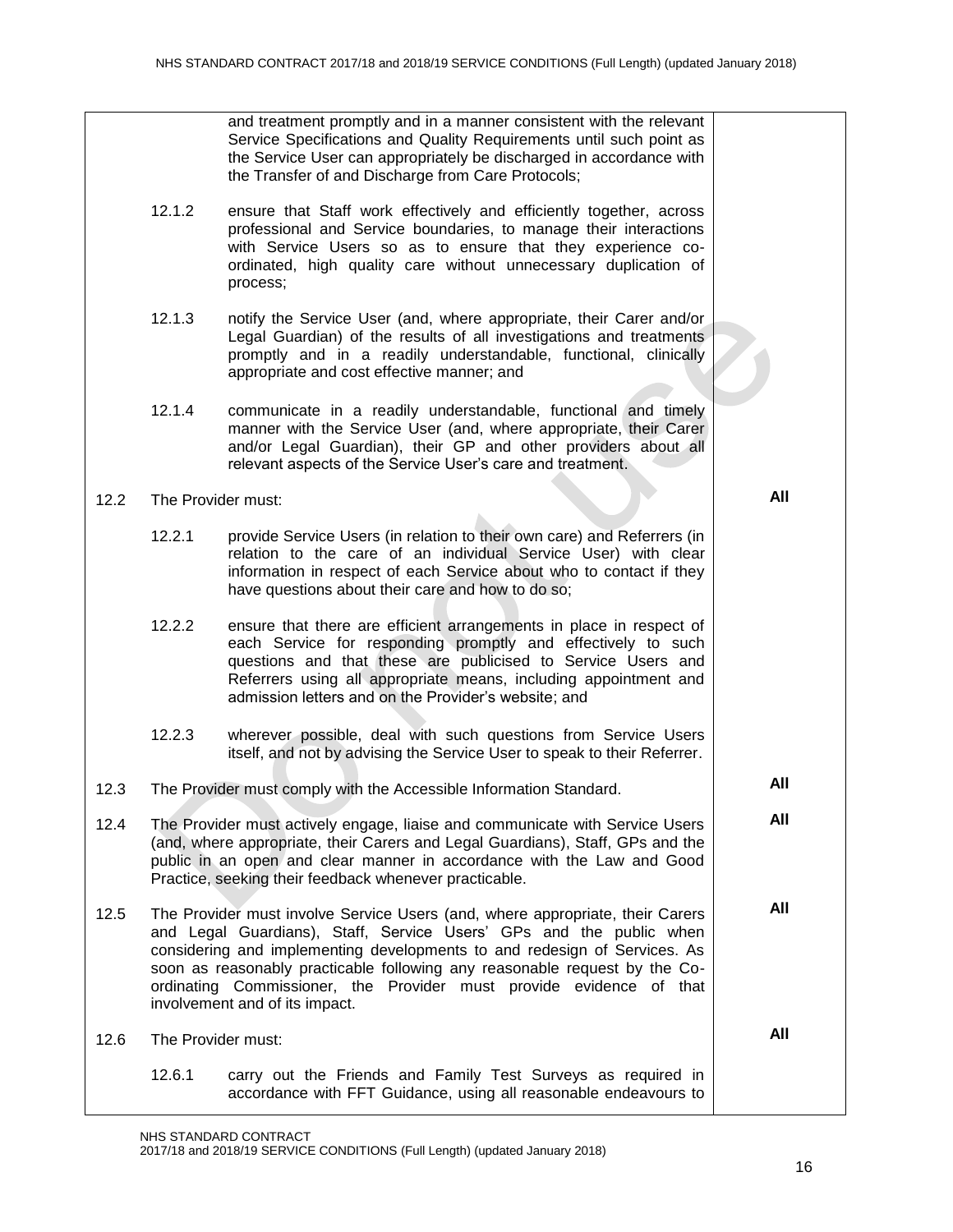|      |                     | maximise the number of responses from Service Users;                                                                                                                                                                                                                                                                                                                                                                                                                            |                     |
|------|---------------------|---------------------------------------------------------------------------------------------------------------------------------------------------------------------------------------------------------------------------------------------------------------------------------------------------------------------------------------------------------------------------------------------------------------------------------------------------------------------------------|---------------------|
|      | 12.6.2              | carry out Staff Surveys which must, where required by Staff Survey<br>Guidance, include the appropriate NHS staff surveys;                                                                                                                                                                                                                                                                                                                                                      |                     |
|      | 12.6.3              | carry out all other Surveys; and                                                                                                                                                                                                                                                                                                                                                                                                                                                |                     |
|      | 12.6.4              | co-operate with any surveys that the Commissioners (acting<br>reasonably) carry out.                                                                                                                                                                                                                                                                                                                                                                                            |                     |
|      | time.               | The form, frequency and reporting of the Surveys will be as set out in Schedule<br>6E (Surveys) or as otherwise agreed between the Co-ordinating Commissioner<br>and the Provider in writing and/or required by Law or Guidance from time to                                                                                                                                                                                                                                    |                     |
| 12.7 | Surveys.            | The Provider must review and provide a written report to the Co-ordinating<br>Commissioner on the results of each Survey. The report must identify any<br>actions reasonably required to be taken by the Provider in response to the<br>Survey. The Provider must implement those actions as soon as practicable. The<br>Provider must publish the outcomes of and actions taken in relation to all                                                                             | All                 |
|      |                     | SC13 Equity of Access, Equality and Non-Discrimination                                                                                                                                                                                                                                                                                                                                                                                                                          |                     |
| 13.1 | by Law.             | The Parties must not discriminate between or against Service Users, Carers or<br>Legal Guardians on the grounds of age, disability, gender reassignment;<br>marriage or civil partnership, pregnancy or maternity, race, religion or belief, sex,<br>sexual orientation, or any other non-medical characteristics, except as permitted                                                                                                                                          | All                 |
| 13.2 |                     | The Provider must provide appropriate assistance and make reasonable<br>adjustments for Service Users, Carers and Legal Guardians who do not speak,<br>read or write English or who have communication difficulties (including hearing,<br>oral or learning impairments). The Provider must carry out an annual audit of its<br>compliance with this obligation and must demonstrate at Review Meetings the<br>extent to which Service improvements have been made as a result. | All                 |
| 13.3 | them as if it were. | In performing its obligations under this Contract the Provider must comply with<br>the obligations contained in section 149 of the Equality Act 2010, the Equality<br>Act 2010 (Specific Duties) Regulations and section 6 of the HRA. If the Provider<br>is not a public authority for the purposes of those sections it must comply with                                                                                                                                      | All                 |
| 13.4 |                     | In consultation with the Co-ordinating Commissioner, and on reasonable<br>request, the Provider must provide a plan setting out how it will comply with its<br>obligations under SC13.3. If the Provider has already produced such a plan in<br>order to comply with the Law, the Provider may submit that plan to the Co-<br>ordinating Commissioner in order to comply with this SC13.4.                                                                                      | All                 |
| 13.5 |                     | The Provider must implement EDS2.                                                                                                                                                                                                                                                                                                                                                                                                                                               | <b>NHS Trust/FT</b> |
| 13.6 |                     | The Provider must implement the National Workforce Race Equality Standard<br>and submit an annual report to the Co-ordinating Commissioner on its progress<br>in implementing that standard.                                                                                                                                                                                                                                                                                    | All                 |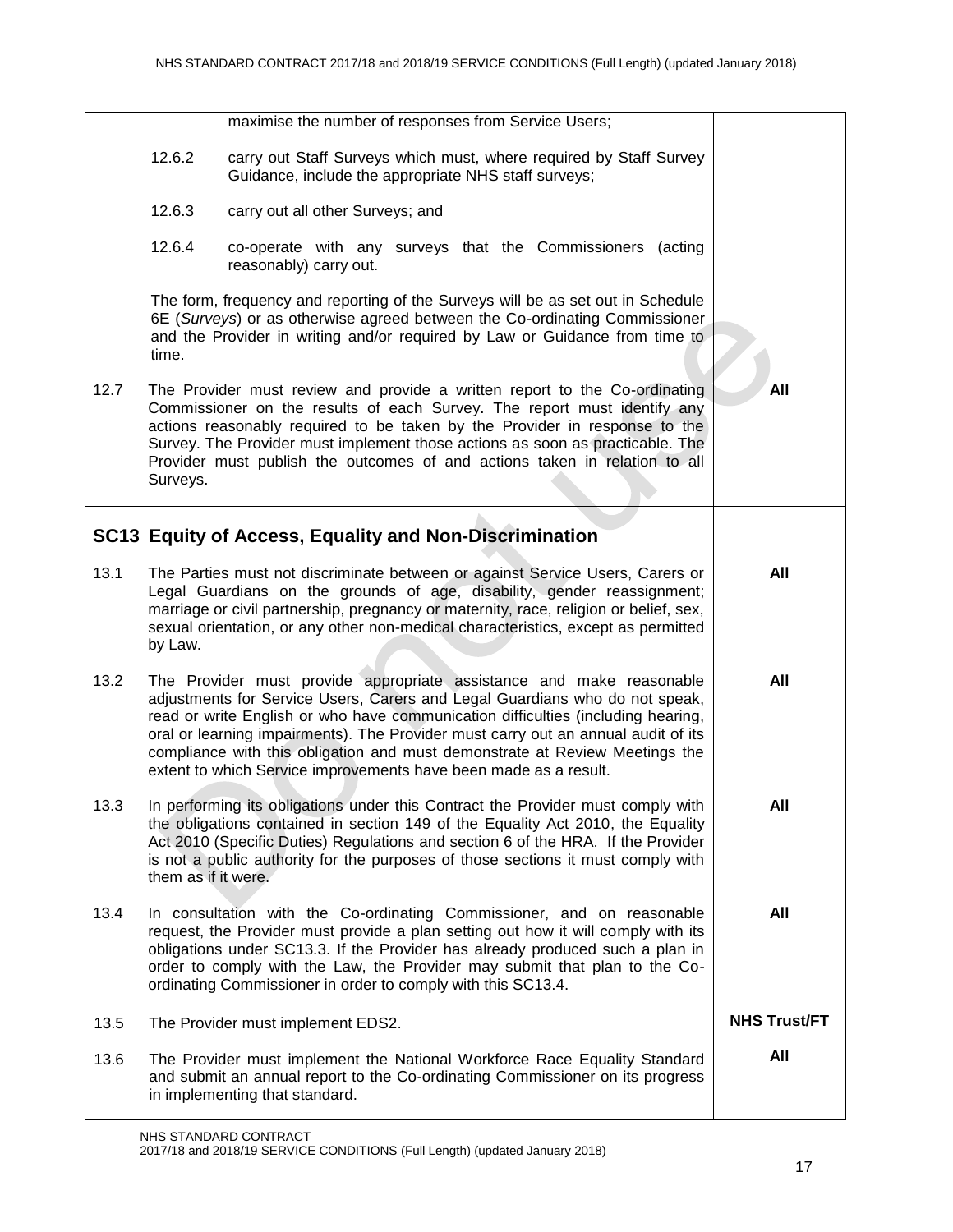| 13.7 | In accordance with the timescale and guidance to be published by NHS<br>England, the Provider must:                                                                                                                                                                                                                                           | <b>NHS Trust/FT</b>    |
|------|-----------------------------------------------------------------------------------------------------------------------------------------------------------------------------------------------------------------------------------------------------------------------------------------------------------------------------------------------|------------------------|
|      | 13.7.1 implement the National Workforce Disability Equality Standard; and                                                                                                                                                                                                                                                                     |                        |
|      | 13.7.2 report to the Co-ordinating Commissioner on its progress.                                                                                                                                                                                                                                                                              |                        |
|      | <b>SC14 Pastoral, Spiritual and Cultural Care</b>                                                                                                                                                                                                                                                                                             |                        |
| 14.1 | The Provider must take account of the spiritual, religious, pastoral and cultural<br>needs of Service Users.                                                                                                                                                                                                                                  | All                    |
| 14.2 | The Provider must have regard to NHS Chaplaincy Guidelines.                                                                                                                                                                                                                                                                                   | <b>NHS Trust/FT</b>    |
|      | <b>SC15 Urgent Access to Mental Health Care</b>                                                                                                                                                                                                                                                                                               |                        |
| 15.1 | The Parties must have regard to the Mental Health Crisis Care Concordat and<br>must reach agreement on the identification of, and standards for operation of,<br>Places of Safety in accordance with the Law, the 1983 Act Code, the Royal<br>College of Psychiatrists Standards and the Urgent and Emergency Mental<br>Health Care Pathways. | A, A+E, MH,<br>MHSS, U |
| 15.2 | The Parties must co-operate to ensure that individuals under the age of 18 with<br>potential mental health conditions are referred for, and receive, age-appropriate<br>assessment, care and treatment in accordance with the 1983 Act and with the<br>Urgent and Emergency Mental Health Care Pathway for Children and Young<br>People.      | A, A+E, MH,<br>MHSS, U |
| 15.3 | The Parties must use all reasonable endeavours to ensure that, where an<br>individual under the age of 18 requires urgent mental health assessment, care or<br>treatment, that individual is not:                                                                                                                                             | A, A+E, MH,<br>MHSS, U |
|      | 15.3.1 held in police custody in a cell or station; or                                                                                                                                                                                                                                                                                        |                        |
|      | 15.3.2 admitted to an adult inpatient service (unless this is clinically appropriate<br>in line with the requirements of the 1983 Act); or                                                                                                                                                                                                    |                        |
|      | 15.3.3 admitted to an acute paediatric ward (unless this is required in<br>accordance with NICE Guideline CG16 (Self-harm in over 8s) or if the<br>individual has an associated physical health or safeguarding need).                                                                                                                        |                        |
| 15.4 | The Parties must use all reasonable endeavours to ensure that, where an<br>individual under the age of 18 requiring urgent mental health assessment, care<br>or treatment attends or is taken to an accident and emergency department,                                                                                                        | A, A+E, MH,<br>MHSS, U |
|      | 15.4.1 a full biopsychosocial assessment is undertaken and an appropriate<br>care plan is put in place within the timescale set out in the Urgent and<br>Emergency Mental Health Care Pathway for Children and Young<br>People; and                                                                                                           |                        |
|      | 15.4.2 the individual is not held within the accident and emergency department<br>beyond the point where the actions in 15.4.1 have been completed.                                                                                                                                                                                           |                        |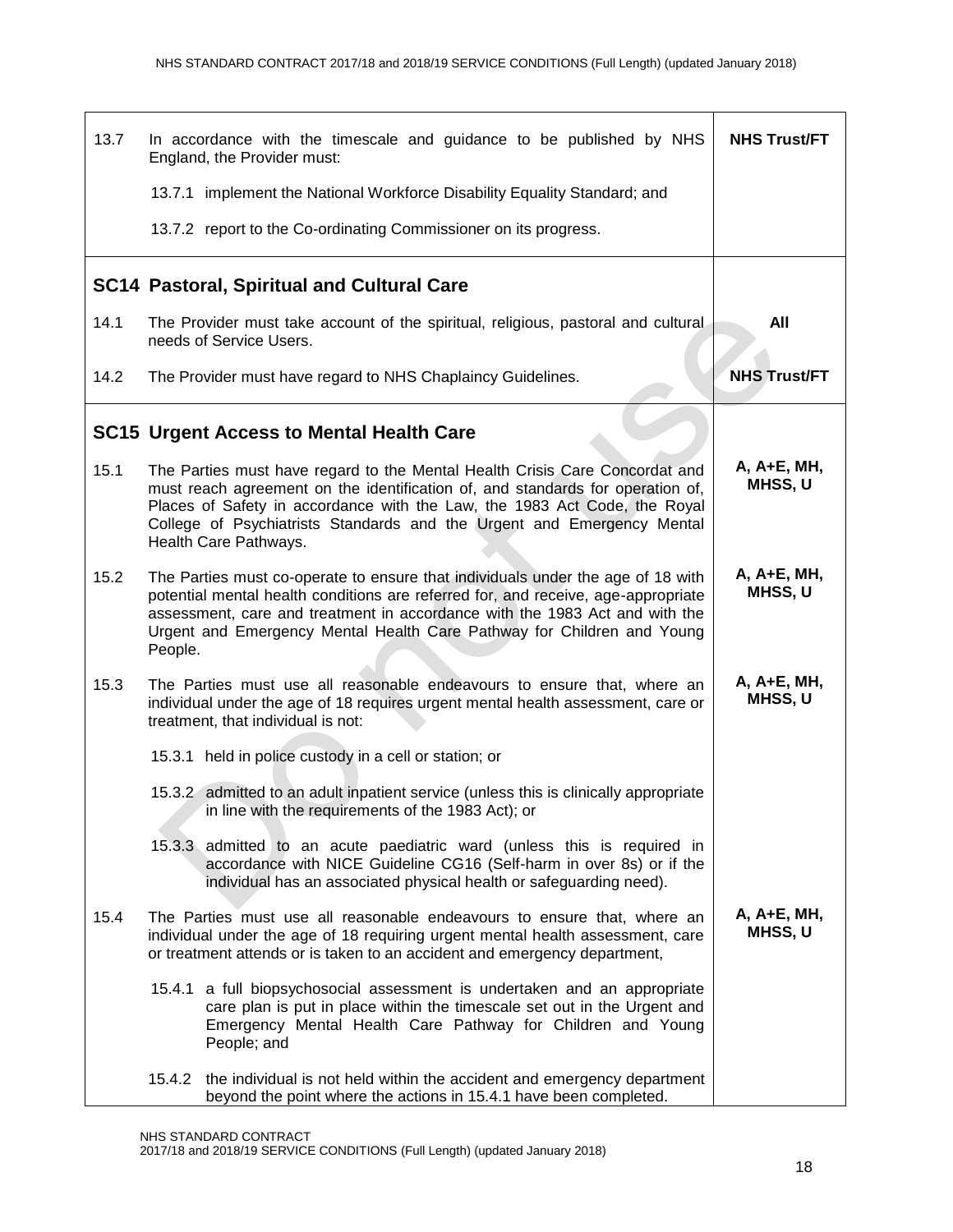|      | <b>SC16 Complaints</b>                                                                                                                                                                                                                                                                                                                                                                     |                     |
|------|--------------------------------------------------------------------------------------------------------------------------------------------------------------------------------------------------------------------------------------------------------------------------------------------------------------------------------------------------------------------------------------------|---------------------|
| 16.1 | The Commissioners and the Provider must each publish, maintain and operate a<br>complaints procedure in compliance with the Fundamental Standards of Care<br>and other Law and Guidance.                                                                                                                                                                                                   | All                 |
| 16.2 | The Provider must:                                                                                                                                                                                                                                                                                                                                                                         | All                 |
|      | 16.2.1<br>provide clear information to Service Users, their Carers and<br>representatives, and to the public, displayed prominently in the Services<br>Environment as appropriate, on how to make a complaint or to provide<br>other feedback and on how to contact Local Healthwatch; and                                                                                                 |                     |
|      | 16.2.2 ensure that this information informs Service Users, their Carers and<br>representatives, of their legal rights under the NHS Constitution, how<br>they can access independent support to help make a complaint, and<br>how they can take their complaint to the Health Service Ombudsman<br>should they remain unsatisfied with the handling of their complaint by<br>the Provider. |                     |
|      | <b>SC17 Services Environment and Equipment</b>                                                                                                                                                                                                                                                                                                                                             |                     |
| 17.1 | The Provider must ensure that the Services Environment and the Equipment<br>comply with the Fundamental Standards of Care.                                                                                                                                                                                                                                                                 | All                 |
| 17.2 | Unless stated otherwise in this Contract, the Provider must at its own cost<br>provide all Equipment necessary to provide the Services in accordance with the<br>Law and any necessary Consents.                                                                                                                                                                                           | All                 |
| 17.3 | The Provider must ensure that all Staff using Equipment, and all Service Users<br>and Carers using Equipment independently as part of the Service User's care or<br>treatment, have received appropriate and adequate training and have been<br>assessed as competent in the use of that Equipment.                                                                                        | All                 |
| 17.4 | The Provider must comply with the requirements of Department of Health HBN<br>00-08 in relation to advertising of legal services.                                                                                                                                                                                                                                                          | <b>NHS Trust/FT</b> |
| 17.5 | Without prejudice to SC17.4, the Provider must not enter into, extend or renew<br>any contractual arrangement under which a Legal Services Provider is permitted<br>to provide, promote, arrange or advertise any legal service to Service Users,<br>their relatives, Carers or Legal Guardians, whether:                                                                                  | <b>NHS Trust/FT</b> |
|      | 17.5.1 at the Provider's Premises (whether or not those premises are set out or<br>identified in a Service Specification); or                                                                                                                                                                                                                                                              |                     |
|      | 17.5.2 on the Provider's website; or                                                                                                                                                                                                                                                                                                                                                       |                     |
|      | 17.5.3 through written material sent by the Provider to Service Users, their<br>relatives, Carers or Legal Guardians,                                                                                                                                                                                                                                                                      |                     |
|      | if and to the extent that that legal service would or might relate to or lead to the                                                                                                                                                                                                                                                                                                       |                     |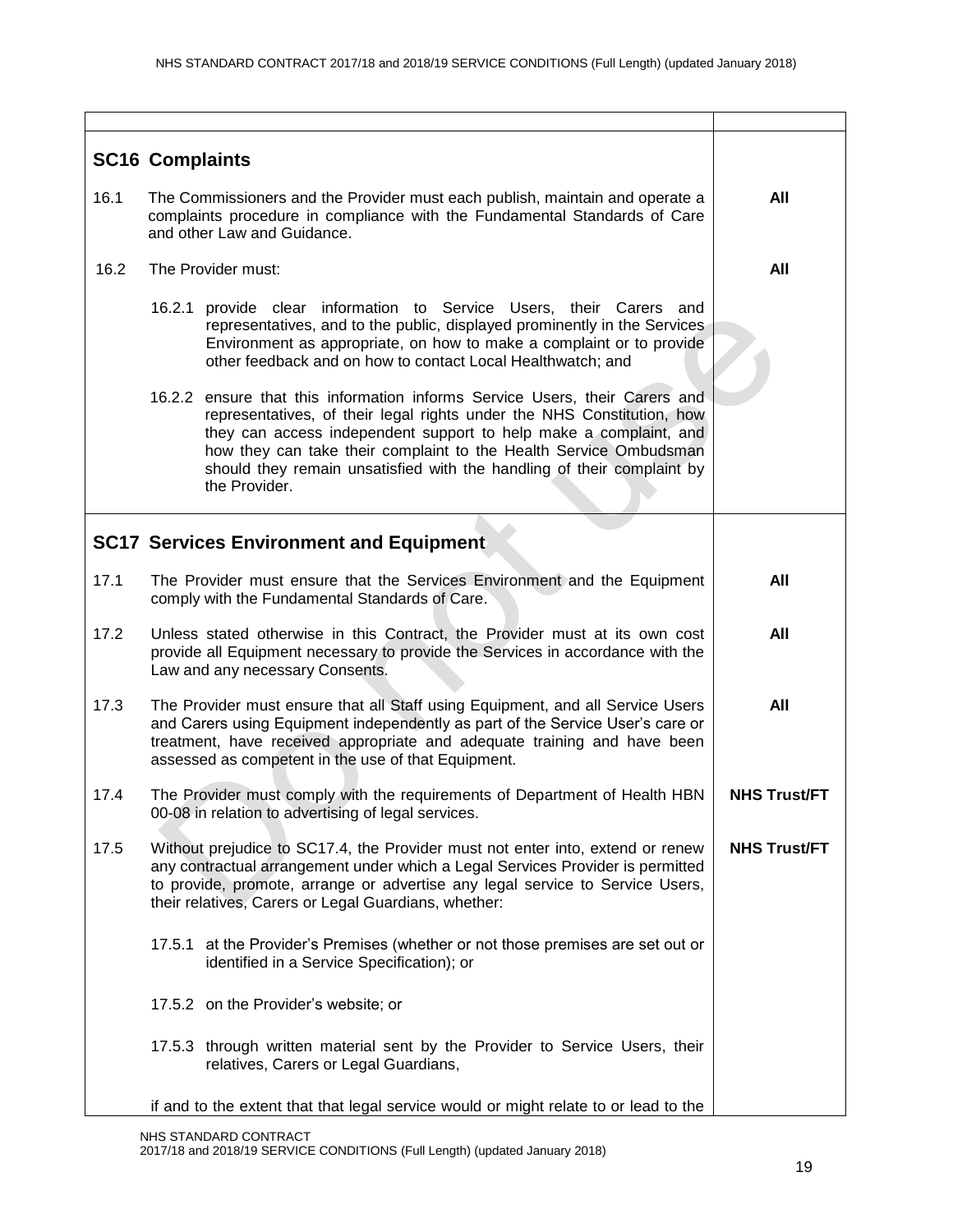|                                           | pursuit of a claim against the Provider, any other provider or any commissioner<br>of NHS services.                                                                                                                                                                                                                                                                                                                                                                                                                                                                                                                                      |                     |
|-------------------------------------------|------------------------------------------------------------------------------------------------------------------------------------------------------------------------------------------------------------------------------------------------------------------------------------------------------------------------------------------------------------------------------------------------------------------------------------------------------------------------------------------------------------------------------------------------------------------------------------------------------------------------------------------|---------------------|
| 17.6                                      | The Provider must use all reasonable endeavours to ensure that no Legal<br>Services Provider makes any unsolicited approach to any Service User or their<br>relatives, Carer or Legal Guardian while at the Provider's Premises.                                                                                                                                                                                                                                                                                                                                                                                                         | <b>NHS Trust/FT</b> |
|                                           | <b>SC18 Sustainable Development</b>                                                                                                                                                                                                                                                                                                                                                                                                                                                                                                                                                                                                      |                     |
| 18.1                                      | In performing its obligations under this Contract the Provider must take all<br>reasonable steps to minimise its adverse impact on the environment.                                                                                                                                                                                                                                                                                                                                                                                                                                                                                      | All                 |
| 18.2                                      | The Provider must maintain a sustainable development plan in line with NHS<br>Sustainable Development Guidance.<br>The Provider must demonstrate its<br>progress on climate change adaptation, mitigation and sustainable development,<br>including performance against carbon reduction management plans, and must<br>provide an annual summary of that progress to the Co-ordinating Commissioner.                                                                                                                                                                                                                                     | All                 |
| 18.3                                      | The Provider must, in performing its obligations under this Contract, give due<br>regard to the impact of its expenditure on the community, over and above the<br>direct purchase of goods and services, as envisaged by the Public Services<br>(Social Value) Act 2012.                                                                                                                                                                                                                                                                                                                                                                 | All                 |
| <b>SC19 Food Standards</b>                |                                                                                                                                                                                                                                                                                                                                                                                                                                                                                                                                                                                                                                          |                     |
|                                           | <b>Food Standards</b>                                                                                                                                                                                                                                                                                                                                                                                                                                                                                                                                                                                                                    |                     |
| 19.1                                      | The Provider must develop and maintain a food and drink strategy in accordance<br>with the Hospital Food Standards Report.                                                                                                                                                                                                                                                                                                                                                                                                                                                                                                               | A, MH, MHSS         |
| 19.2                                      | The Provider must have regard to (and where mandatory comply with) Food<br>Standards Guidance, as applicable.                                                                                                                                                                                                                                                                                                                                                                                                                                                                                                                            | All                 |
| 19.3                                      | When procuring and/or negotiating contractual arrangements through which any<br>potential or existing tenant, sub-tenant, licensee, contractor, concessionaire or<br>agent will be required or permitted to sell food and drink from the Provider's<br>Premises, the Provider must (having taken appropriate public health advice)<br>include in those contractual arrangements terms which require the relevant party<br>to provide and promote healthy eating and drinking options (including outside<br>normal working hours where relevant) and to adopt the full range of mandatory<br>requirements in Government Buying Standards. | <b>NHS Trust/FT</b> |
| <b>Sales of Sugar-Sweetened Beverages</b> |                                                                                                                                                                                                                                                                                                                                                                                                                                                                                                                                                                                                                                          |                     |
| 19.4                                      | With effect from 1 July 2018, the Provider must not itself sell or offer for sale any<br>Sugar-Sweetened Beverage at the Provider's Premises.                                                                                                                                                                                                                                                                                                                                                                                                                                                                                            | <b>NHS Trust/FT</b> |
| 19.5                                      | The Provider must use all reasonable endeavours to ensure that, with effect<br>July 2018, its tenants, sub-tenants, licensees, contractors,<br>from<br>concessionaires and agents do not sell or offer for sale any Sugar-Sweetened<br>Beverage at the Provider's Premises.                                                                                                                                                                                                                                                                                                                                                              | <b>NHS Trust/FT</b> |
| 19.6                                      | The Provider must make it a condition of any relevant lease, licence, contract or                                                                                                                                                                                                                                                                                                                                                                                                                                                                                                                                                        | <b>NHS Trust/FT</b> |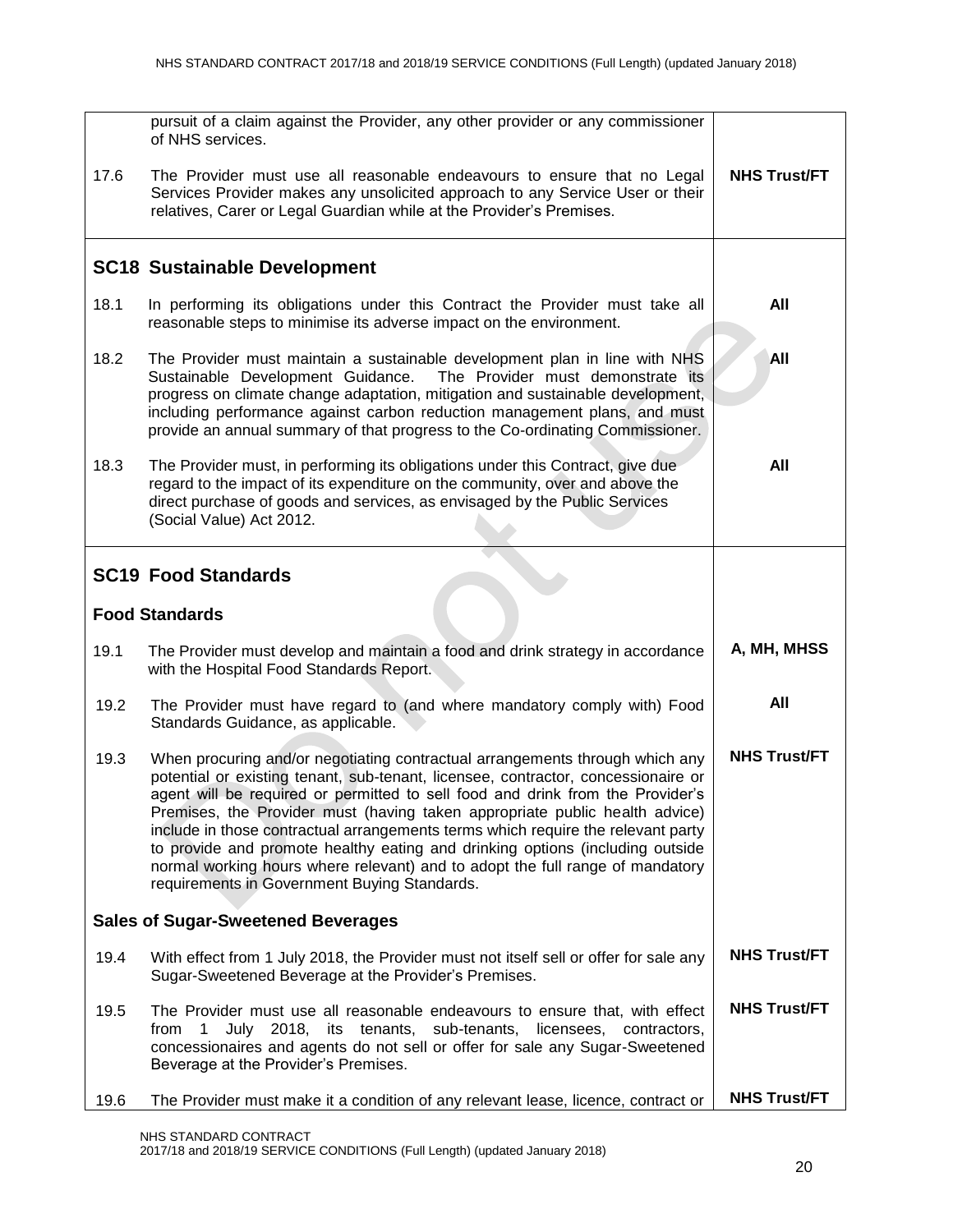|      |                                                                                                                                                                                                                                                             | concession agreement taking effect or varied on or after 1 July 2018 that the<br>tenant (and any sub-tenant), licensee, contractor or concessionaire does not sell<br>or offer for sale any Sugar-Sweetened Beverage at the Provider's Premises on<br>or after 1 July 2018.                                                                                                                                                                                              |                |
|------|-------------------------------------------------------------------------------------------------------------------------------------------------------------------------------------------------------------------------------------------------------------|--------------------------------------------------------------------------------------------------------------------------------------------------------------------------------------------------------------------------------------------------------------------------------------------------------------------------------------------------------------------------------------------------------------------------------------------------------------------------|----------------|
|      |                                                                                                                                                                                                                                                             | <b>RECORDS AND REPORTING</b>                                                                                                                                                                                                                                                                                                                                                                                                                                             |                |
|      |                                                                                                                                                                                                                                                             | <b>SC20 Service Development and Improvement Plan</b>                                                                                                                                                                                                                                                                                                                                                                                                                     |                |
| 20.1 |                                                                                                                                                                                                                                                             | The Co-ordinating Commissioner and the Provider must agree an SDIP where<br>required by and in accordance with Guidance.                                                                                                                                                                                                                                                                                                                                                 | All            |
| 20.2 | SDIP.                                                                                                                                                                                                                                                       | The Co-ordinating Commissioner and the Provider may at any time agree an                                                                                                                                                                                                                                                                                                                                                                                                 | All            |
| 20.3 |                                                                                                                                                                                                                                                             | Any SDIP must be appended to this Contract at Schedule 6D (Service<br>Development and Improvement Plans). The Commissioners and Provider must<br>comply with their respective obligations under any SDIP. The Provider must<br>report performance against any SDIP in accordance with Schedule 6A<br>(Reporting Requirements).                                                                                                                                           | All            |
|      | SC21 Antimicrobial Resistance and Healthcare Associated<br><b>Infections</b>                                                                                                                                                                                |                                                                                                                                                                                                                                                                                                                                                                                                                                                                          |                |
| 21.1 |                                                                                                                                                                                                                                                             | The Provider must comply with the Code of Practice on the Prevention and<br>Control of Infections.                                                                                                                                                                                                                                                                                                                                                                       | All except 111 |
| 21.2 | The Provider must ensure that all laboratory services (whether provided directly<br>or under a Sub-Contract) comply with the UK Standard Methods for<br>Investigation.                                                                                      |                                                                                                                                                                                                                                                                                                                                                                                                                                                                          | All except 111 |
| 21.3 | The Provider must have an HCAI Reduction Plan for each Contract Year and<br>must comply with its obligations under that plan. The HCAI Reduction Plan must<br>reflect local and national priorities relating to HCAI including antimicrobial<br>resistance. |                                                                                                                                                                                                                                                                                                                                                                                                                                                                          | All except 111 |
|      |                                                                                                                                                                                                                                                             | <b>SC22 Venous Thromboembolism</b>                                                                                                                                                                                                                                                                                                                                                                                                                                       |                |
| 22.1 | The Provider must:                                                                                                                                                                                                                                          |                                                                                                                                                                                                                                                                                                                                                                                                                                                                          | A              |
|      | 22.1.1                                                                                                                                                                                                                                                      | comply with Guidance (including NICE Guidance) in relation to<br>venous thromboembolism;                                                                                                                                                                                                                                                                                                                                                                                 |                |
|      | 22.1.2                                                                                                                                                                                                                                                      | perform Root Cause Analysis of all confirmed cases of pulmonary<br>embolism and deep vein thrombosis acquired by Service Users while<br>in hospital (both arising during a current hospital stay and where<br>there is a history of hospital admission within the last 3 months, but<br>not in respect of Service Users admitted to hospital with a confirmed<br>venous thromboembolism but no history of an admission to hospital<br>within the previous 3 months); and |                |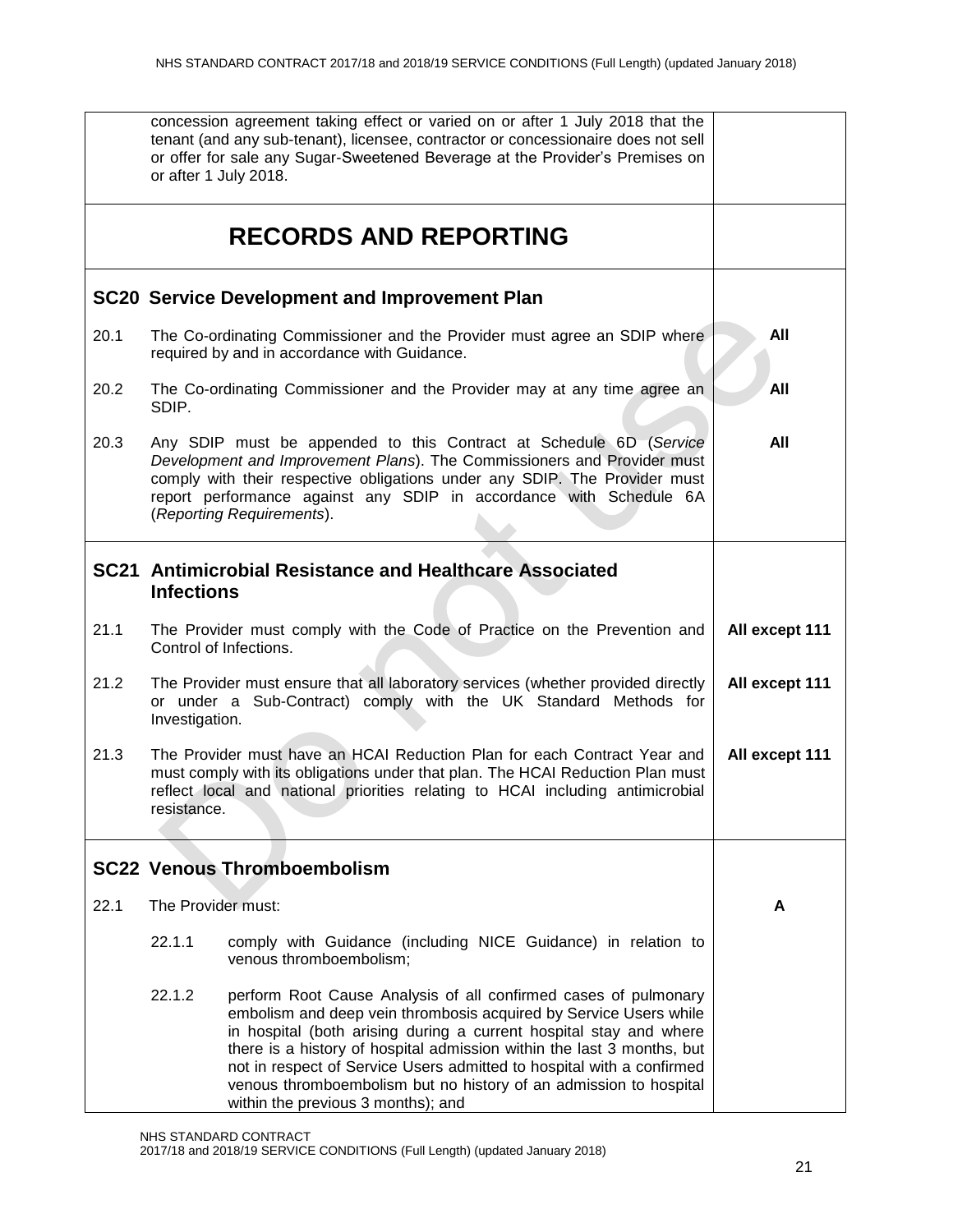|      | 22.1.3<br>for venous<br>prophylaxis,<br>audits to the Co-ordinating Commissioner. | perform local audits of Service Users' risk of venous<br>thromboembolism and of the percentage of Service Users assessed<br>thromboembolism who receive the appropriate<br>and the Provider must report the results of those Root Cause Analyses and                                                                                                                             |                       |
|------|-----------------------------------------------------------------------------------|----------------------------------------------------------------------------------------------------------------------------------------------------------------------------------------------------------------------------------------------------------------------------------------------------------------------------------------------------------------------------------|-----------------------|
|      |                                                                                   |                                                                                                                                                                                                                                                                                                                                                                                  |                       |
|      | <b>SC23 Service User Health Records</b>                                           |                                                                                                                                                                                                                                                                                                                                                                                  |                       |
| 23.1 | NHS England or NHS Digital, and then securely destroy them.                       | The Provider must create and maintain Service User Health Records as<br>appropriate for all Service Users. The Provider must securely store and retain<br>those records for the periods of time required by Law and/or by Information<br>Governance Alliance Guidance and/or otherwise by the Department of Health,                                                              | All                   |
| 23.2 | The Provider must:                                                                |                                                                                                                                                                                                                                                                                                                                                                                  | All                   |
|      | for whom that Commissioner is responsible; and                                    | 23.2.1 if and as so requested by a Commissioner, whether during or after the<br>Contract Term, promptly deliver to any third party provider of healthcare<br>or social care services nominated by that Commissioner a copy of the<br>Service User Health Record held by the Provider for any Service User                                                                        |                       |
|      | for whom that Commissioner is responsible.                                        | 23.2.2 notwithstanding SC23.1, if and as so requested by a Commissioner at<br>any time following the expiry or termination of this Contract, promptly<br>deliver to any third party provider of healthcare or social care services<br>nominated by that Commissioner, or to the Commissioner itself, the<br>Service User Health Record held by the Provider for any Service User |                       |
| 23.3 | Service User Health Record.                                                       | The Provider must give each Service User full and accurate information<br>regarding their treatment and must evidence that in writing in the relevant                                                                                                                                                                                                                            | All except 111,<br>PТ |
|      | <b>NHS Number</b>                                                                 |                                                                                                                                                                                                                                                                                                                                                                                  |                       |
| 23.4 |                                                                                   | Subject to and in accordance with Law and Guidance the Provider must:                                                                                                                                                                                                                                                                                                            | All                   |
|      | verified NHS Number;                                                              | 23.4.1 ensure that the Service User Health Record includes the Service User's                                                                                                                                                                                                                                                                                                    |                       |
|      | in relation to the Service User; and                                              | 23.4.2 use the NHS Number as the consistent identifier in all clinical<br>correspondence (paper or electronic) and in all information it processes                                                                                                                                                                                                                               |                       |
|      | Service User.                                                                     | 23.4.3 be able to use the NHS Number to identify all Activity relating to a                                                                                                                                                                                                                                                                                                      |                       |
| 23.5 |                                                                                   | The Commissioners must ensure that each Referrer (except a Service User<br>presenting directly to the Provider for assessment and/or treatment) uses the<br>NHS Number as the consistent identifier in all correspondence in relation to a                                                                                                                                       | All                   |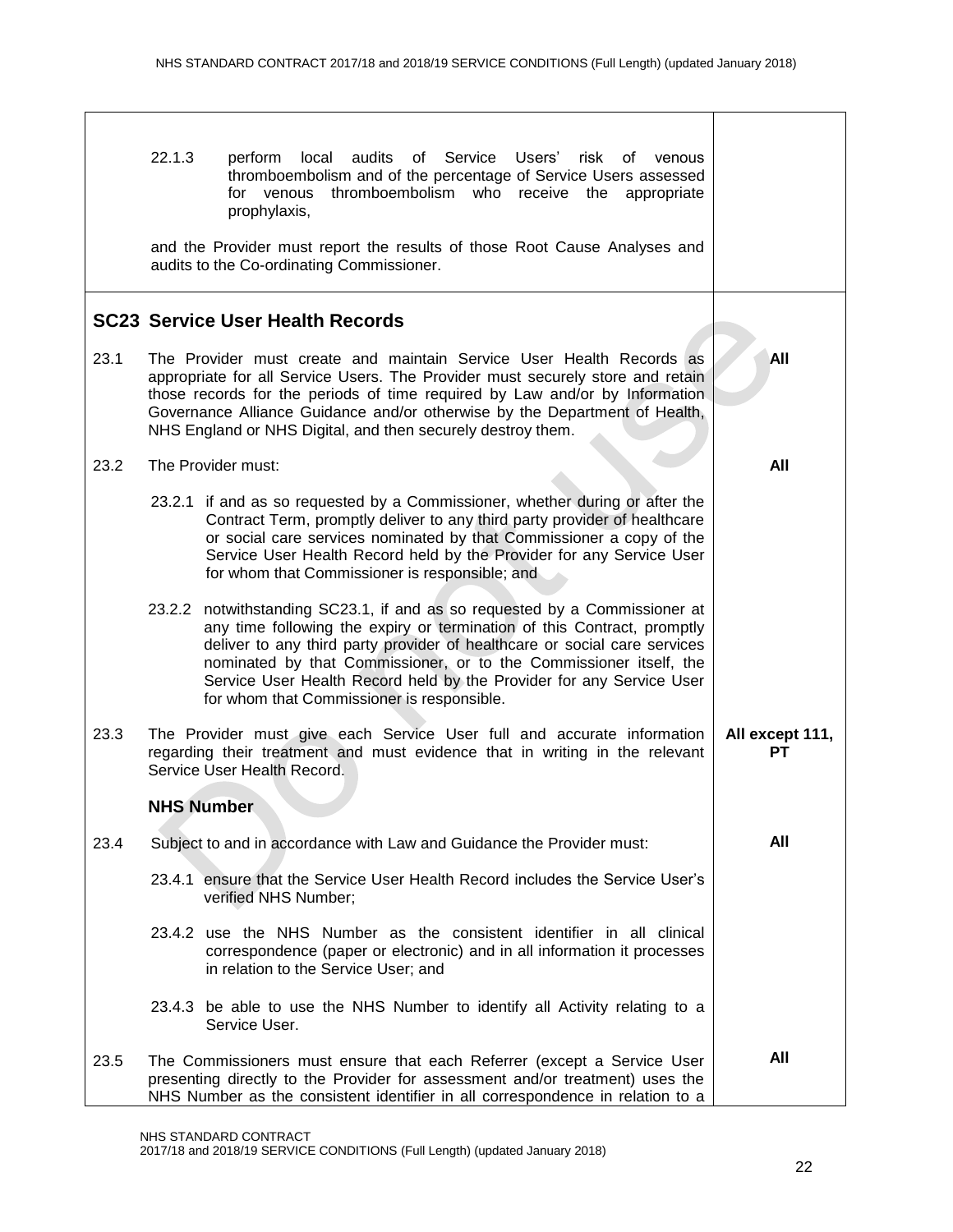|       | Referral.                                                                                                                                                                                                                                                                                                                                                                                                                                                                                                                                                                                   |                       |
|-------|---------------------------------------------------------------------------------------------------------------------------------------------------------------------------------------------------------------------------------------------------------------------------------------------------------------------------------------------------------------------------------------------------------------------------------------------------------------------------------------------------------------------------------------------------------------------------------------------|-----------------------|
|       | <b>Information Technology Systems</b>                                                                                                                                                                                                                                                                                                                                                                                                                                                                                                                                                       |                       |
| 23.6  | Subject to GC21 (Patient Confidentiality, Data Protection, Freedom of<br>Information and Transparency) the Provider must ensure that all Staff involved<br>in the provision of urgent, emergency and unplanned care are able to view key<br>Service User clinical information from GP records, whether via the Summary<br>Care Records Service or a locally integrated electronic record system<br>supplemented by the Summary Care Records Service.                                                                                                                                        | All                   |
| 23.7  | The Provider must use all reasonable endeavours to ensure that its clinical<br>information technology systems provide open interfaces in accordance with<br>Open API Policy and must ensure that, by no later than 31 December 2018, all<br>of its major clinical information technology systems enable the Key Clinical Data<br>Fields to be accessible as structured information through open interfaces<br>(subject to the provisions of GC21 (Patient Confidentiality, Data Protection,<br>Freedom of Information and Transparency) to other providers of services to<br>Service Users. | All                   |
| 23.8  | The Provider must ensure that its information technology systems comply with<br>ISB0160 in relation to clinical risk management.                                                                                                                                                                                                                                                                                                                                                                                                                                                            | All                   |
|       | <b>Urgent Care Data Sharing Agreement</b>                                                                                                                                                                                                                                                                                                                                                                                                                                                                                                                                                   |                       |
| 23.9  | By no later than 1 April 2017 the Provider must enter into an Urgent Care Data<br>Sharing Agreement with the Commissioners and such other providers of urgent<br>and emergency care services as the Co-ordinating Commissioner may specify,<br>consistent with the requirements of GC21 (Patient Confidentiality, Data<br>Protection, Freedom of Information and Transparency) and otherwise on such<br>terms as the Co-ordinating Commissioner may reasonably require.                                                                                                                     | A, A+E, AM,<br>111, U |
|       | <b>Health and Social Care Network</b>                                                                                                                                                                                                                                                                                                                                                                                                                                                                                                                                                       |                       |
| 23.10 | The Provider must, where applicable, collaborate with NHS Digital in taking the<br>necessary steps to procure access to the Health and Social Care Network and<br>must manage transition to the Health and Social Care Network in a timely and<br>efficient manner.                                                                                                                                                                                                                                                                                                                         | All                   |
|       | <b>SC24 NHS Counter-Fraud and Security Management</b>                                                                                                                                                                                                                                                                                                                                                                                                                                                                                                                                       |                       |
| 24.1  | The Provider must put in place and maintain appropriate arrangements to<br>address:                                                                                                                                                                                                                                                                                                                                                                                                                                                                                                         | All                   |
|       | 24.1.1 counter fraud issues, having regard to NHSCFA Standards; and                                                                                                                                                                                                                                                                                                                                                                                                                                                                                                                         |                       |
|       | 24.1.2 security management issues, having regard to NHS Security<br>Management Standards.                                                                                                                                                                                                                                                                                                                                                                                                                                                                                                   |                       |
| 24.2  | If the Provider:                                                                                                                                                                                                                                                                                                                                                                                                                                                                                                                                                                            | All                   |
|       | 24.2.1 is an NHS Trust; or                                                                                                                                                                                                                                                                                                                                                                                                                                                                                                                                                                  |                       |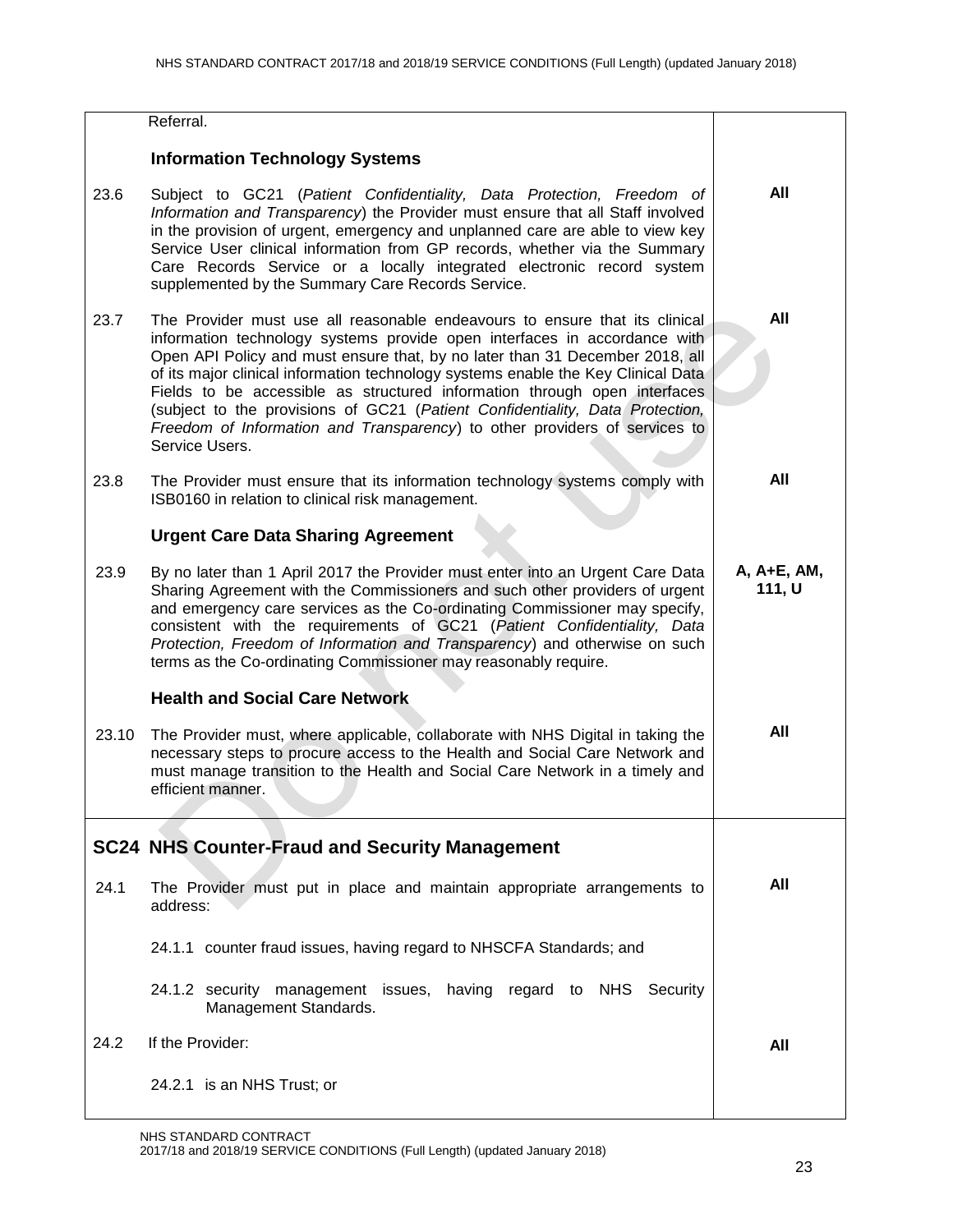|      | 24.2.2 holds Monitor's Licence (unless required to do so solely because it<br>provides Commissioner Requested Services as designated by the<br>Commissioners or any other commissioner),<br>it must take the necessary action to meet NHSCFA Standards.                                                                                                                                                          |     |
|------|------------------------------------------------------------------------------------------------------------------------------------------------------------------------------------------------------------------------------------------------------------------------------------------------------------------------------------------------------------------------------------------------------------------|-----|
| 24.3 | If requested by the Co-ordinating Commissioner or the NHSCFA, the Provider<br>must allow a person duly authorised to act on behalf of NHSCFA or on behalf of<br>any Commissioner to review, in line with the appropriate standards, security<br>management and counter-fraud arrangements put in place by the Provider.                                                                                          | All |
| 24.4 | The Provider must implement any reasonable modifications to its security<br>management and counter-fraud arrangements required by a person referred to<br>in SC24.3 in order to meet the appropriate standards within whatever time<br>periods as that person may reasonably require.                                                                                                                            | All |
| 24.5 | The Provider must:                                                                                                                                                                                                                                                                                                                                                                                               | All |
|      | 24.5.1 on becoming aware of any suspected or actual bribery, corruption or<br>fraud involving a Service User or public funds, promptly report the<br>matter to the Local Counter Fraud Specialist of the relevant NHS Body<br>and to the NHSCFA; and                                                                                                                                                             |     |
|      | 24.5.2 on becoming aware of any suspected or actual security incident or<br>security breach involving staff who deliver NHS funded services or<br>involving NHS resources, promptly report the matter to the Local<br>Security Management Specialist of the relevant NHS Body.                                                                                                                                   |     |
| 24.6 | On the request of the Department of Health, NHS England, the NHSCFA or the<br>Co-ordinating Commissioner, the Provider must allow the NHSCFA or any Local<br>Counter Fraud Specialist or any Local Security Management Specialist<br>appointed by a Commissioner, as soon as it is reasonably practicable and in any<br>event not later than 5 Operational Days following the date of the request, access<br>to: | All |
|      | 24.6.1 all property, premises, information (including records and data) owned<br>or controlled by the Provider; and                                                                                                                                                                                                                                                                                              |     |
|      | 24.6.2 all Staff who may have information to provide,                                                                                                                                                                                                                                                                                                                                                            |     |
|      | relevant to the detection and investigation of cases of bribery, fraud or<br>corruption, or security incidents or security breaches directly or indirectly in<br>connection with this Contract.                                                                                                                                                                                                                  |     |
|      | <b>SC25 Procedures and Protocols</b>                                                                                                                                                                                                                                                                                                                                                                             |     |
| 25.1 | If requested by the Co-ordinating Commissioner or the Provider, the Co-<br>ordinating Commissioner or the Provider (as the case may be) must within 5<br>Operational Days following receipt of the request send or make available to the<br>other copies of any Services guide or other written agreement, policy, procedure<br>or protocol implemented by any Commissioner or the Provider (as applicable).     | All |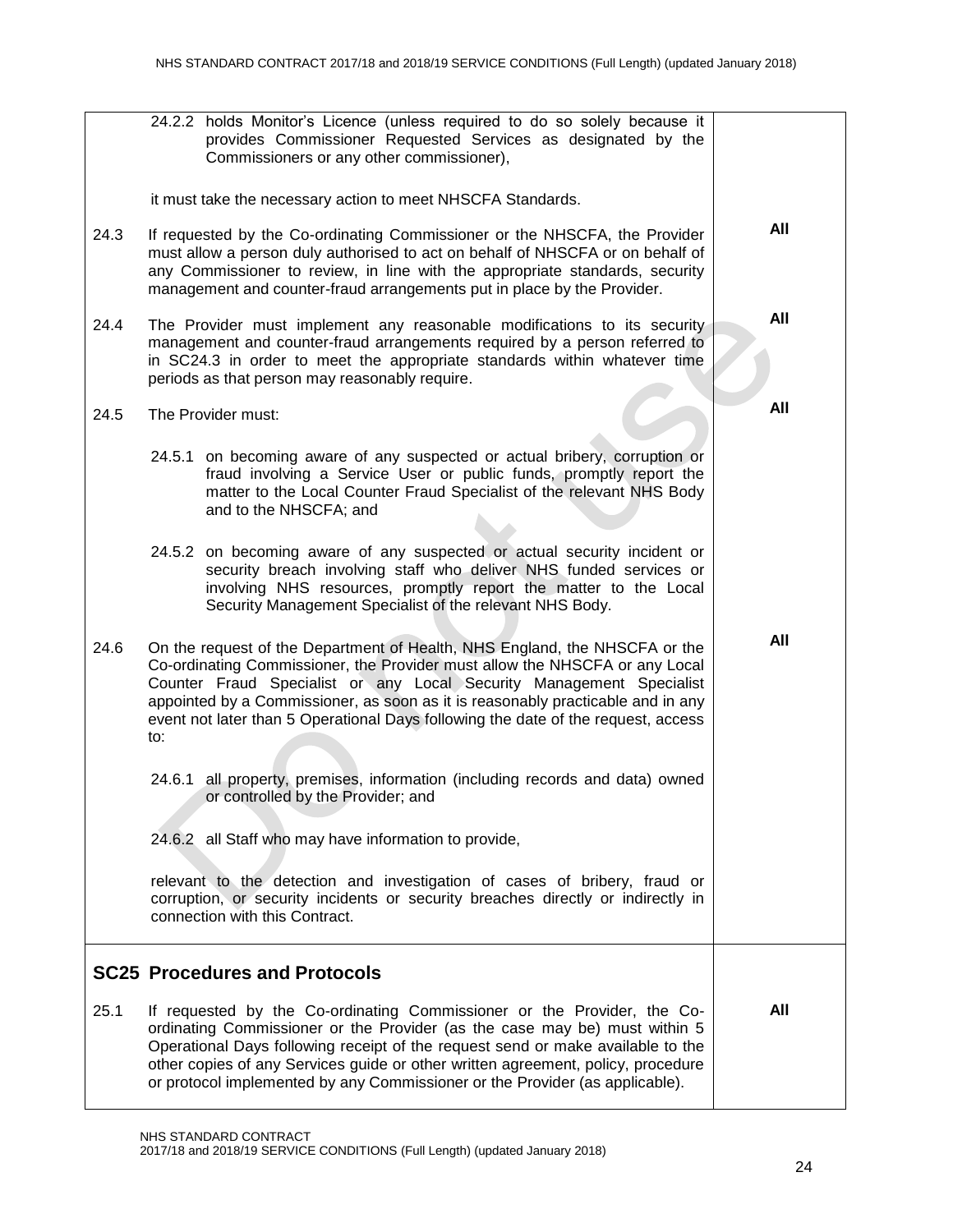| 25.2 | The Co-ordinating Commissioner must notify the Provider and the Provider must<br>notify the Co-ordinating Commissioner of any material changes to any items it<br>has disclosed under SC25.1. | All                                                                                                                                                                                                                                                                                                                                                           |                       |
|------|-----------------------------------------------------------------------------------------------------------------------------------------------------------------------------------------------|---------------------------------------------------------------------------------------------------------------------------------------------------------------------------------------------------------------------------------------------------------------------------------------------------------------------------------------------------------------|-----------------------|
| 25.3 |                                                                                                                                                                                               | The Parties must comply with their respective obligations under any Other Local<br>Agreements, Policies and Procedures.                                                                                                                                                                                                                                       | All                   |
|      |                                                                                                                                                                                               | SC26 Clinical Networks, National Audit Programmes and Approved<br><b>Research Studies</b>                                                                                                                                                                                                                                                                     |                       |
| 26.1 | The Provider must:                                                                                                                                                                            |                                                                                                                                                                                                                                                                                                                                                               | All except PT         |
|      | 26.1.1                                                                                                                                                                                        | participate in the Clinical Networks, programmes and studies listed in<br>Schedule 2F (Clinical Networks);                                                                                                                                                                                                                                                    |                       |
|      | 26.1.2                                                                                                                                                                                        | participate in the national clinical audits within the National Clinical<br>Audit and Patient Outcomes Programme relevant to the Services;<br>and                                                                                                                                                                                                             |                       |
|      | 26.1.3                                                                                                                                                                                        | make national clinical audit data available to support national<br>publication of Consultant-level activity and outcome statistics in<br>accordance with HQIP Guidance.                                                                                                                                                                                       |                       |
| 26.2 |                                                                                                                                                                                               | The Provider must adhere to all protocols and procedures operated or<br>recommended under the programmes and arrangements referred to in SC26.1,<br>unless in conflict with existing protocols and procedures agreed between the<br>Parties, in which case the Parties must review all relevant protocols and<br>procedures and try to resolve that conflict. | All except PT         |
| 26.3 | The Provider must put arrangements in place to facilitate recruitment of Service<br>Users and Staff as appropriate into Approved Research Studies.                                            | All                                                                                                                                                                                                                                                                                                                                                           |                       |
| 26.4 | In respect of any Approved Research Study, the Parties must have regard, as<br>applicable, to NHS Treatment Costs Guidance.                                                                   | All                                                                                                                                                                                                                                                                                                                                                           |                       |
|      | <b>SC27 Formulary</b>                                                                                                                                                                         |                                                                                                                                                                                                                                                                                                                                                               |                       |
| 27.1 | Provider must:                                                                                                                                                                                | Where any Service involves or may involve the prescribing of drugs, the                                                                                                                                                                                                                                                                                       | A, MH, MHSS,<br>CR, R |
|      | 27.1.1                                                                                                                                                                                        | ensure that its current Formulary is published and readily available on<br>the Provider's website;                                                                                                                                                                                                                                                            |                       |
|      | 27.1.2                                                                                                                                                                                        | ensure that its Formulary reflects all relevant positive NICE<br>Technology Appraisals; and                                                                                                                                                                                                                                                                   |                       |
|      | 27.1.3                                                                                                                                                                                        | make<br>available<br>Service<br>Users<br>relevant<br>treatments<br>to<br>all<br>recommended in positive NICE Technology Appraisals.                                                                                                                                                                                                                           |                       |
|      |                                                                                                                                                                                               | <b>SC28 Information Requirements</b>                                                                                                                                                                                                                                                                                                                          |                       |
| 28.1 |                                                                                                                                                                                               | The Parties acknowledge that the submission of complete and accurate data in                                                                                                                                                                                                                                                                                  | All                   |

NHS STANDARD CONTRACT 2017/18 and 2018/19 SERVICE CONDITIONS (Full Length) (updated January 2018)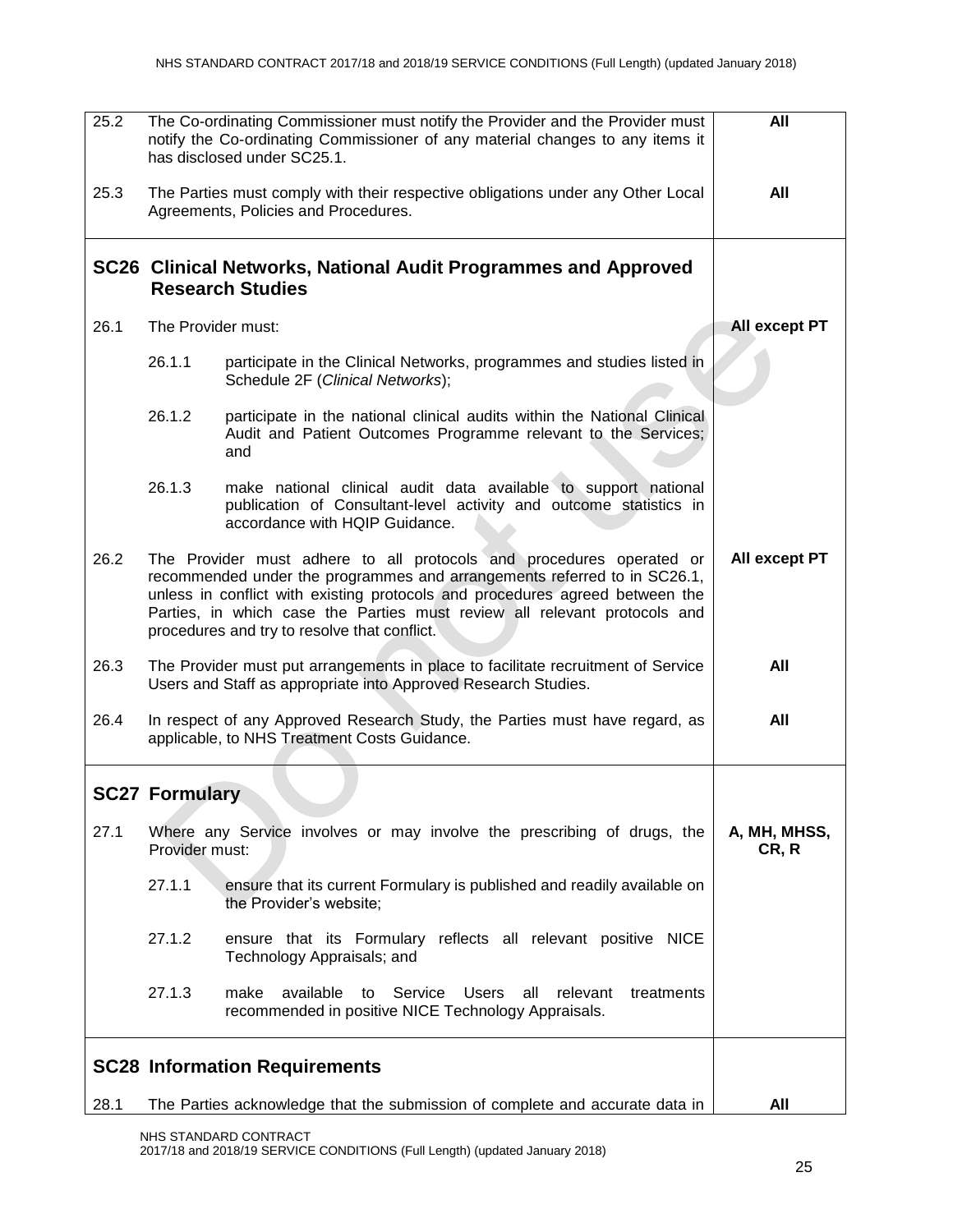accordance with this SC28 is necessary to support the commissioning of all health and social care services in England. 28.2 The Provider must: 28.2.1 provide the information specified in this SC28 and in Schedule 6A (*Reporting Requirements*): 28.2.1.1 with the frequency, in the format, by the method and within the time period set out or referred to in Schedule 6A (*Reporting Requirements*); and 28.2.1.2 as detailed in relevant Guidance; and 28.2.1.3 if there is no applicable time period identified, in a timely manner; 28.2.2 where and to the extent applicable, conform to all NHS information standards notices, data provision notices and information and data standards approved or published by the Secretary of State, NHS England or by NHS Digital on their behalf, as appropriate; 28.2.3 implement any other datasets and information requirements agreed from time to time between it and the Co-ordinating Commissioner; 28.2.4 comply with Guidance issued by NHS England and NHS Digital, and with the Law, in relation to protection of patient identifiable data; 28.2.5 subject to and in accordance with Law and Guidance and any relevant standards issued by the Secretary of State, NHS England or NHS Digital, use the Service User's verified NHS Number as the consistent identifier of each record on all patient datasets; and 28.2.6 comply with the Law and Guidance on the use and disclosure of personal confidential data for other than direct care purposes. 28.3 The Co-ordinating Commissioner may request from the Provider any information in addition to that to be provided under SC28.2 which any Commissioner reasonably and lawfully requires in relation to this Contract. The Provider must supply that information in a timely manner. 28.4 The Co-ordinating Commissioner must act reasonably in requesting the Provider to provide any information under this Contract, having regard to the burden which that request places on the Provider, and may not, without good reason, require the Provider: 28.4.1 to supply any information to any Commissioner locally where that information is required to be submitted centrally under SC28.2; or 28.4.2 where information is required to be submitted in a particular format under SC28.2, to supply that information in a different or additional format (but this will not prevent the Co-ordinating Commissioner from requesting disaggregation of data previously submitted in aggregated form); or **All All All**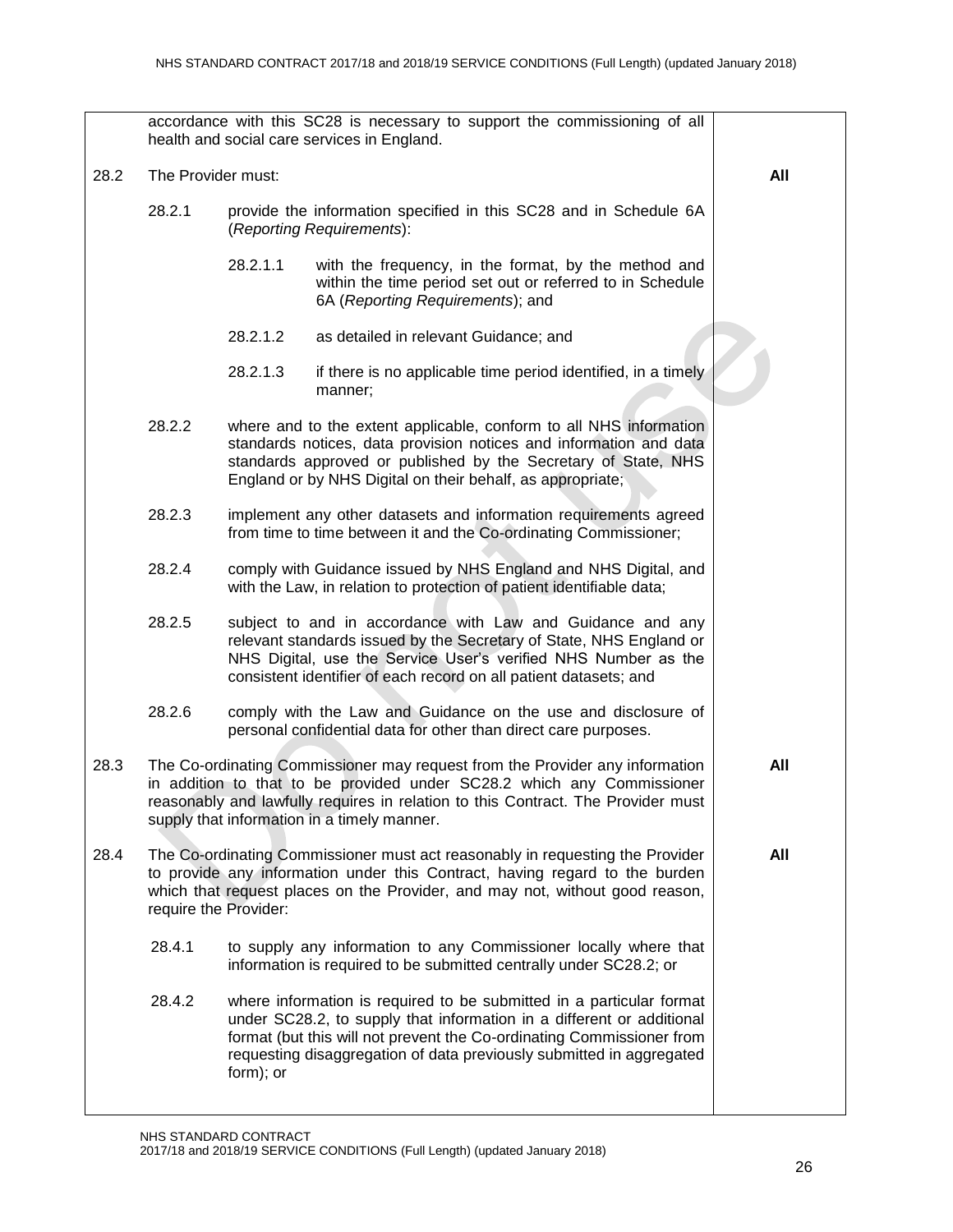|       | 28.4.3       | to supply any information to any Commissioner locally for which that<br>Commissioner cannot demonstrate purpose and value in connection<br>with the discharge of that Commissioner's statutory duties and<br>functions.                                                                                                                                                                                       |     |
|-------|--------------|---------------------------------------------------------------------------------------------------------------------------------------------------------------------------------------------------------------------------------------------------------------------------------------------------------------------------------------------------------------------------------------------------------------|-----|
| 28.5  |              | The Provider and each Commissioner must ensure that any information provided<br>to any other Party in relation to this Contract is accurate and complete.                                                                                                                                                                                                                                                     | All |
|       |              | <b>Counting and coding of Activity</b>                                                                                                                                                                                                                                                                                                                                                                        |     |
| 28.6  |              | The Provider must ensure that each dataset that it provides under this Contract<br>contains the ODS code and/or other appropriate identifier for the relevant<br>Commissioner. The Parties must have regard to Commissioner Assignment<br>Methodology Guidance and Who Pays? Guidance when determining the correct<br>Commissioner code in activity datasets.                                                 | All |
| 28.7  |              | The Parties must comply with Guidance relating to clinical coding published by<br>the NHS Clinical Classifications Service and with the definitions of Activity<br>maintained under the NHS Data Model and Dictionary.                                                                                                                                                                                        | All |
| 28.8  | implemented. | Either the Co-ordinating Commissioner (on behalf of the Commissioners) or the<br>Provider may propose a change of practice in the counting and coding of Activity<br>compliant with national information and data standards. The Party proposing<br>such a change must give the other Party written notice of the proposed change<br>at least 6 months before the date on which that change is proposed to be | All |
| 28.9  |              | The Party receiving notice of the proposed change of practice must not<br>unreasonably withhold or delay its agreement to the change, and must agree to<br>the proposed change if it is mandated by applicable Guidance.                                                                                                                                                                                      | All |
| 28.10 |              | Any change of practice agreed must be implemented on 1 April of the following<br>Contract Year, unless:                                                                                                                                                                                                                                                                                                       | All |
|       | 28.10.1      | the Parties agree a different date (or phased sequence) for its<br>implementation; or                                                                                                                                                                                                                                                                                                                         |     |
|       | 28.10.2      | a specific date for implementation for the change is mandated in<br>applicable Guidance, in which case the change must come into effect<br>on the date (or in any phased sequence) specified in that Guidance.                                                                                                                                                                                                |     |
| 28.11 | payable:     | Where any change in counting and coding practice proposed under SC28.8 and<br>agreed under SC28.9 is projected, once implemented, to have an impact on the<br>Actual Annual Value of Services, the Parties must adjust the relevant Prices                                                                                                                                                                    | All |
|       | 28.11.1      | where the change is to be implemented within the Contract Year in<br>which the change was proposed, in respect of the remainder of that<br>Contract Year; and                                                                                                                                                                                                                                                 |     |
|       | 28.11.2      | in any event, in respect of the whole of the Contract Year following<br>the Contract Year in which the change was proposed,                                                                                                                                                                                                                                                                                   |     |
|       |              | in accordance with the National Tariff to ensure that that impact is rendered<br>neutral for that Contract Year or those Contract Years, as applicable.                                                                                                                                                                                                                                                       |     |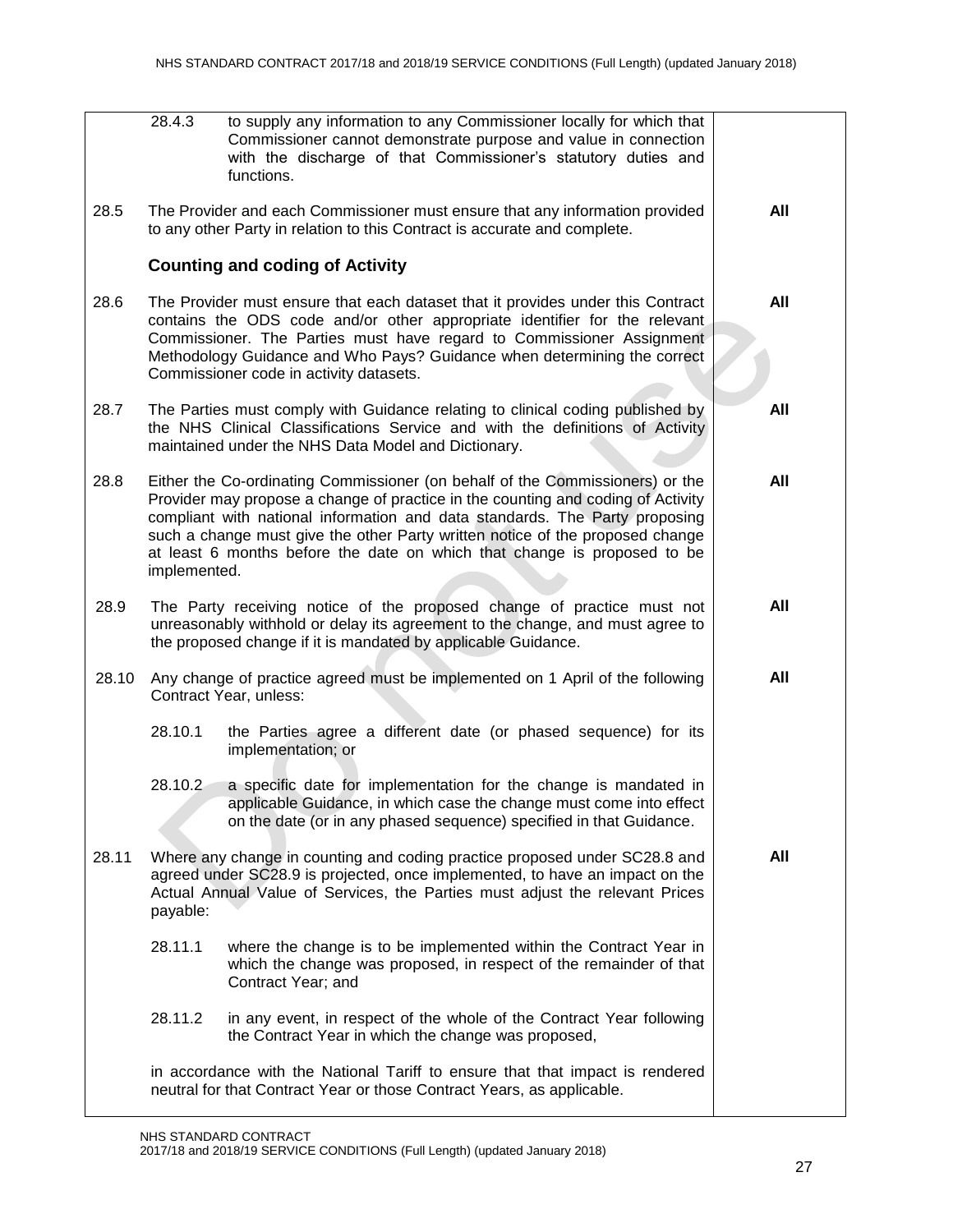|       | Aggregation and disaggregation of information                                                                                                                                                                                                                                                                                                                                                                                                                                                                                                                                                                                                         |     |
|-------|-------------------------------------------------------------------------------------------------------------------------------------------------------------------------------------------------------------------------------------------------------------------------------------------------------------------------------------------------------------------------------------------------------------------------------------------------------------------------------------------------------------------------------------------------------------------------------------------------------------------------------------------------------|-----|
| 28.12 | Information to be provided by the Provider under this SC28 and Schedule 6A<br>(Reporting Requirements) and which is necessary for the purposes of SC36<br>(Payment Terms) must be provided:                                                                                                                                                                                                                                                                                                                                                                                                                                                           | All |
|       | 28.12.1<br>to the Co-ordinating Commissioner in aggregate form; and/or                                                                                                                                                                                                                                                                                                                                                                                                                                                                                                                                                                                |     |
|       | 28.12.2<br>directly to each Commissioner in disaggregated form relating to its<br>own use of the Services, as the Co-ordinating Commissioner may<br>direct.                                                                                                                                                                                                                                                                                                                                                                                                                                                                                           |     |
|       | <b>SUS</b>                                                                                                                                                                                                                                                                                                                                                                                                                                                                                                                                                                                                                                            |     |
| 28.13 | The Provider must submit commissioning data sets to SUS in accordance with<br>SUS Guidance, where applicable. Where SUS is applicable, if:                                                                                                                                                                                                                                                                                                                                                                                                                                                                                                            | All |
|       | 28.13.1<br>there is a failure of SUS; or                                                                                                                                                                                                                                                                                                                                                                                                                                                                                                                                                                                                              |     |
|       | 28.13.2<br>there is an interruption in the availability of SUS to the Provider or to<br>any Commissioner,                                                                                                                                                                                                                                                                                                                                                                                                                                                                                                                                             |     |
|       | the Provider must comply with Guidance issued by NHS England and/or NHS<br>Digital in relation to the submission of the national datasets collected in<br>accordance with this SC28 pending resumption of service, and must submit<br>those national datasets to SUS as soon as reasonably practicable after<br>resumption of service.                                                                                                                                                                                                                                                                                                                |     |
|       | <b>Information Breaches</b>                                                                                                                                                                                                                                                                                                                                                                                                                                                                                                                                                                                                                           |     |
| 28.14 | If the Co-ordinating Commissioner becomes aware of an Information Breach it<br>must notify the Provider accordingly. The notice must specify:                                                                                                                                                                                                                                                                                                                                                                                                                                                                                                         | All |
|       | 28.14.1<br>the nature of the Information Breach; and                                                                                                                                                                                                                                                                                                                                                                                                                                                                                                                                                                                                  |     |
|       | 28.14.2<br>the sums (if any) which the Co-ordinating Commissioner intends to<br>instruct the Commissioners to withhold, or itself withhold (on behalf<br>of all Commissioners), under SC28.15 if the Information Breach is<br>not rectified within 5 Operational Days following service of that<br>notice.                                                                                                                                                                                                                                                                                                                                            |     |
| 28.15 | If the Information Breach is not rectified within 5 Operational Days of the date of<br>the notice served in accordance with SC28.14.2 (unless due to any act or<br>omission of any Commissioner), the Co-ordinating Commissioner may (subject<br>to SC28.17) instruct the Commissioners to withhold, or itself withhold (on behalf<br>of all Commissioners), a reasonable and proportionate sum of up to 1% of the<br>Actual Monthly Value in respect of the current month and then for each and<br>every month until the Provider has rectified the relevant Information Breach to<br>the reasonable satisfaction of the Co-ordinating Commissioner. | All |
| 28.16 | The Commissioners or the Co-ordinating Commissioner (as appropriate) must<br>continue to withhold any sums withheld under SC28.15 unless and until the<br>Provider rectifies the relevant Information Breach to the reasonable satisfaction                                                                                                                                                                                                                                                                                                                                                                                                           | All |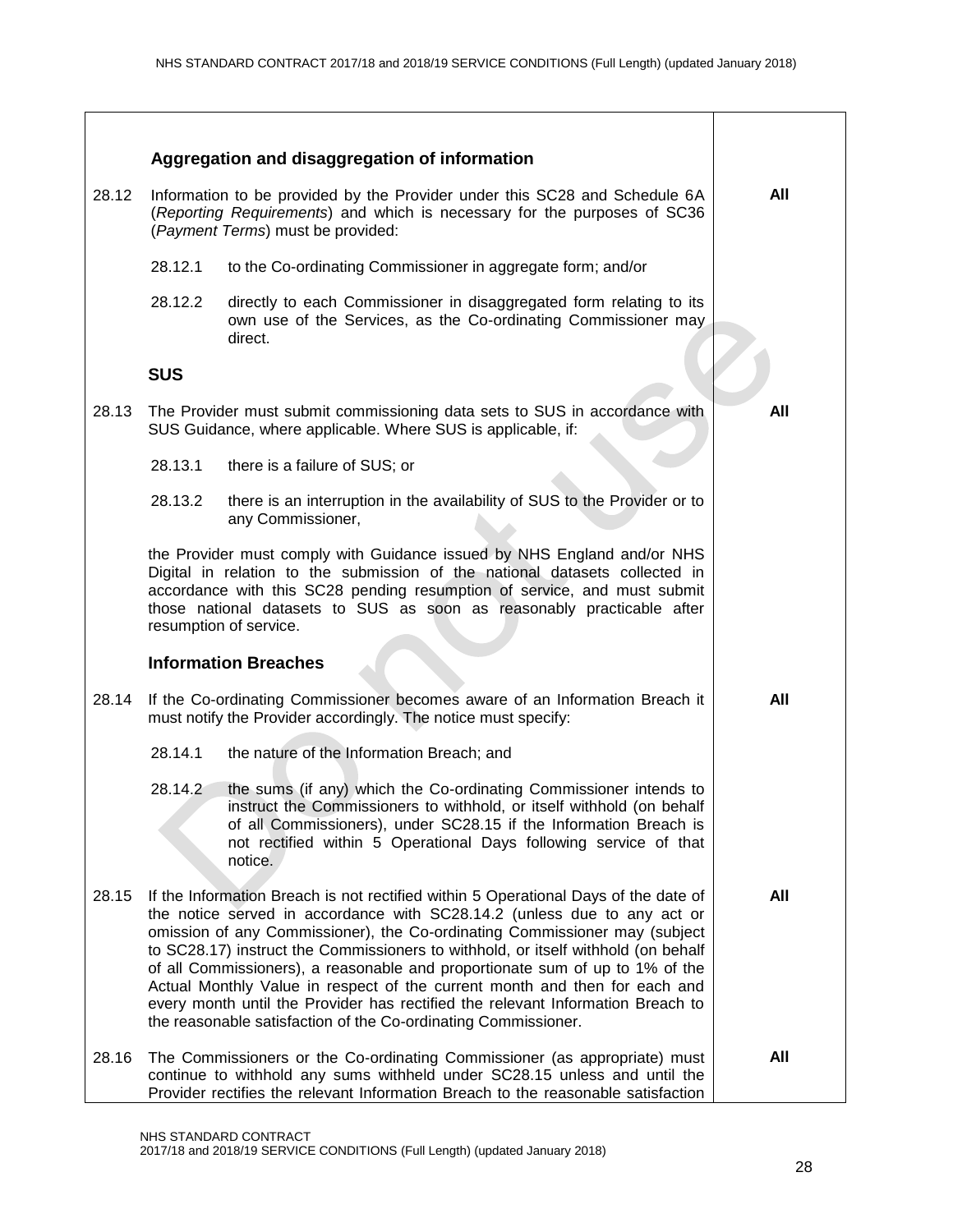|       | of the Co-ordinating Commissioner. The Commissioners or the Co-ordinating<br>Commissioner (as appropriate) must then pay the withheld sums to the Provider<br>within 10 Operational Days. Subject to SC28.17 no Interest will be payable by<br>the Co-ordinating Commissioner to the Provider on any sum withheld under<br>SC28.15.                                                                                                                                                                                                        |            |  |
|-------|--------------------------------------------------------------------------------------------------------------------------------------------------------------------------------------------------------------------------------------------------------------------------------------------------------------------------------------------------------------------------------------------------------------------------------------------------------------------------------------------------------------------------------------------|------------|--|
| 28.17 | If the Provider produces evidence satisfactory to the Co-ordinating<br>Commissioner that any sums withheld under SC28.15 were withheld without<br>justification, the Commissioners or the Co-ordinating Commissioner (as<br>appropriate) must pay to the Provider any sums wrongly withheld or retained and<br>Interest on those sums for the period for which those sums were withheld or<br>retained. If the Co-ordinating Commissioner disputes the Provider's evidence<br>the Provider may refer the matter to Dispute Resolution.     | All        |  |
| 28.18 | Any sums withheld under SC28.15 may be retained permanently if the Provider<br>fails to rectify the relevant Information Breach to the reasonable satisfaction of<br>the Co-ordinating Commissioner by the earliest of:                                                                                                                                                                                                                                                                                                                    | <b>All</b> |  |
|       | 28.18.1<br>the date 3 months after the date of the notice served in accordance<br>with SC28.14;                                                                                                                                                                                                                                                                                                                                                                                                                                            |            |  |
|       | 28.18.2<br>the termination of this Agreement; and                                                                                                                                                                                                                                                                                                                                                                                                                                                                                          |            |  |
|       | 28.18.3<br>the Expiry Date.                                                                                                                                                                                                                                                                                                                                                                                                                                                                                                                |            |  |
|       | If any sums withheld by the Co-ordinating Commissioner on behalf of all<br>Commissioners are to be retained permanently, the Co-ordinating Commissioner<br>must distribute the sums withheld between the Commissioners in proportion to<br>their respective shares of the Actual Monthly Value for each month in respect of<br>which those sums were withheld.                                                                                                                                                                             |            |  |
| 28.19 | The aggregate of sums withheld in any month in respect of Information Breaches<br>is not to exceed 5% of the Actual Monthly Value.                                                                                                                                                                                                                                                                                                                                                                                                         | All        |  |
|       | <b>Data Quality Improvement Plan</b>                                                                                                                                                                                                                                                                                                                                                                                                                                                                                                       |            |  |
| 28.20 | The Co-ordinating Commissioner and the Provider may at any time agree a Data<br>Quality Improvement Plan (which must be appended to this Contract at<br>Schedule 6B (Data Quality Improvement Plans)). Any Data Quality Improvement<br>Plan must set out milestones to be met and may set out reasonable and<br>proportionate financial sanctions for failing to meet those milestones. If the<br>Provider fails to meet a milestone by the agreed date, the Co-ordinating<br>Commissioner may exercise the relevant agreed consequence.   | <b>All</b> |  |
| 28.21 | If a Data Quality Improvement Plan with financial sanctions is agreed in relation<br>to any Information Breach, the Commissioners (or the Co-ordinating<br>Commissioner on their behalf, as appropriate) may not withhold sums under<br>SC28.15 in respect of the same Information Breach. This will not affect the rights<br>of the Commissioners (or the Co-ordinating Commissioner on their behalf, as<br>appropriate) under SC28.15 in respect of any period before the agreement of a<br>DQIP in relation to that Information Breach. | All        |  |
| 28.22 | If an Information Breach relates to the National Requirements Reported<br>Centrally the Parties must not by means of a Data Quality Improvement Plan<br>agree the waiver or delay or foregoing of any withholding or retention under<br>SC28.15 to which the Commissioners (or the Co-ordinating Commissioner on                                                                                                                                                                                                                           | All        |  |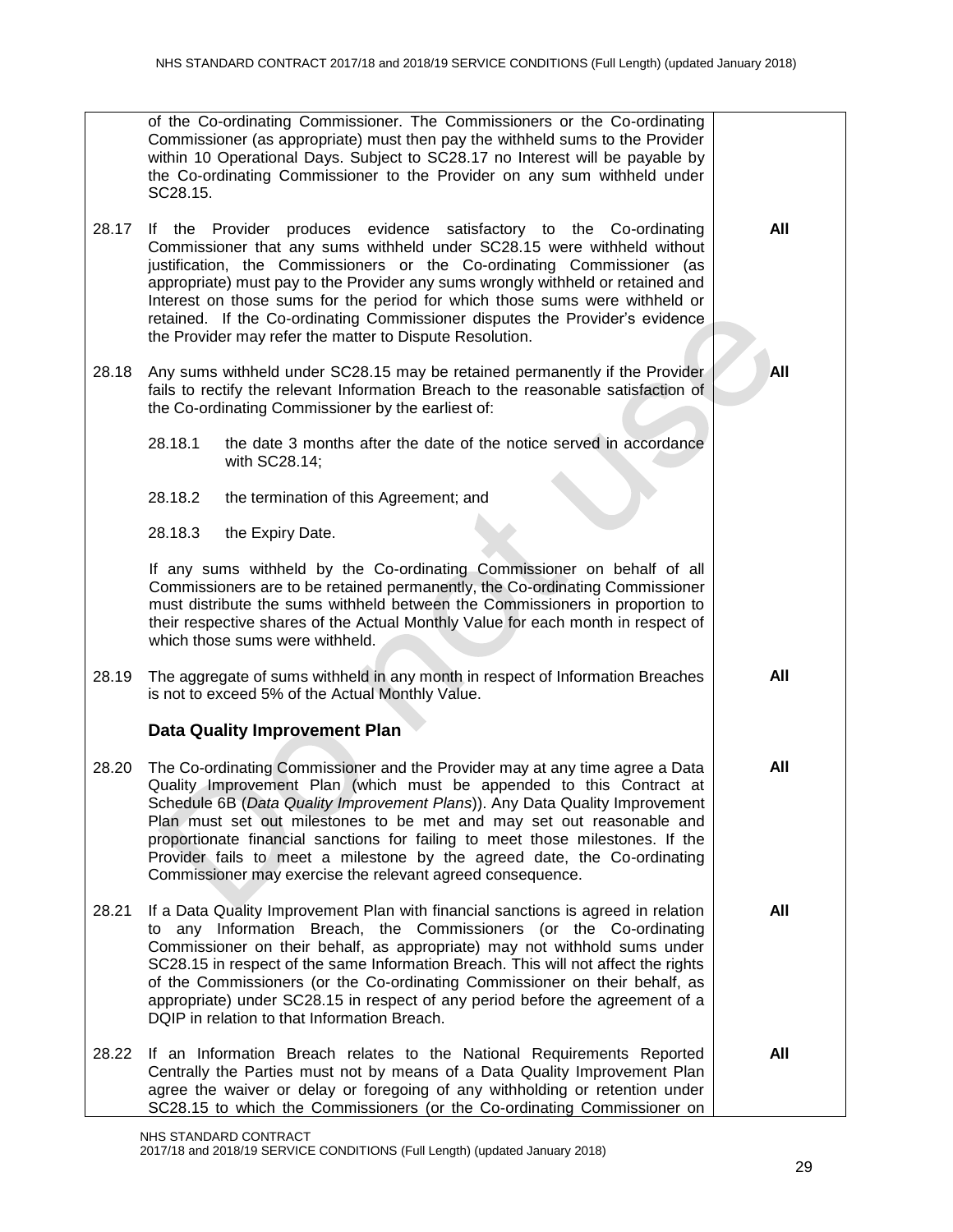|       |                    | their behalf, as appropriate) would otherwise be entitled.                                                                                                                                                                                                                                                                                                                                                                                                                                                 |                |
|-------|--------------------|------------------------------------------------------------------------------------------------------------------------------------------------------------------------------------------------------------------------------------------------------------------------------------------------------------------------------------------------------------------------------------------------------------------------------------------------------------------------------------------------------------|----------------|
|       |                    | <b>MANAGING ACTIVITY AND REFERRALS</b>                                                                                                                                                                                                                                                                                                                                                                                                                                                                     |                |
|       |                    | <b>SC29 Managing Activity and Referrals</b>                                                                                                                                                                                                                                                                                                                                                                                                                                                                |                |
| 29.1  | Tariff.            | The Commissioners and the Provider must each monitor and manage Activity<br>and Referrals for the Services in accordance with this SC29 and the National                                                                                                                                                                                                                                                                                                                                                   | All            |
| 29.2  |                    | The Parties must not agree or implement any action that would operate contrary<br>to the NHS Choice Framework or so as to restrict or impede the exercise by<br>Service Users or others of their legal rights to choice.                                                                                                                                                                                                                                                                                   | All            |
| 29.3  |                    | The Commissioners must use all reasonable endeavours to:                                                                                                                                                                                                                                                                                                                                                                                                                                                   | All except 111 |
|       | 29.3.1             | procure that all Referrers adhere to Referral processes and clinical<br>thresholds set out or referred to in this Contract and/or as otherwise<br>agreed between the Parties and/or as specified in any Prior Approval<br>Scheme;                                                                                                                                                                                                                                                                          |                |
|       | 29.3.2             | manage Referral levels in accordance with any Activity Planning<br>Assumptions; and                                                                                                                                                                                                                                                                                                                                                                                                                        |                |
|       | 29.3.3             | notify the Provider promptly of any anticipated changes in Referral<br>numbers.                                                                                                                                                                                                                                                                                                                                                                                                                            |                |
| 29.3A |                    | The Commissioners must notify the Provider promptly of any anticipated<br>changes in Referral numbers.                                                                                                                                                                                                                                                                                                                                                                                                     | 111            |
| 29.4  | The Provider must: |                                                                                                                                                                                                                                                                                                                                                                                                                                                                                                            | All            |
|       | 29.4.1             | comply with and use all reasonable endeavours to manage Activity in<br>accordance with Referral processes and clinical thresholds set out or<br>referred to in this Contract and/or as otherwise agreed between the<br>Parties and/or as specified in any Prior Approval Scheme, and in<br>accordance with any Activity Planning Assumptions; and                                                                                                                                                          |                |
|       | 29.4.2             | comply with the reasonable requests of the Commissioners to assist<br>the Commissioners in understanding and managing patterns of<br>Referrals.                                                                                                                                                                                                                                                                                                                                                            |                |
|       |                    | <b>Indicative Activity Plan</b>                                                                                                                                                                                                                                                                                                                                                                                                                                                                            |                |
| 29.5  |                    | The Parties must agree an Indicative Activity Plan for each Contract Year, either<br>before the date of this Contract or (failing that) before the start of the relevant<br>Contract Year, specifying the threshold for each activity (and those agreed<br>thresholds may be zero). If the Parties have not agreed an Indicative Activity<br>Plan before the start of any Contract Year an Indicative Activity Plan with an<br>indicative activity of zero will be deemed to apply for that Contract Year. | <b>IAP</b>     |
| 29.6  |                    | The Indicative Activity Plan will comprise the aggregated Indicative Activity Plans<br>of all of the Commissioners.                                                                                                                                                                                                                                                                                                                                                                                        | <b>IAP</b>     |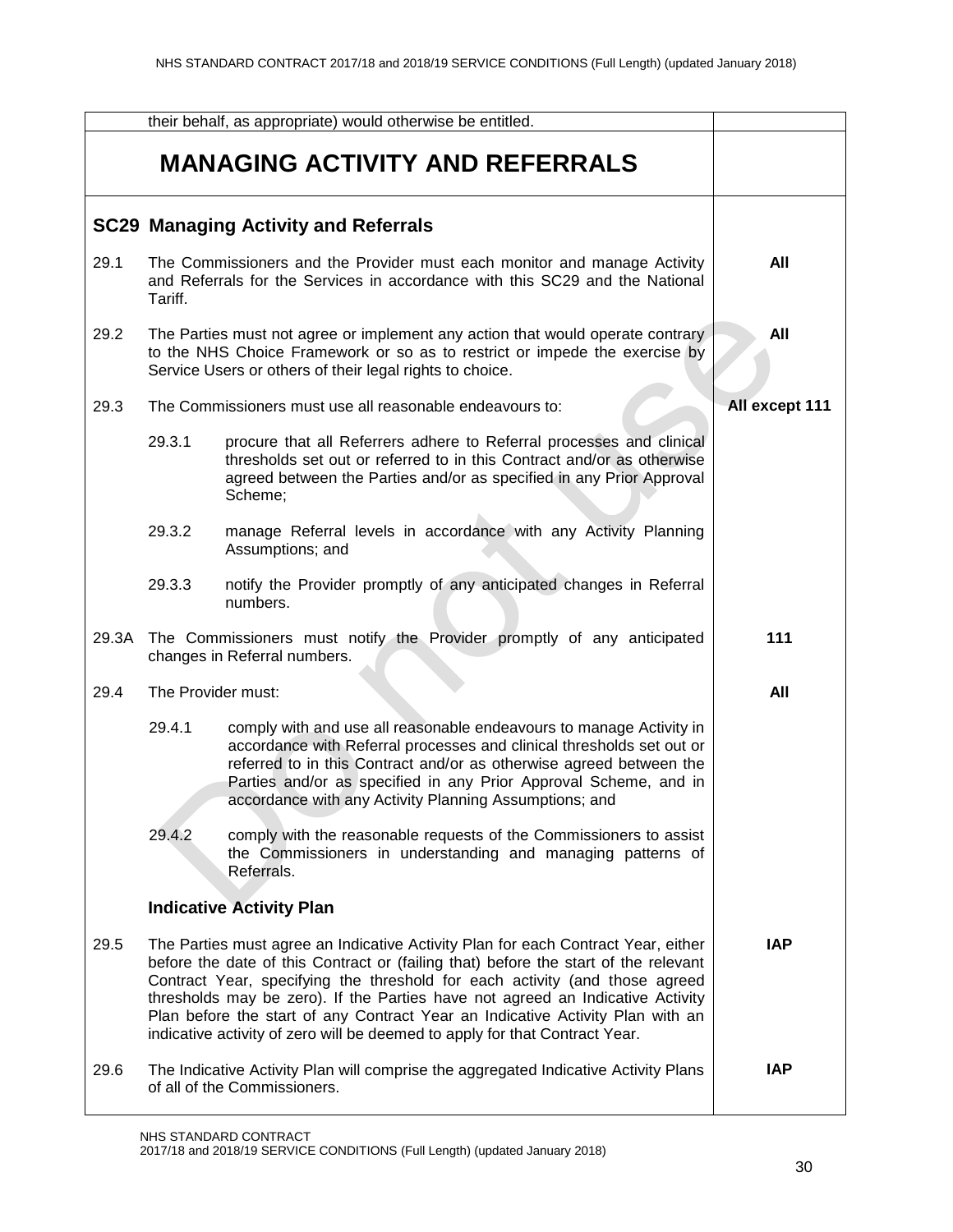|       | <b>Activity Planning Assumptions</b>                                                                                                                                                                                                                                                                                                                            |                                             |
|-------|-----------------------------------------------------------------------------------------------------------------------------------------------------------------------------------------------------------------------------------------------------------------------------------------------------------------------------------------------------------------|---------------------------------------------|
| 29.7  | The Co-ordinating Commissioner must notify the Provider of any Activity<br>Planning Assumptions for each Contract Year, specifying a threshold for each<br>assumption, either before the date of this Contract or (failing that) before the<br>start of the relevant Contract Year. The Provider must comply with those Activity<br>Planning Assumptions.       | <b>APA</b>                                  |
|       | <b>Early Warning</b>                                                                                                                                                                                                                                                                                                                                            |                                             |
| 29.8  | The Co-ordinating Commissioner must notify the Provider within 3 Operational<br>Days after becoming aware of any unexpected or unusual patterns of Referrals<br>and/or Activity in relation to any Commissioner, specifying the nature of the<br>unexpected pattern and the Commissioner's initial opinion as to its likely cause.                              | All                                         |
| 29.9  | The Provider must notify the Co-ordinating Commissioner and the relevant<br>Commissioner within 3 Operational Days after becoming aware of any<br>unexpected or unusual patterns of Referrals and/or Activity in relation to any<br>Commissioner, specifying the nature of the unexpected pattern and the<br>Provider's initial opinion as to its likely cause. | All                                         |
|       | <b>Reporting and Monitoring Activity</b>                                                                                                                                                                                                                                                                                                                        |                                             |
| 29.10 | The Provider must submit an Activity and Finance Report to the Co-ordinating<br>Commissioner in accordance with Schedule 6A (Reporting Requirements).                                                                                                                                                                                                           | All                                         |
|       | 29.11A The Co-ordinating Commissioner and the Provider will monitor actual Activity<br>reported in each Activity and Finance Report in respect of each Commissioner<br>against:                                                                                                                                                                                 | <b>IAP and APA</b><br>or<br><b>IAP only</b> |
|       | 29.11A.1 thresholds set out in the Indicative Activity Plan; and                                                                                                                                                                                                                                                                                                |                                             |
|       | 29.11A.2 thresholds set out in any Activity Planning Assumptions.                                                                                                                                                                                                                                                                                               |                                             |
|       | 29.11B The Co-ordinating Commissioner and the Provider will monitor actual Activity<br>reported in each Activity and Finance Report in respect of each Commissioner<br>against the thresholds set out in the Activity Planning Assumptions and any<br>previous Activity and Finance Reports.                                                                    | APA but no IAP                              |
|       | 29.11C The Co-ordinating Commissioner and the Provider will monitor actual Activity<br>reported in each Activity and Finance Report in respect of each Commissioner<br>against any previous Activity and Finance Reports and generally.                                                                                                                         | <b>No IAP</b><br><b>No APA</b>              |
|       | <b>Activity Management Meeting</b>                                                                                                                                                                                                                                                                                                                              |                                             |
| 29.12 | Following:                                                                                                                                                                                                                                                                                                                                                      |                                             |
|       | 29.12.1<br>notification by the Co-ordinating Commissioner of any unexpected or<br>unusual patterns of Referrals and/or of Activity in accordance with<br>SC29.8; or                                                                                                                                                                                             | All                                         |
|       | 29.12.2<br>notification by the Provider of any unexpected or unusual patterns of<br>Referrals and/or of Activity in accordance with SC29.9; or                                                                                                                                                                                                                  | All                                         |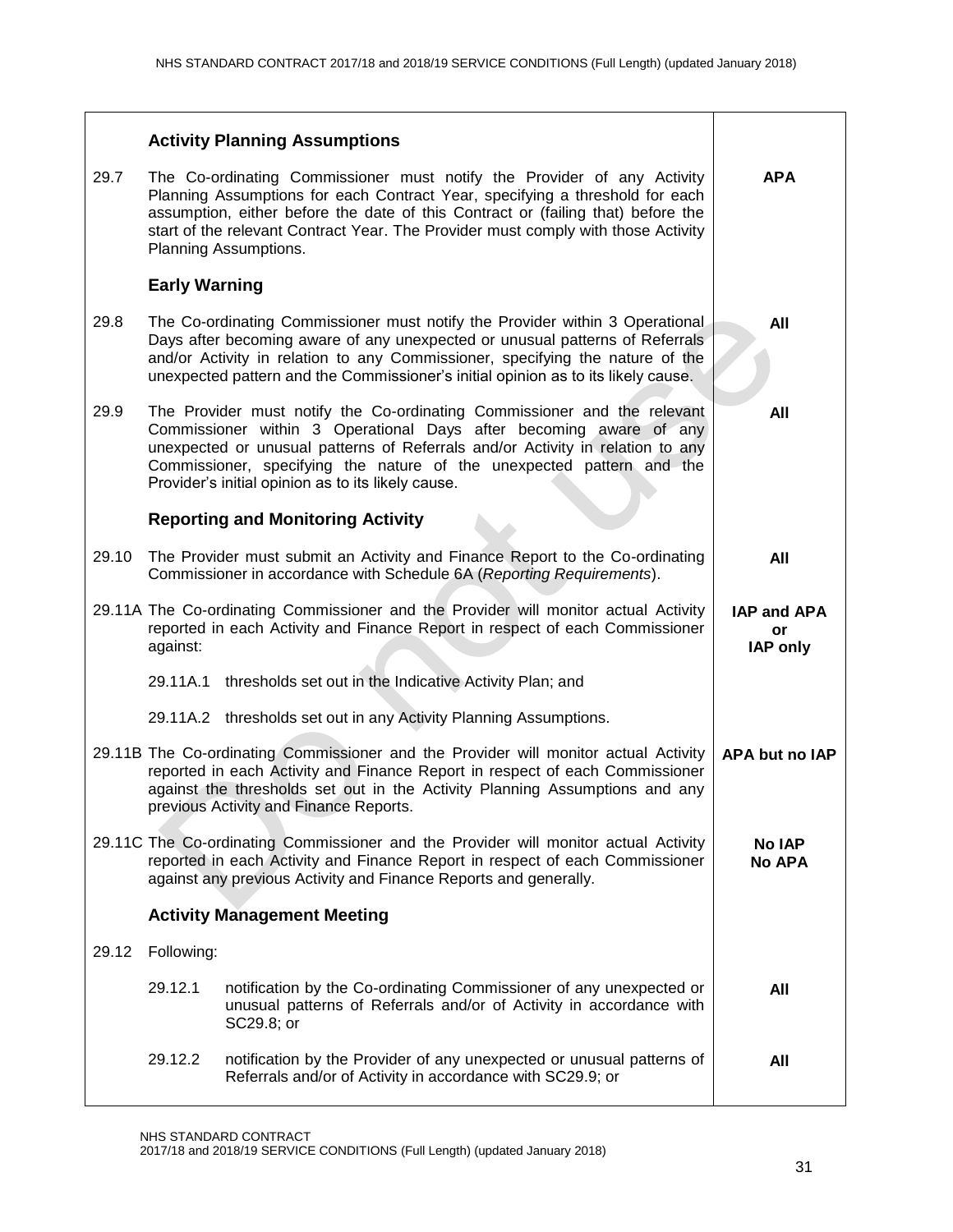|       |          |                                   | 29.12.3A the submission of any Activity and Finance Report in accordance with<br>SC29.10 indicating variances against the thresholds set out in the<br>Indicative Activity Plan and/or any breaches of the thresholds set out<br>in any Activity Planning Assumptions, | <b>IAP and APA</b><br>or<br><b>IAP only</b> |
|-------|----------|-----------------------------------|------------------------------------------------------------------------------------------------------------------------------------------------------------------------------------------------------------------------------------------------------------------------|---------------------------------------------|
|       | 29.12.3B | Planning Assumptions,             | the submission of any Activity and Finance Report in accordance with<br>SC29.10 indicating breaches of the thresholds set out in the Activity                                                                                                                          | <b>APA</b><br>but no IAP                    |
|       |          | and/or Activity,                  | 29.12.3C the submission of any Activity and Finance Report in accordance with<br>SC29.10 indicating any unexpected or unusual patterns of Referrals                                                                                                                    | <b>No IAP</b><br><b>No APA</b>              |
|       |          |                                   | in relation to any Commissioner, either the Co-ordinating Commissioner or the<br>Provider may issue to the other an Activity Query Notice.                                                                                                                             |                                             |
| 29.13 |          |                                   | The Co-ordinating Commissioner and the Provider must meet to discuss any<br>Activity Query Notice within 10 Operational Days following its issue.                                                                                                                      | All                                         |
| 29.14 |          |                                   | At that meeting the Co-ordinating Commissioner and the Provider must:                                                                                                                                                                                                  | All                                         |
|       | 29.14.1  |                                   | consider patterns of Referrals, of Activity and of the exercise by<br>Service Users of their legal rights to choice; and                                                                                                                                               |                                             |
|       | 29.14.2  | agree either:                     |                                                                                                                                                                                                                                                                        |                                             |
|       |          | 29.14.2.1                         | that the Activity Query Notice is withdrawn; or                                                                                                                                                                                                                        |                                             |
|       |          | 29.14.2.2                         | to hold a meeting to discuss Utilisation, in which case<br>the provisions of SC29.15 will apply; or                                                                                                                                                                    |                                             |
|       |          | 29.14.2.3                         | to conduct a Joint Activity Review, in which case the<br>provisions of SC29.16 to 29.20 will apply.                                                                                                                                                                    |                                             |
|       |          | <b>Utilisation Review Meeting</b> |                                                                                                                                                                                                                                                                        |                                             |
| 29.15 |          |                                   | Within 10 Operational Days following agreement to hold a meeting under<br>SC29.14, the Co-ordinating Commissioner and the Provider must meet:                                                                                                                          | All                                         |
|       | 29.15.1  | agreed plan; and                  | to agree a plan to improve Utilisation and/or update any previously                                                                                                                                                                                                    |                                             |
|       | 29.15.2  | Utilisation.                      | to discuss any matter that either considers necessary in relation to                                                                                                                                                                                                   |                                             |
|       |          | <b>Joint Activity Review</b>      |                                                                                                                                                                                                                                                                        |                                             |
| 29.16 | meet:    |                                   | Within 10 Operational Days following agreement to conduct a Joint Activity<br>Review under SC29.14, the Co-ordinating Commissioner and the Provider must                                                                                                               | All                                         |
|       | 29.16.1  | Activity; and                     | to consider in further detail the matters referred to in SC29.14.1 and<br>the causes of the unexpected or unusual pattern of Referrals and/or                                                                                                                          |                                             |
|       | 29.16.2  |                                   | (if they consider it necessary or appropriate) to agree an Activity                                                                                                                                                                                                    |                                             |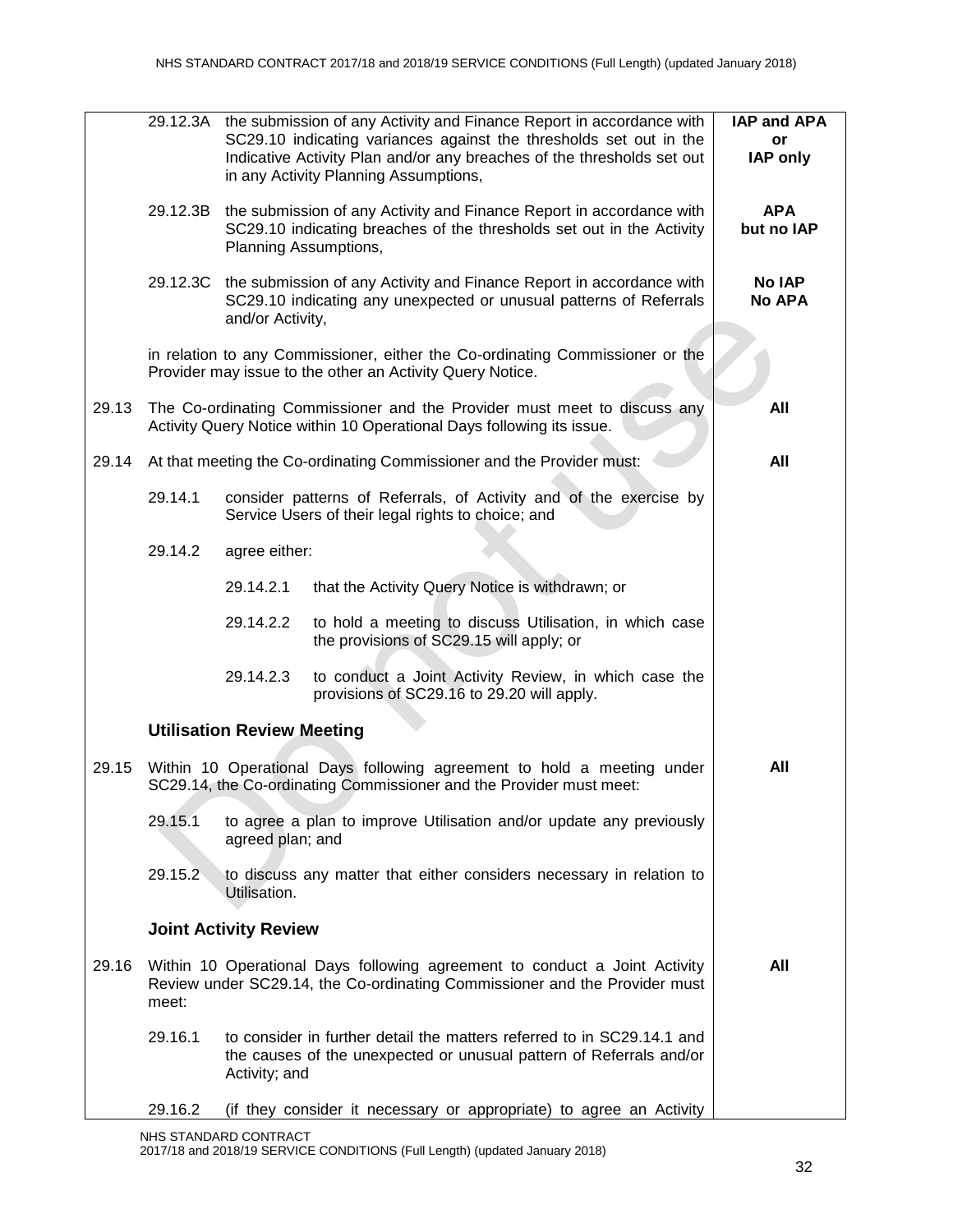|       | Management Plan.                                                                                                                                                                                                                                                                                                                                                                                                                                                                                                                                                                                                                                                                                                                                                                                                                                                                                                                                                                                                                                         |                                   |
|-------|----------------------------------------------------------------------------------------------------------------------------------------------------------------------------------------------------------------------------------------------------------------------------------------------------------------------------------------------------------------------------------------------------------------------------------------------------------------------------------------------------------------------------------------------------------------------------------------------------------------------------------------------------------------------------------------------------------------------------------------------------------------------------------------------------------------------------------------------------------------------------------------------------------------------------------------------------------------------------------------------------------------------------------------------------------|-----------------------------------|
| 29.17 | The Co-ordinating Commissioner and the Provider should not agree an Activity<br>Management Plan in respect of any unexpected or unusual pattern of Referrals<br>and/or Activity which they agree was caused wholly or mainly by the exercise by<br>Service Users of their rights to choice.                                                                                                                                                                                                                                                                                                                                                                                                                                                                                                                                                                                                                                                                                                                                                              | All                               |
| 29.18 | If the Co-ordinating Commissioner and the Provider fail to agree an Activity<br>Management Plan at or within 10 Operational Days following the Joint Activity<br>Review they must issue a joint notice to that effect to the Governing Body of the<br>Provider and of each Commissioner. If the Co-ordinating Commissioner and the<br>Provider have still not agreed an Activity Management Plan within 10<br>Operational Days following the date of the joint notice, either may refer the<br>matter to Dispute Resolution.                                                                                                                                                                                                                                                                                                                                                                                                                                                                                                                             | All                               |
| 29.19 | The Parties must implement any Activity Management Plan agreed or<br>determined in accordance with SC29.16 to 29.18 inclusive in accordance with its<br>terms.                                                                                                                                                                                                                                                                                                                                                                                                                                                                                                                                                                                                                                                                                                                                                                                                                                                                                           | All                               |
| 29.20 | If any Party breaches the terms of an Activity Management Plan, the<br>Commissioners or the Provider (as appropriate) may exercise<br>any<br>consequences set out in it.                                                                                                                                                                                                                                                                                                                                                                                                                                                                                                                                                                                                                                                                                                                                                                                                                                                                                 | All                               |
|       | <b>Prior Approval Scheme</b>                                                                                                                                                                                                                                                                                                                                                                                                                                                                                                                                                                                                                                                                                                                                                                                                                                                                                                                                                                                                                             |                                   |
| 29.21 | Before the start of each Contract Year, the Co-ordinating Commissioner must<br>notify the Provider of the terms of any Prior Approval Scheme for that Contract<br>Year. In determining whether to implement any new or replacement Prior<br>Approval Scheme or to amend any existing Prior Approval Scheme, the<br>Commissioners must have regard to the burden which Prior Approval Schemes<br>may place on the Provider.<br>The Commissioners must use reasonable<br>endeavours to minimise the number of separate Commissioner-specific Prior<br>Approval Schemes in relation to any individual condition or treatment. The terms<br>of any Prior Approval Scheme may specify the information which the Provider<br>must submit to the Commissioner about individual Service Users requiring or<br>receiving treatment under that Prior Approval Scheme, including details of the<br>scope of the information to be submitted and the format, timescale and process<br>for submission (which may be paper-based or via specified electronic systems). | All except AM,<br><b>ELC, 111</b> |
| 29.22 | The Provider must manage Referrals in accordance with the terms of any Prior<br>Approval Scheme. If the Provider does not comply with the terms of any Prior<br>Approval Scheme in providing a Service to a Service User, the Commissioners<br>will not be liable to pay for the Service provided to that Service User.                                                                                                                                                                                                                                                                                                                                                                                                                                                                                                                                                                                                                                                                                                                                  | All except AM,<br><b>ELC, 111</b> |
| 29.23 | If a Prior Approval Scheme imposes any obligation on a Provider that would<br>operate contrary to the NHS Choice Framework:                                                                                                                                                                                                                                                                                                                                                                                                                                                                                                                                                                                                                                                                                                                                                                                                                                                                                                                              | All except AM,<br><b>ELC, 111</b> |
|       | 29.23.1<br>that obligation will have no contractual force or effect; and                                                                                                                                                                                                                                                                                                                                                                                                                                                                                                                                                                                                                                                                                                                                                                                                                                                                                                                                                                                 |                                   |
|       | 29.23.2<br>the Prior Approval Scheme must be amended accordingly; and                                                                                                                                                                                                                                                                                                                                                                                                                                                                                                                                                                                                                                                                                                                                                                                                                                                                                                                                                                                    |                                   |
|       | 29.23.3<br>if the Provider provides any Service in accordance with the Prior<br>Approval Scheme as amended in accordance with SC29.23.2 the<br>relevant Commissioner will be liable to pay for that Service in<br>accordance with SC36 (Payment Terms).                                                                                                                                                                                                                                                                                                                                                                                                                                                                                                                                                                                                                                                                                                                                                                                                  |                                   |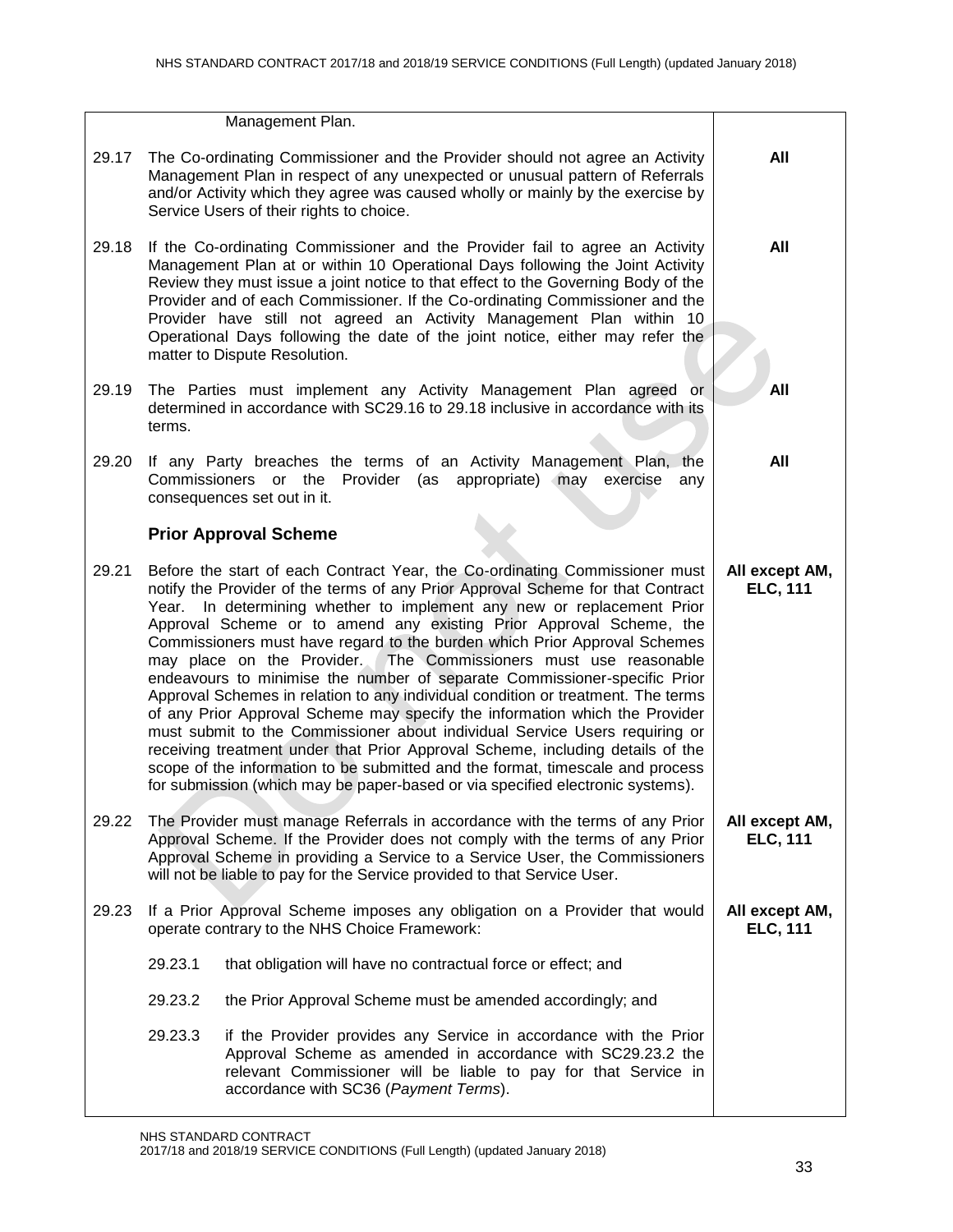| 29.24 | The Co-ordinating Commissioner may at any time during a Contract Year give<br>the Provider not less than one month's notice in writing of any new or<br>replacement Prior Approval Scheme, or of any amendment to an existing Prior<br>Approval Scheme. That new, replacement or amended Prior Approval Scheme<br>must be implemented by the Provider on the date set out in the notice, and will<br>only be applicable to Referrals made after that date. | All except AM,<br><b>ELC, 111</b> |
|-------|------------------------------------------------------------------------------------------------------------------------------------------------------------------------------------------------------------------------------------------------------------------------------------------------------------------------------------------------------------------------------------------------------------------------------------------------------------|-----------------------------------|
| 29.25 | Subject to the timely provision by the Provider of all of the information specified<br>within a Prior Approval Scheme, the relevant Commissioner must respond within<br>the Prior Approval Scheme Response Time Standard to any request for approval<br>for treatment for an individual Service User. If the Commissioner fails to do so, it<br>will be deemed to have given Prior Approval.                                                               | All except AM,<br><b>ELC, 111</b> |
| 29.26 | Each Commissioner and the Provider must use all reasonable endeavours to<br>ensure that the design and operation of Prior Approval Schemes does not cause<br>undue delay in Service Users accessing clinically appropriate treatment and<br>does not place at risk achievement by the Provider of any Quality Requirement.                                                                                                                                 | All except AM,<br><b>ELC, 111</b> |
| 29.27 | At the Provider's request in case of urgent clinical need or a risk to patient<br>safety, and if approved by the Commissioner's medical director or clinical chair<br>(that approval not be unreasonably withheld or delayed), the relevant<br>Commissioner must grant retrospective Prior Approval for a Service provided to<br>a Service User.                                                                                                           | All except AM,<br><b>ELC, 111</b> |
|       | <b>EMERGENCIES AND INCIDENTS</b>                                                                                                                                                                                                                                                                                                                                                                                                                           |                                   |
|       |                                                                                                                                                                                                                                                                                                                                                                                                                                                            |                                   |
|       | SC30 Emergency Preparedness, Resilience and Response                                                                                                                                                                                                                                                                                                                                                                                                       |                                   |
| 30.1  | The Provider must comply with EPRR Guidance if and when applicable. The<br>Provider must identify and have in place an Accountable Emergency Officer.                                                                                                                                                                                                                                                                                                      | All                               |
| 30.2  | The Provider must notify the Co-ordinating Commissioner as soon as<br>reasonably practicable and in any event no later than 5 Operational Days<br>following:                                                                                                                                                                                                                                                                                               | All                               |
|       | 30.2.1<br>the activation of its Incident Response Plan;                                                                                                                                                                                                                                                                                                                                                                                                    |                                   |
|       | 30.2.2<br>any risk, or any actual disruption, to CRS or Essential Services;<br>and/or                                                                                                                                                                                                                                                                                                                                                                      |                                   |
|       | 30.2.3<br>the activation of its Business Continuity Plan.                                                                                                                                                                                                                                                                                                                                                                                                  |                                   |
| 30.3  | The Commissioners must have in place arrangements that enable the receipt at<br>all times of a notification made under SC30.2.                                                                                                                                                                                                                                                                                                                             | All                               |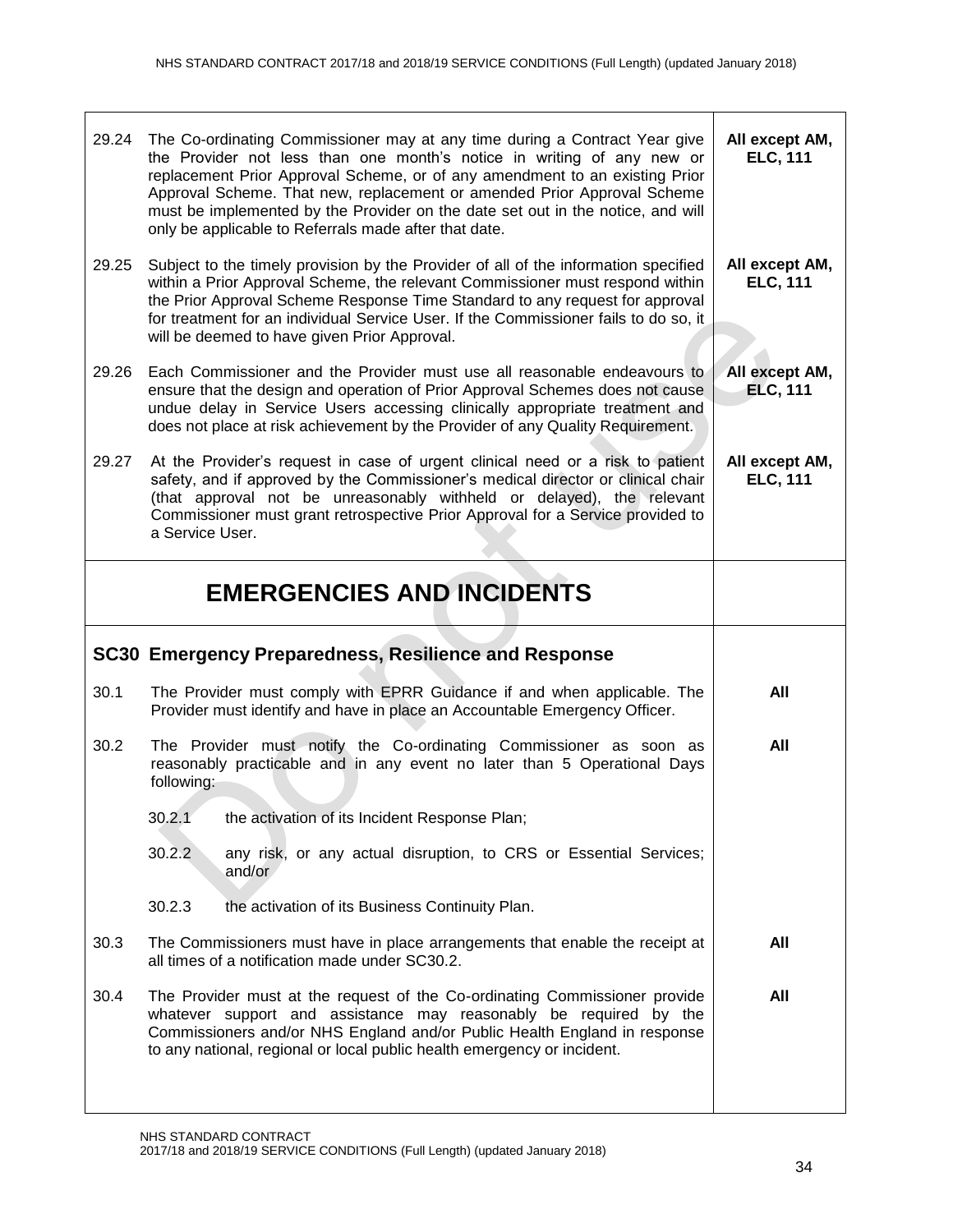| 30.5 |        | The right of any Commissioner to:                                                                                                                                                                                                                                                                                                                                                                                                                                                                                                                                                                                      | All |
|------|--------|------------------------------------------------------------------------------------------------------------------------------------------------------------------------------------------------------------------------------------------------------------------------------------------------------------------------------------------------------------------------------------------------------------------------------------------------------------------------------------------------------------------------------------------------------------------------------------------------------------------------|-----|
|      | 30.5.1 | withhold or retain sums under GC9 (Contract Management); and/or                                                                                                                                                                                                                                                                                                                                                                                                                                                                                                                                                        |     |
|      | 30.5.2 | suspend Services under GC16 (Suspension),                                                                                                                                                                                                                                                                                                                                                                                                                                                                                                                                                                              |     |
|      |        | will not apply if the relevant right to withhold, retain or suspend has arisen only<br>as a result of the Provider complying with its obligations under this SC30.                                                                                                                                                                                                                                                                                                                                                                                                                                                     |     |
| 30.6 |        | The Provider must use its reasonable efforts to minimise the effect of an Incident<br>or Emergency on the Services and to continue the provision of Elective Care and<br>Non-elective Care notwithstanding the Incident or Emergency. If a Service User<br>is already receiving treatment when the Incident or Emergency occurs, or is<br>admitted after the date it occurs, the Provider must not:                                                                                                                                                                                                                    | A   |
|      | 30.6.1 | discharge the Service User, unless clinically appropriate to do so in<br>accordance with Good Practice; or                                                                                                                                                                                                                                                                                                                                                                                                                                                                                                             |     |
|      | 30.6.2 | transfer the Service User, unless it is clinically appropriate to do so in<br>accordance with Good Practice.                                                                                                                                                                                                                                                                                                                                                                                                                                                                                                           |     |
| 30.7 |        | Subject to SC30.6, if the impact of an Incident or Emergency is that the demand<br>for Non-elective Care increases, and the Provider establishes to the satisfaction<br>of the Co-ordinating Commissioner that its ability to provide Elective Care is<br>reduced as a result, Elective Care will be suspended or scaled back as<br>necessary for as long as the Provider's ability to provide it is reduced. The<br>Provider must give the Co-ordinating Commissioner written confirmation every 2<br>calendar days of the continuing impact of the Incident or Emergency on its ability<br>to provide Elective Care. | A   |
| 30.8 |        | During or in relation to any suspension or scaling back of Elective Care in<br>accordance with SC30.7:                                                                                                                                                                                                                                                                                                                                                                                                                                                                                                                 | A   |
|      | 30.8.1 | GC16 (Suspension) will not apply to that suspension;                                                                                                                                                                                                                                                                                                                                                                                                                                                                                                                                                                   |     |
|      | 30.8.2 | if requested by the Provider, the Commissioners must use their<br>reasonable efforts to avoid any new referrals for Elective Care and<br>the Provider may if necessary change its waiting lists for Elective<br>Care; and                                                                                                                                                                                                                                                                                                                                                                                              |     |
|      | 30.8.3 | the Provider must continue to provide Non-elective Care (and any<br>related Elective Care), subject to the Provider's discretion to transfer<br>or divert a Service User if the Provider considers that to be in the best<br>interests of all Service Users to whom the Provider is providing Non-<br>elective Care whether or not as a result of the Incident or Emergency<br>(using that discretion in accordance with Good Practice).                                                                                                                                                                               |     |
| 30.9 |        | If, despite the Provider complying fully with its obligations under this SC30, there<br>are transfers, postponements and cancellations the Provider must give the<br>Commissioners notice of:                                                                                                                                                                                                                                                                                                                                                                                                                          | A   |
|      | 30.9.1 | the identity of each Service User who has been transferred and the<br>alternative provider;                                                                                                                                                                                                                                                                                                                                                                                                                                                                                                                            |     |
|      | 30.9.2 | the identity of each Service User who has not been but is likely to be                                                                                                                                                                                                                                                                                                                                                                                                                                                                                                                                                 |     |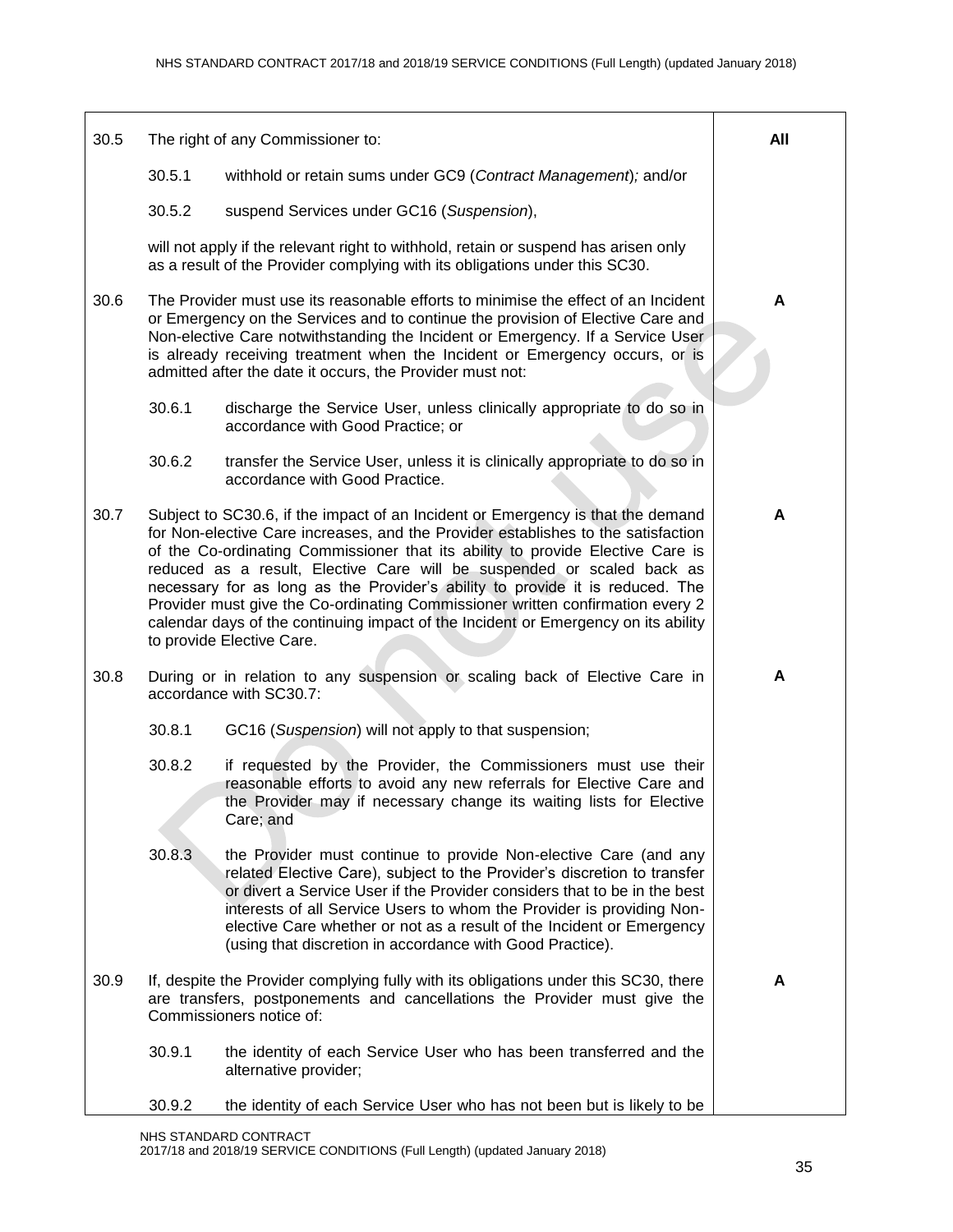|       |          | transferred, the probable date of transfer and the identity of the<br>intended alternative provider;                                                                                                                                                                               |             |
|-------|----------|------------------------------------------------------------------------------------------------------------------------------------------------------------------------------------------------------------------------------------------------------------------------------------|-------------|
|       | 30.9.3   | cancellations and postponements of admission dates;                                                                                                                                                                                                                                |             |
|       | 30.9.4   | cancellations and postponements of out-patient appointments; and                                                                                                                                                                                                                   |             |
|       | 30.9.5   | other changes in the Provider's list.                                                                                                                                                                                                                                              |             |
| 30.10 |          | As soon as reasonably practicable after the Provider gives written notice to the<br>Co-ordinating Commissioner that the effects of the Incident or Emergency have<br>ceased, the Provider must fully restore the availability of Elective Care.                                    | A           |
|       |          | <b>SC31 Force Majeure: Service-specific provisions</b>                                                                                                                                                                                                                             |             |
| 31.1  |          | Nothing in this Contract will relieve the Provider from its obligations to provide<br>the Services in accordance with this Contract and the Law (including the Civil<br>Contingencies Act 2004) if the Services required relate to an Event of Force<br>Majeure that has occurred. | AM, 111     |
| 31.2  |          | This will not however prevent the Provider from relying upon GC28 (Force<br>Majeure) if the subsequent occurrence of a separate Event of Force Majeure<br>prevents the Provider from delivering those Services.                                                                    | AM, 111     |
| 31.3  | the Law. | Notwithstanding any other provision in this Contract, if the Provider is the<br>Affected Party, it must ensure that all Service Users that it detains securely in<br>accordance with the Law will remain in a state of secure detention as required by                             | <b>MHSS</b> |
| 31.4  |          | For the avoidance of doubt any failure or interruption of the National Telephony<br>Service will be considered an event or circumstance beyond the Provider's<br>reasonable control for the purpose of GC28 (Force Majeure).                                                       | 111         |
|       |          | <b>SAFETY AND SAFEGUARDING</b>                                                                                                                                                                                                                                                     |             |
|       |          | <b>SC32 Safeguarding, Mental Capacity and Prevent</b>                                                                                                                                                                                                                              |             |
| 32.1  |          | The Provider must ensure that Service Users are protected from abuse, neglect<br>and improper or degrading treatment, and must take appropriate action to<br>respond to any allegation or disclosure of abuse in accordance with the Law.                                          | All         |
| 32.2  |          | The Provider must nominate:                                                                                                                                                                                                                                                        | All         |
|       | 32.2.1   | a Safeguarding Lead and/or a named professional for safeguarding<br>children, young people and adults, in accordance with Safeguarding<br>Guidance;                                                                                                                                |             |
|       | 32.2.2   | a Child Sexual Abuse and Exploitation Lead;                                                                                                                                                                                                                                        |             |
|       | 32.2.3   | a Mental Capacity and Deprivation of Liberty Lead; and                                                                                                                                                                                                                             |             |
|       | 32.2.4   | a Prevent Lead,                                                                                                                                                                                                                                                                    |             |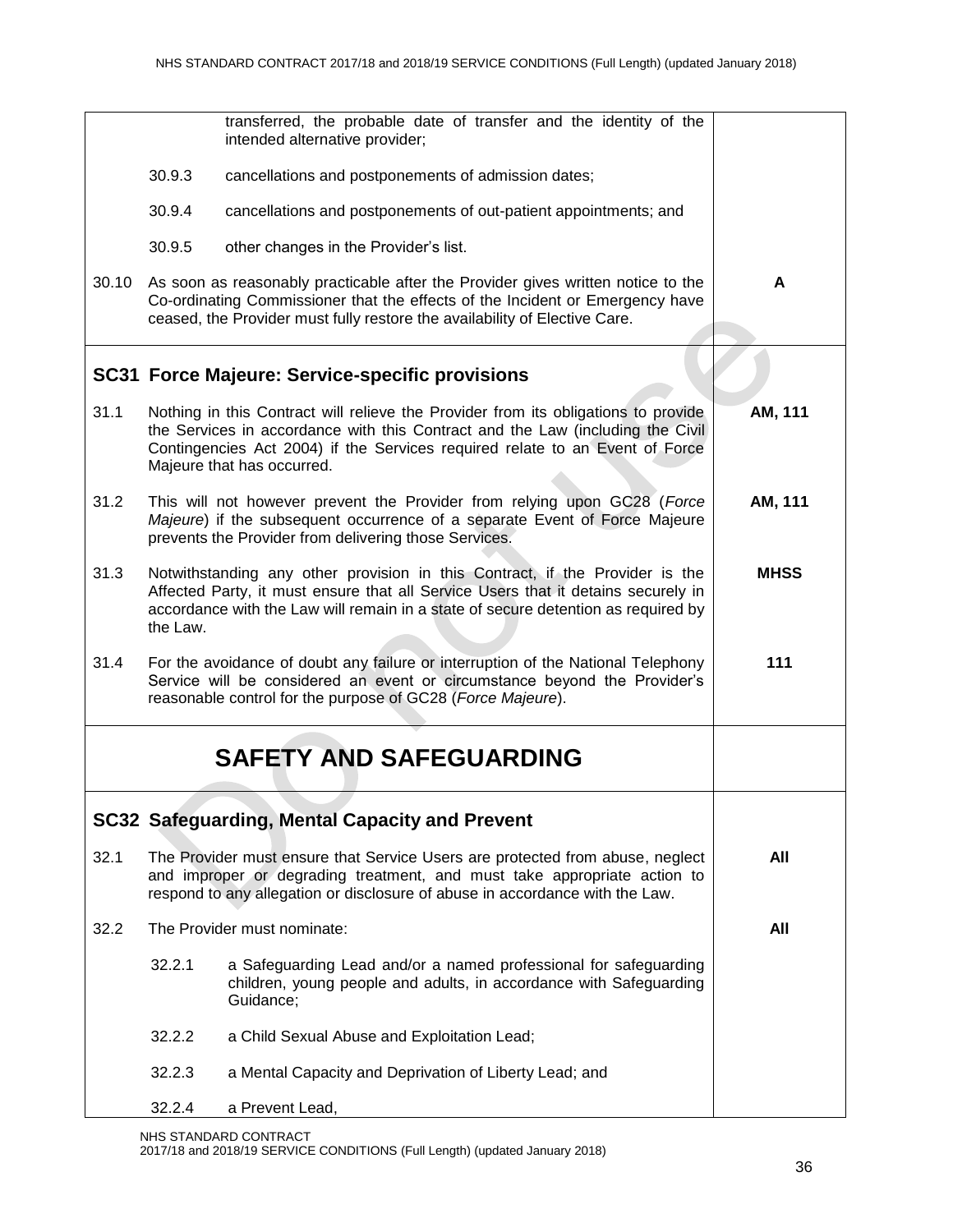|      |                                                                                                                                                                                                                                                                                                                                                        | and must ensure that the Co-ordinating Commissioner is kept informed at all<br>times of the identity of the persons holding those positions.                                                                                                                                                                                                                                                                     |               |
|------|--------------------------------------------------------------------------------------------------------------------------------------------------------------------------------------------------------------------------------------------------------------------------------------------------------------------------------------------------------|------------------------------------------------------------------------------------------------------------------------------------------------------------------------------------------------------------------------------------------------------------------------------------------------------------------------------------------------------------------------------------------------------------------|---------------|
| 32.3 | The Provider must comply with the requirements and principles in relation to the<br>safeguarding of children, young people and adults, including in relation to<br>deprivation of liberty safeguards, child sexual abuse and exploitation, domestic<br>abuse and female genital mutilation (as relevant to the Services) set out or<br>referred to in: |                                                                                                                                                                                                                                                                                                                                                                                                                  | All           |
|      | 32.3.1                                                                                                                                                                                                                                                                                                                                                 | the 2014 Act and associated Guidance;                                                                                                                                                                                                                                                                                                                                                                            |               |
|      | 32.3.2                                                                                                                                                                                                                                                                                                                                                 | the 2014 Regulations;                                                                                                                                                                                                                                                                                                                                                                                            |               |
|      | 32.3.3                                                                                                                                                                                                                                                                                                                                                 | the Children Act 1989 and the Children Act 2004 and associated<br>Guidance;                                                                                                                                                                                                                                                                                                                                      |               |
|      | 32.3.4                                                                                                                                                                                                                                                                                                                                                 | the 2005 Act and associated Guidance;                                                                                                                                                                                                                                                                                                                                                                            |               |
|      | 32.3.5                                                                                                                                                                                                                                                                                                                                                 | Safeguarding Guidance; and                                                                                                                                                                                                                                                                                                                                                                                       |               |
|      | 32.3.6                                                                                                                                                                                                                                                                                                                                                 | Child Sexual Abuse and Exploitation Guidance.                                                                                                                                                                                                                                                                                                                                                                    |               |
| 32.4 |                                                                                                                                                                                                                                                                                                                                                        | The Provider has adopted and must comply with the Safeguarding Policies and<br>MCA Policies. The Provider has ensured and must at all times ensure that the<br>Safeguarding Policies and MCA Policies reflect and comply with:                                                                                                                                                                                   | All           |
|      | 32.4.1                                                                                                                                                                                                                                                                                                                                                 | the Law and Guidance referred to in SC32.3;                                                                                                                                                                                                                                                                                                                                                                      |               |
|      | 32.4.2                                                                                                                                                                                                                                                                                                                                                 | the local multi-agency policies and any Commissioner safeguarding<br>and MCA requirements.                                                                                                                                                                                                                                                                                                                       |               |
| 32.5 | 32.4.                                                                                                                                                                                                                                                                                                                                                  | The Provider must implement comprehensive programmes for safeguarding<br>(including in relation to child sexual abuse and exploitation) and MCA training for<br>all relevant Staff and must have regard to Safeguarding Training Guidance. The<br>Provider must undertake an annual audit of its conduct and completion of those<br>training programmes and of its compliance with the requirements of SC32.1 to | All           |
| 32.6 | systems.                                                                                                                                                                                                                                                                                                                                               | At the reasonable written request of the Co-ordinating Commissioner, and by no<br>later than 10 Operational Days following receipt of that request, the Provider<br>must provide evidence to the Co-ordinating Commissioner that it is addressing<br>any safeguarding concerns raised through the relevant multi-agency reporting                                                                                | All           |
| 32.7 | plan.                                                                                                                                                                                                                                                                                                                                                  | If requested by the Co-ordinating Commissioner, the Provider must participate in<br>the development of any local multi-agency safeguarding quality indicators and/or                                                                                                                                                                                                                                             | All           |
| 32.8 | Project.                                                                                                                                                                                                                                                                                                                                               | The Provider must co-operate fully and liaise appropriately with third party<br>providers of social care services in relation to, and must itself take all reasonable<br>steps towards, the implementation of the Child Protection Information Sharing                                                                                                                                                           | A+E, A, AM, U |
| 32.9 | The Provider must:                                                                                                                                                                                                                                                                                                                                     |                                                                                                                                                                                                                                                                                                                                                                                                                  | All           |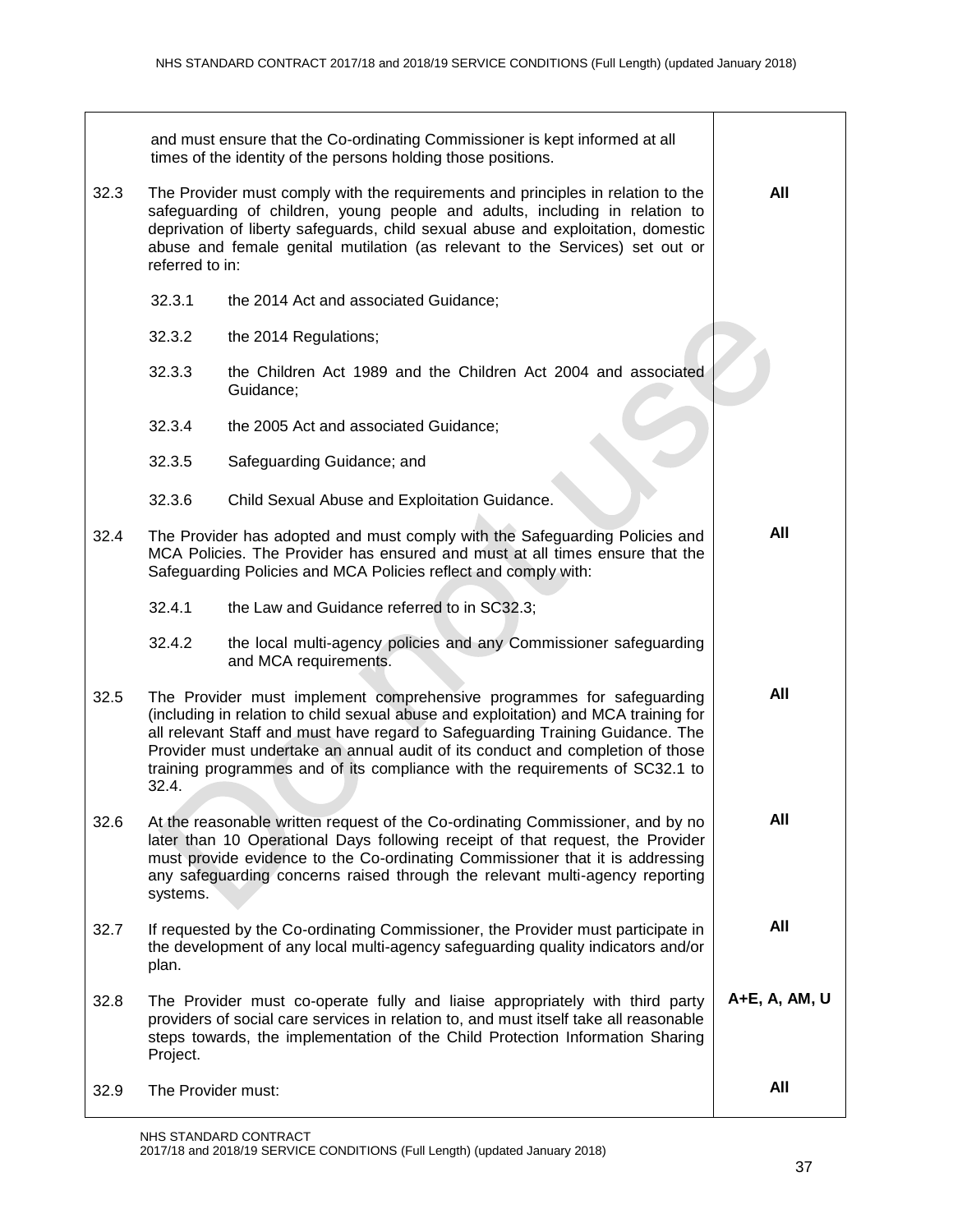|      | 32.9.1         | include in its policies and procedures, and comply with, the principles<br>contained in the Government Prevent Strategy and the Prevent<br>Guidance and Toolkit; and                                                                                                                                                                                                                                                                                                                                                                                                                                                                                                                                                 |     |
|------|----------------|----------------------------------------------------------------------------------------------------------------------------------------------------------------------------------------------------------------------------------------------------------------------------------------------------------------------------------------------------------------------------------------------------------------------------------------------------------------------------------------------------------------------------------------------------------------------------------------------------------------------------------------------------------------------------------------------------------------------|-----|
|      | 32.9.2         | include in relevant policies and procedures a programme to raise<br>awareness of the Government Prevent Strategy among Staff and<br>volunteers in line with the NHS England Prevent Training and<br>Competencies Framework; and                                                                                                                                                                                                                                                                                                                                                                                                                                                                                      |     |
|      | 32.9.3         | include in relevant policies and procedures a WRAP delivery plan<br>that is sufficient resourced with WRAP facilitators.                                                                                                                                                                                                                                                                                                                                                                                                                                                                                                                                                                                             |     |
|      |                | <b>SC33 Incidents Requiring Reporting</b>                                                                                                                                                                                                                                                                                                                                                                                                                                                                                                                                                                                                                                                                            |     |
| 33.1 |                | The Provider must comply with the arrangements for notification of deaths and<br>other incidents to CQC, in accordance with CQC Regulations and Guidance<br>(where applicable), and to any other relevant Regulatory or Supervisory Body,<br>any NHS Body, any office or agency of the Crown, or to any other appropriate<br>regulatory or official body in connection with Serious Incidents, or in relation to<br>the prevention of Serious Incidents (as appropriate), in accordance with Good<br>Practice and the Law.                                                                                                                                                                                           | All |
| 33.2 |                | The Provider must comply with the NHS Serious Incident Framework and the<br>Never Events Policy Framework, and must report all Serious Incidents and<br>Never Events in accordance with the requirements of those Frameworks.                                                                                                                                                                                                                                                                                                                                                                                                                                                                                        | All |
| 33.3 | Requirements). | The Parties must comply with their respective obligations in relation to deaths<br>and other incidents in connection with the Services under Schedule 6C<br>(Incidents Requiring Reporting Procedure) and under Schedule 6A (Reporting                                                                                                                                                                                                                                                                                                                                                                                                                                                                               | All |
| 33.4 |                | If a notification the Provider gives to any relevant Regulatory or Supervisory<br>Body directly or indirectly concerns any Service User, the Provider must send a<br>copy of it to the relevant Commissioner, in accordance with the timescales set<br>out in Schedule 6C (Incidents Requiring Reporting Procedure) and in Schedule<br>6A (Reporting Requirements).                                                                                                                                                                                                                                                                                                                                                  | All |
| 33.5 |                | The Commissioners will have complete discretion (subject only to the provisions<br>of the DPA and other Law) to use the information provided by the Provider under<br>this SC33, Schedule 6C (Incidents Requiring Reporting Procedure) and<br>Schedule 6A (Reporting Requirements) in any report which they make to any<br>relevant Regulatory or Supervisory Body, any NHS Body, any office or agency of<br>the Crown, or to any other appropriate regulatory or official body in connection<br>with Serious Incidents, or in relation to the prevention of Serious Incidents,<br>provided that in each case they notify the Provider of the information disclosed<br>and the body to which they have disclosed it. | All |
|      |                | SC34 Care of Dying People and Death of a Service User                                                                                                                                                                                                                                                                                                                                                                                                                                                                                                                                                                                                                                                                |     |
| 34.1 |                | The Provider must have regard to Guidance on Care of Dying People and must,<br>where applicable, comply with SCCI 1580 (Palliative Care Co-ordination: Core<br>Content) and the associated EPACCS IT System Requirements to ensure                                                                                                                                                                                                                                                                                                                                                                                                                                                                                   | All |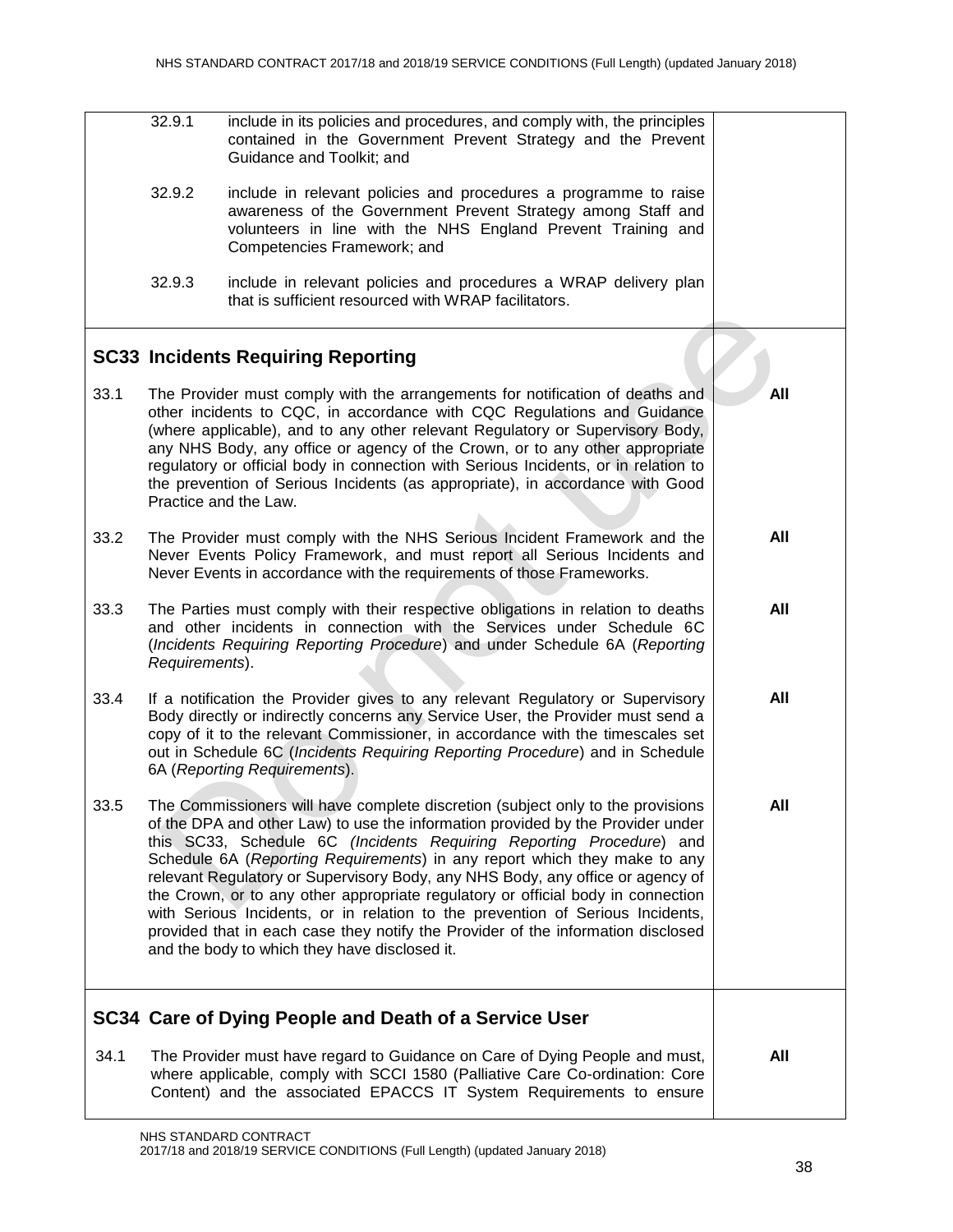|      |                                                                                                                                  | implementation of interoperable solutions.                                                                                                                                                                                                                                |     |
|------|----------------------------------------------------------------------------------------------------------------------------------|---------------------------------------------------------------------------------------------------------------------------------------------------------------------------------------------------------------------------------------------------------------------------|-----|
|      |                                                                                                                                  |                                                                                                                                                                                                                                                                           |     |
| 34.2 |                                                                                                                                  | The Provider must maintain and operate a Death of a Service User Policy.                                                                                                                                                                                                  | All |
|      |                                                                                                                                  | <b>SC35 Duty of Candour</b>                                                                                                                                                                                                                                               |     |
| 35.1 | The Provider must act in an open and transparent way with Relevant Persons in<br>relation to Services provided to Service Users. | All                                                                                                                                                                                                                                                                       |     |
| 35.2 | Incident.                                                                                                                        | The Provider must, where applicable, comply with its obligations under<br>regulation 20 of the 2014 Regulations in respect of any Notifiable Safety                                                                                                                       | All |
| 35.3 |                                                                                                                                  | If the Provider fails to comply with any of its obligations under SC35.2 the Co-<br>ordinating Commissioner may:                                                                                                                                                          | All |
|      | 35.3.1                                                                                                                           | notify the CQC of that failure; and/or                                                                                                                                                                                                                                    |     |
|      | 35.3.2                                                                                                                           | require the Provider to provide the Relevant Person with a formal,<br>written apology and explanation for that failure, signed by the<br>Provider's chief executive and copied to the relevant Commissioner;<br>and/or                                                    |     |
|      | 35.3.3                                                                                                                           | require the Provider to publish details of that failure prominently on<br>the Provider's website.                                                                                                                                                                         |     |
| 35.4 |                                                                                                                                  | Any action taken or required by the Co-ordinating Commissioner under SC35.3<br>will be in addition to any consequence applied in accordance with Schedule 4<br>(Quality Requirements).                                                                                    | All |
|      |                                                                                                                                  | <b>PAYMENT TERMS</b>                                                                                                                                                                                                                                                      |     |
|      | <b>SC36 Payment Terms</b>                                                                                                        |                                                                                                                                                                                                                                                                           |     |
|      |                                                                                                                                  | <b>Payment Principles</b>                                                                                                                                                                                                                                                 |     |
| 36.1 |                                                                                                                                  | Subject to any express provision of this Contract to the contrary, each<br>Commissioner must pay the Provider in accordance with the National Tariff, to<br>the extent applicable, for all Services that the Provider delivers to it in<br>accordance with this Contract. | All |
| 36.2 | To avoid any doubt, the Provider will be entitled to be paid for Services delivered<br>during the continuation of:               | All                                                                                                                                                                                                                                                                       |     |
|      | 36.2.1                                                                                                                           | any Incident or Emergency, except as otherwise provided or agreed<br>under SC30 (Emergency Preparedness, Resilience and Response);<br>and                                                                                                                                 |     |
|      | 36.2.2                                                                                                                           | any Event of Force Majeure, except as otherwise provided or agreed<br>under GC28 (Force Majeure).                                                                                                                                                                         |     |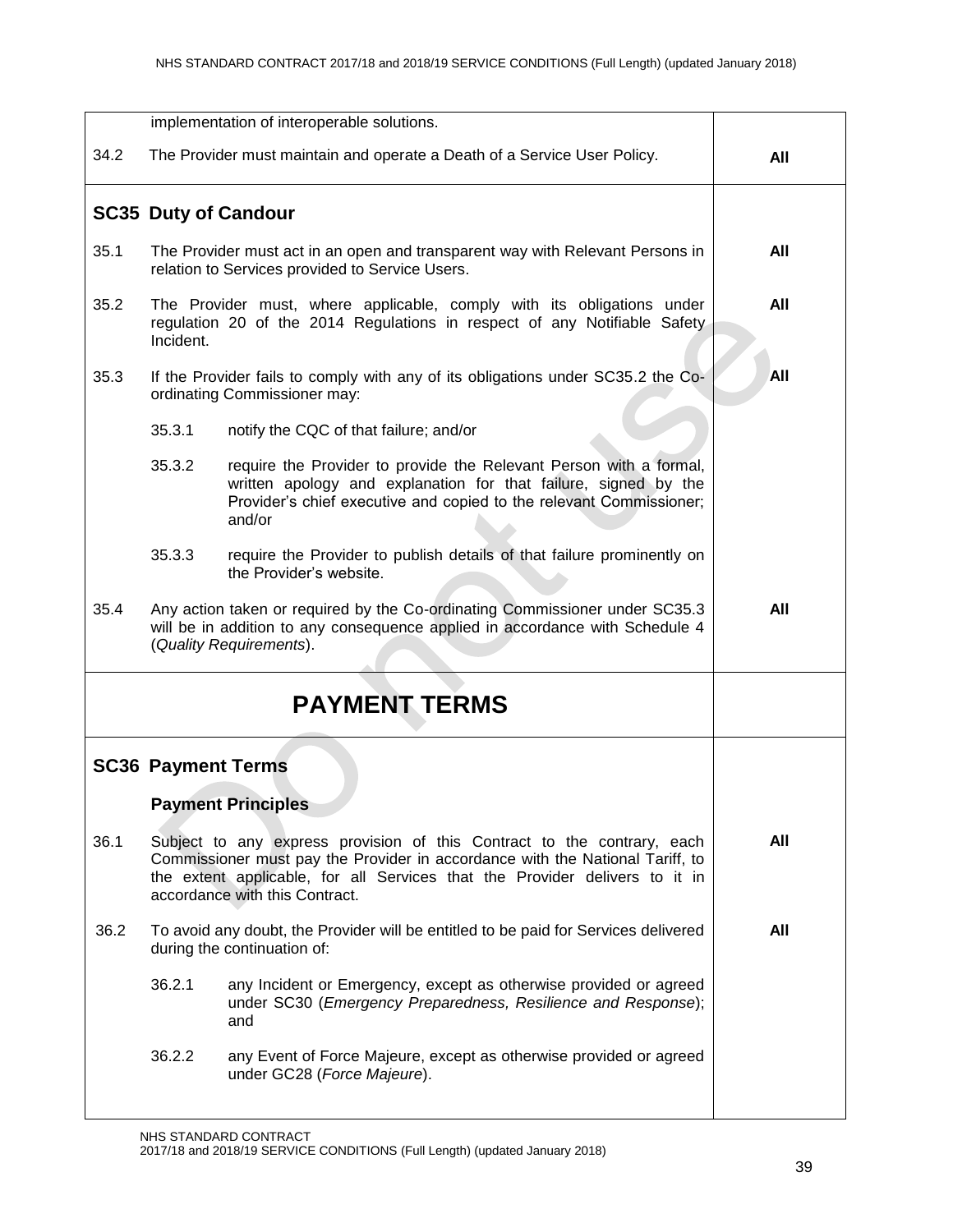|      | <b>Prices</b>       |                          |                                                                                                                                                                                                                                                                                                                                                                                                                                                                                                                                                                                                                                                 |            |
|------|---------------------|--------------------------|-------------------------------------------------------------------------------------------------------------------------------------------------------------------------------------------------------------------------------------------------------------------------------------------------------------------------------------------------------------------------------------------------------------------------------------------------------------------------------------------------------------------------------------------------------------------------------------------------------------------------------------------------|------------|
| 36.3 |                     |                          | The Prices payable by the Commissioners under this Contract will be:                                                                                                                                                                                                                                                                                                                                                                                                                                                                                                                                                                            | All        |
|      | 36.3.1              | price:                   | for any Service for which the National Tariff mandates or specifies a                                                                                                                                                                                                                                                                                                                                                                                                                                                                                                                                                                           |            |
|      |                     | 36.3.1.1                 | the National Price; or                                                                                                                                                                                                                                                                                                                                                                                                                                                                                                                                                                                                                          |            |
|      |                     | 36.3.1.2                 | the National Price as modified by a Local Variation; or                                                                                                                                                                                                                                                                                                                                                                                                                                                                                                                                                                                         |            |
|      |                     | 36.3.1.3                 | (subject to SC36.16 to 36.20 (Local Modifications)) the<br>National Price as modified by a Local Modification<br>approved or granted by NHS Improvement,                                                                                                                                                                                                                                                                                                                                                                                                                                                                                        |            |
|      |                     |                          | for the relevant Contract Year;                                                                                                                                                                                                                                                                                                                                                                                                                                                                                                                                                                                                                 |            |
|      | 36.3.2              |                          | for any Service for which the National Tariff does not mandate or<br>specify a price, the Local Price for the relevant Contract Year.                                                                                                                                                                                                                                                                                                                                                                                                                                                                                                           |            |
|      | <b>Local Prices</b> |                          |                                                                                                                                                                                                                                                                                                                                                                                                                                                                                                                                                                                                                                                 |            |
| 36.4 |                     |                          | The Co-ordinating Commissioner and the Provider may agree a Local Price for<br>one or more Contract Years or for the duration of the Contract. In respect of a<br>Local Price agreed for more than one Contract Year the Co-ordinating<br>Commissioner and the Provider may agree and document in Schedule 3A<br>(Local Prices) the mechanism by which that Local Price is to be adjusted with<br>effect from the start of each Contract Year. Any adjustment mechanism must<br>require the Co-ordinating Commissioner and the Provider to have regard to the<br>efficiency and uplift factors set out in the National Tariff where applicable. | All        |
| 36.5 |                     |                          | Any Local Price must be determined and agreed in accordance with the rules<br>set out in the National Tariff where applicable.                                                                                                                                                                                                                                                                                                                                                                                                                                                                                                                  | All        |
| 36.6 |                     | following Contract Year. | The Co-ordinating Commissioner and the Provider must apply annually any<br>adjustment mechanism agreed and documented in Schedule 3A (Local Prices).<br>Where no adjustment mechanism has been agreed, the Co-ordinating<br>Commissioner and the Provider must review and agree before the start of each<br>Contract Year the Local Price to apply to the following Contract Year, having<br>regard to the efficiency and uplift factors set out in the National Tariff where<br>applicable. In either case the Local Price as adjusted or agreed will apply to the                                                                             | <b>All</b> |
| 36.7 |                     |                          | If the Co-ordinating Commissioner and the Provider fail to review or agree any<br>Local Price for the following Contract Year by the date 2 months before the start<br>of that Contract Year, or there is a dispute as to the application of any agreed<br>adjustment mechanism, either may refer the matter to Dispute Resolution for<br>escalated negotiation and then (failing agreement) mediation.                                                                                                                                                                                                                                         | All        |
| 36.8 |                     |                          | If on or following completion of the mediation process the Co-ordinating<br>Commissioner and the Provider still cannot agree any Local Price for the<br>following Contract Year, within 10 Operational Days of completion of the<br>mediation process either the Co-ordinating Commissioner or the Provider may<br>terminate the affected Services by giving the other not less than 6 months'                                                                                                                                                                                                                                                  | All        |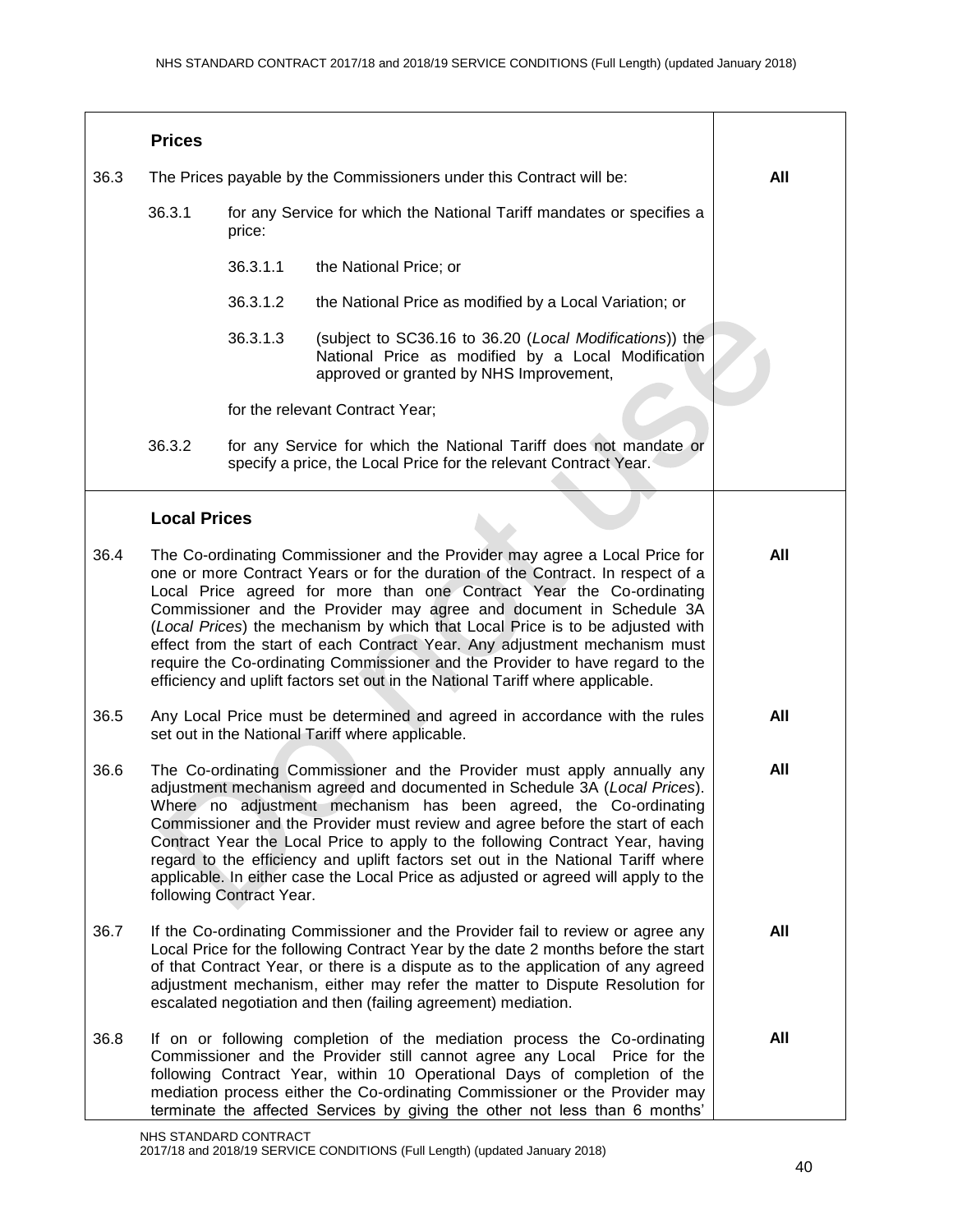|       | written notice.                                                                                                                                                                                                                                                                                                                                                                                                                                                                                                                                                                                                                                                                                                 |     |
|-------|-----------------------------------------------------------------------------------------------------------------------------------------------------------------------------------------------------------------------------------------------------------------------------------------------------------------------------------------------------------------------------------------------------------------------------------------------------------------------------------------------------------------------------------------------------------------------------------------------------------------------------------------------------------------------------------------------------------------|-----|
| 36.9  | If any Local Price has not been agreed or determined in accordance with<br>SC36.6 and 36.7 before the start of a Contract Year then the Local Price will be<br>that which applied for the previous Contract Year increased or decreased in<br>accordance with the efficiency and uplift factors set out in the National Tariff<br>where applicable. The application of these prices will not affect the right to<br>terminate this Contract as a result of non-agreement of a Local Prices under<br>SC36.8.                                                                                                                                                                                                     | All |
| 36.10 | All Local Prices and any annual adjustment mechanism agreed in respect of<br>them must be recorded in Schedule 3A (Local Prices). Where the Co-ordinating<br>Commissioner and the Provider have agreed to depart from an applicable<br>national currency that agreement must be submitted by the Co-ordinating<br>Commissioner to NHS Improvement in accordance with the National Tariff.                                                                                                                                                                                                                                                                                                                       | All |
|       | <b>Local Variations</b>                                                                                                                                                                                                                                                                                                                                                                                                                                                                                                                                                                                                                                                                                         |     |
| 36.11 | The Co-ordinating Commissioner and the Provider may agree a Local Variation<br>for one or more Contract Years or for the duration of this Contract.                                                                                                                                                                                                                                                                                                                                                                                                                                                                                                                                                             | All |
| 36.12 | The agreement of any Local Variation must be in accordance with the rules set<br>out in the National Tariff.                                                                                                                                                                                                                                                                                                                                                                                                                                                                                                                                                                                                    | All |
| 36.13 | If the Co-ordinating Commissioner and the Provider agree any Local Variation<br>for a period less than the duration (or remaining duration) of this Contract, the<br>relevant Price must be reviewed before the expiry of the last Contract Year to<br>which the Local Variation applies.                                                                                                                                                                                                                                                                                                                                                                                                                       | All |
| 36.14 | If the Co-ordinating Commissioner and the Provider fail to review or agree any<br>Local Variation to apply to the following Contract Year, the Price payable for the<br>relevant Service for the following Contract Year will be the National Price.                                                                                                                                                                                                                                                                                                                                                                                                                                                            | All |
| 36.15 | Each Local Variation must be recorded in Schedule 3B (Local Variations),<br>submitted by the Co-ordinating Commissioner to NHS Improvement in<br>accordance with the National Tariff and published in accordance with section<br>116(3) of the 2012 Act.                                                                                                                                                                                                                                                                                                                                                                                                                                                        | All |
|       | <b>Local Modifications</b>                                                                                                                                                                                                                                                                                                                                                                                                                                                                                                                                                                                                                                                                                      |     |
| 36.16 | The Co-ordinating Commissioner and the Provider may agree (or NHS<br>Improvement may determine) a Local Modification in accordance with the<br>National Tariff.                                                                                                                                                                                                                                                                                                                                                                                                                                                                                                                                                 | All |
| 36.17 | Any Local Modification agreed and proposed by the Co-ordinating<br>Commissioner and the Provider must be submitted for approval by NHS<br>Improvement in accordance with the National Tariff. If NHS Improvement<br>approves the application, the Price payable for the relevant Service will be the<br>National Price as modified in accordance with the Local Modification specified in<br>NHS Improvement's notice of approval. The date on which that Local<br>Modification takes effect and its duration will be as specified in that notice.<br>Pending NHS Improvement's approval of an agreed and proposed Local<br>Modification, the Price payable for the relevant Service will be the National Price | All |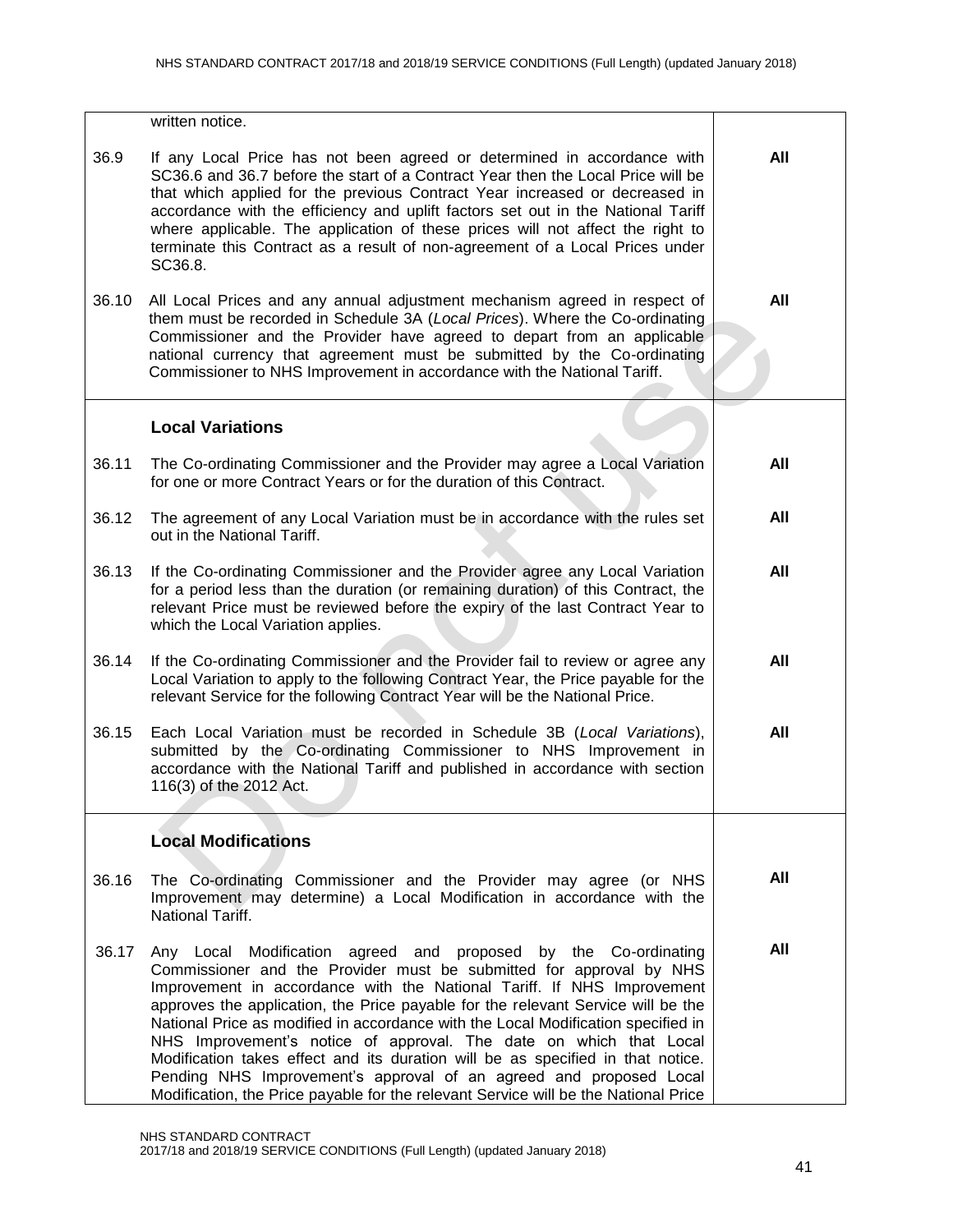|       | as modified by the Local Modification submitted to NHS Improvement.                                                                                                                                                                                                                                                                                                                                                                                                                                                                                                                                                                                                                                                                                                                                                                                  |     |
|-------|------------------------------------------------------------------------------------------------------------------------------------------------------------------------------------------------------------------------------------------------------------------------------------------------------------------------------------------------------------------------------------------------------------------------------------------------------------------------------------------------------------------------------------------------------------------------------------------------------------------------------------------------------------------------------------------------------------------------------------------------------------------------------------------------------------------------------------------------------|-----|
| 36.18 | If the Co-ordinating Commissioner and the Provider have failed to agree and<br>propose a Local Modification, the Provider may apply to NHS Improvement to<br>determine a Local Modification. If NHS Improvement determines a Local<br>Modification, the Price payable for the relevant Service will be the National Price<br>as modified in accordance with the Local Modification specified in NHS<br>Improvement's notice of decision. The date on which that Local Modification<br>takes effect and its duration will be as specified in that notice. Pending NHS<br>Improvement's determination of a Local Modification, the Price payable for the<br>relevant Service will be the National Price (subject to any Local Variation which<br>may have been agreed in accordance with SC36.11 to 36.15).                                            | All |
| 36.19 | If NHS Improvement has refused to approve an agreed and proposed Local<br>Modification, the Price payable for the relevant Service will be the National Price<br>(subject to any Local Variation which may be agreed in accordance with<br>SC36.11 to 36.15), and the Co-ordinating Commissioner and the Provider must<br>agree an appropriate mechanism for the adjustment and reconciliation of the<br>relevant Price to effect the reversion to the National Price (subject to any Local<br>Variation which may have been agreed in accordance with SC36.11 to 36.15). If<br>NHS Improvement has refused an application by the Provider for a Local<br>Modification, the Price payable for the relevant Service will be the National Price<br>(subject to any Local Variation which may have been agreed in accordance with<br>SC36.11 to 36.15). | All |
| 36.20 | Each Local Modification agreement and each application for determination of a<br>Local Modification must be submitted to NHS Improvement in accordance with<br>section 124 or section 125 of the 2012 Act (as appropriate) and the National<br>Tariff. Each Local Modification agreement and each Local Modification approved<br>or determined by NHS Improvement must be recorded in Schedule 3C (Local<br>Modifications).                                                                                                                                                                                                                                                                                                                                                                                                                          | All |
|       | <b>Marginal Rate Emergency Rule</b>                                                                                                                                                                                                                                                                                                                                                                                                                                                                                                                                                                                                                                                                                                                                                                                                                  |     |
| 36.21 | The baseline value for emergency admissions must be agreed and recorded in<br>Schedule 3D (Marginal Rate Emergency Rule: Agreed Baseline Value) in<br>accordance with the National Tariff.                                                                                                                                                                                                                                                                                                                                                                                                                                                                                                                                                                                                                                                           | A   |
|       | <b>Emergency Readmission Within 30 Days</b>                                                                                                                                                                                                                                                                                                                                                                                                                                                                                                                                                                                                                                                                                                                                                                                                          |     |
| 36.22 | The threshold above which readmissions will not be reimbursed, and the<br>amount that will not be paid for any readmission above that threshold, must be<br>agreed and recorded in Schedule 3E (Emergency Re-admissions Within 30<br>Days) in accordance with the National Tariff.                                                                                                                                                                                                                                                                                                                                                                                                                                                                                                                                                                   | A   |
|       | <b>Aggregation and Disaggregation of Payments</b>                                                                                                                                                                                                                                                                                                                                                                                                                                                                                                                                                                                                                                                                                                                                                                                                    |     |
| 36.23 | The Co-ordinating Commissioner may make or receive all (but not only some) of<br>the payments due under SC36 in aggregate amounts for itself and on behalf of<br>each of the Commissioners provided that it gives the Provider 20 Operational<br>Days' written notice of its intention to do so. These aggregated payments will<br>not prejudice any immunity from liability of the Co-ordinating Commissioner, or                                                                                                                                                                                                                                                                                                                                                                                                                                   | All |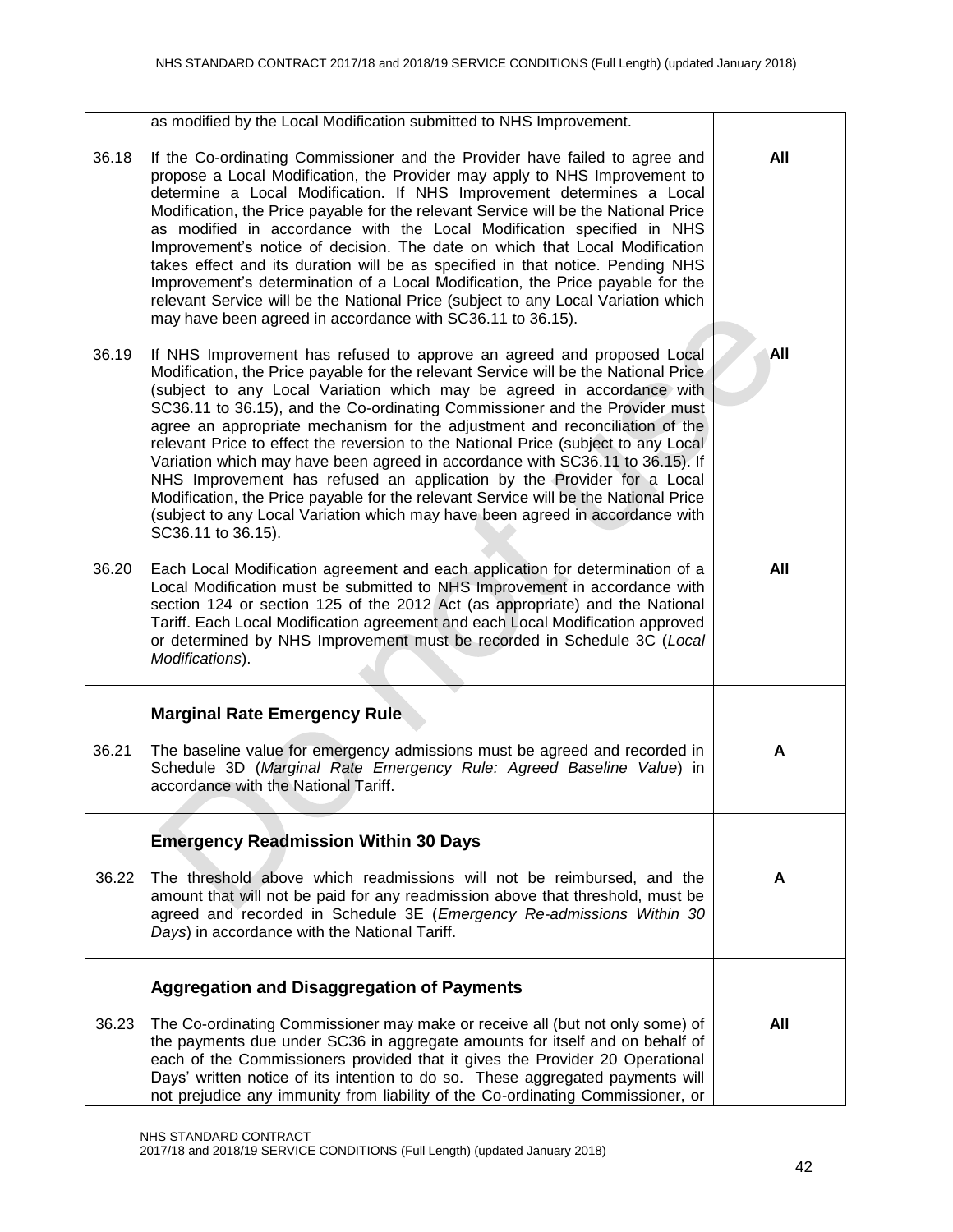|       | any rights of the Provider to recover any overdue payment from the relevant<br>Commissioners individually. However, they will discharge the separate liability or<br>entitlement of the Commissioners in respect of their separate Services. To avoid<br>doubt, notices to aggregate and reinstate separate payments may be repeated<br>or withdrawn from time to time. Where notice has been given to aggregate<br>payments, references in SC36 to "a Commissioner", "the Commissioner" or<br>"each Commissioner" are where appropriate to be read as referring to the Co-<br>ordinating Commissioner.                                                                                                               |                                           |
|-------|-----------------------------------------------------------------------------------------------------------------------------------------------------------------------------------------------------------------------------------------------------------------------------------------------------------------------------------------------------------------------------------------------------------------------------------------------------------------------------------------------------------------------------------------------------------------------------------------------------------------------------------------------------------------------------------------------------------------------|-------------------------------------------|
|       | Payment where the Parties have agreed an Expected Annual<br><b>Contract Value</b>                                                                                                                                                                                                                                                                                                                                                                                                                                                                                                                                                                                                                                     |                                           |
| 36.24 | Each Commissioner must make payments on account to the Provider in<br>accordance with the following provisions of SC36.25, or if applicable SC36.26<br>and 36.27.                                                                                                                                                                                                                                                                                                                                                                                                                                                                                                                                                     | <b>EACV</b> agreed                        |
| 36.25 | The Provider must supply to each Commissioner a monthly invoice before the<br>first day of each month setting out the amount to be paid by that Commissioner<br>for that month. The amount to be paid will be one twelfth of the individual<br>Expected Annual Contract Value for the Commissioner. Subject to receipt of the<br>invoice, on the fifteenth day of each month (or other day agreed by the Provider<br>Co-ordinating Commissioner in writing) after the Service<br>and the<br>Commencement Date each Commissioner must pay such amount to the<br>Provider.                                                                                                                                              | <b>EACV</b> agreed                        |
| 36.26 | If the Service Commencement Date is not 1 April the timing and amounts of the<br>payments for the period starting on the Service Commencement Date and<br>ending on the following 31 March will be as set out in Schedule 3G (Timing and<br>Amounts of Payments in First and/or Final Contract Year).                                                                                                                                                                                                                                                                                                                                                                                                                 | <b>EACV</b> agreed                        |
| 36.27 | If the Expiry Date is not 31 March the timing and amounts of the payments for<br>the period starting on the 1 April prior to the Expiry Date and ending on the<br>Expiry Date will be as set out in Schedule 3G (Timing and Amounts of Payments<br>in First and/or Final Contract Year).                                                                                                                                                                                                                                                                                                                                                                                                                              | <b>EACV</b> agreed                        |
|       | Reconciliation where the Parties have agreed an Expected Annual<br>Contract Value and SUS applies to some or all of the Services                                                                                                                                                                                                                                                                                                                                                                                                                                                                                                                                                                                      |                                           |
| 36.28 | Where the Parties have agreed an Expected Annual Contract Value and SUS<br>applies to some or all of the Services, in order to confirm the actual sums<br>payable for the Services delivered the Provider must provide a separate<br>reconciliation account for each Commissioner for each month showing the sum<br>equal to the Prices for all relevant Services delivered and completed in that<br>month. That reconciliation account must be based on the information submitted<br>by the Provider to the Co-ordinating Commissioner under SC28 (Information<br>Requirements) and must be sent by the Provider to the relevant Commissioner<br>by the First Reconciliation Date for the month to which it relates. | <b>EACV</b> agreed;<br><b>SUS applies</b> |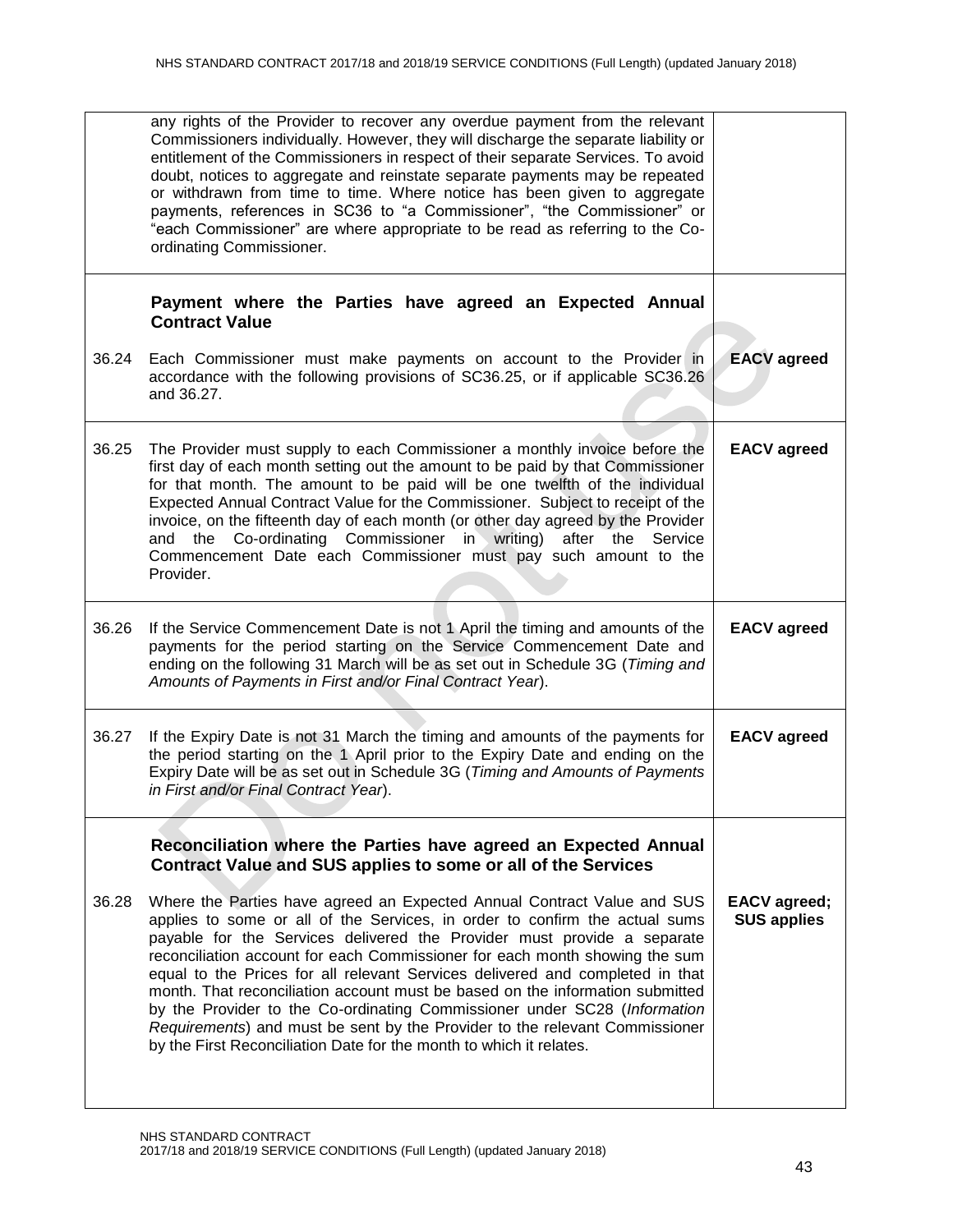| 36.29 | Following the First Reconciliation Date, each Commissioner must raise with the<br>Provider any data validation queries it has and the Provider must answer those<br>queries promptly and fully. The Parties must use all reasonable endeavours to<br>resolve any queries by the Post Reconciliation Inclusion Date.                                                                                                                                                                                                                                                                                                                                                                                                                                                                                               | <b>EACV</b> agreed;<br><b>SUS applies</b>    |
|-------|-------------------------------------------------------------------------------------------------------------------------------------------------------------------------------------------------------------------------------------------------------------------------------------------------------------------------------------------------------------------------------------------------------------------------------------------------------------------------------------------------------------------------------------------------------------------------------------------------------------------------------------------------------------------------------------------------------------------------------------------------------------------------------------------------------------------|----------------------------------------------|
| 36.30 | The Provider must send to each Commissioner a final reconciliation account for<br>each month within 5 Operational Days after the Final Reconciliation Date for that<br>month. The final reconciliation account must either be agreed by the relevant<br>Commissioner, or be wholly or partially contested by the relevant Commissioner<br>in accordance with SC36.45. No Commissioner may unreasonably withhold or<br>delay its agreement to a final reconciliation account.                                                                                                                                                                                                                                                                                                                                      | <b>EACV</b> agreed;<br><b>SUS applies</b>    |
|       | Reconciliation for Services where the Parties have agreed an<br>Expected Annual Contract Value and SUS does not apply to any of<br>the Services                                                                                                                                                                                                                                                                                                                                                                                                                                                                                                                                                                                                                                                                   |                                              |
| 36.31 | Where the Parties have agreed an Expected Annual Contract Value and SUS<br>does not apply to any of the Services, in order to confirm the actual sums<br>payable for delivered Services the Provider must provide a separate<br>reconciliation account for each Commissioner for each month (unless otherwise<br>agreed by the Parties in writing in accordance with the National Tariff), showing<br>the sum equal to the Prices for all relevant Services delivered and completed in<br>that month. That reconciliation account must be based on the information<br>submitted by the Provider to the Co-ordinating Commissioner under SC28<br>(Information Requirements) and sent by the Provider to the relevant<br>Commissioner within 20 Operational Days after the end of the month to which it<br>relates. | <b>EACV</b> agreed;<br>SUS does not<br>apply |
| 36.32 | Each Commissioner and Provider must either agree the reconciliation account<br>produced in accordance with SC36.31 or wholly or partially contest the<br>reconciliation account in accordance with SC36.45. No Commissioner may<br>unreasonably withhold or delay its agreement to a reconciliation account.                                                                                                                                                                                                                                                                                                                                                                                                                                                                                                      | <b>EACV</b> agreed;<br>SUS does not<br>apply |
|       | Other aspects of reconciliation for all Prices where the Parties have<br>agreed an Expected Annual Value                                                                                                                                                                                                                                                                                                                                                                                                                                                                                                                                                                                                                                                                                                          |                                              |
| 36.33 | For the avoidance of doubt, there will be no reconciliation in relation to Block<br>Arrangements.                                                                                                                                                                                                                                                                                                                                                                                                                                                                                                                                                                                                                                                                                                                 | <b>EACV</b> agreed                           |
| 36.34 | Each Commissioner's agreement of a reconciliation account or agreement of a<br>final reconciliation account as the case may be (or where agreed in part in<br>relation to that part) will trigger a reconciliation payment by the relevant<br>Commissioner to the Provider or by the Provider to the relevant Commissioner,<br>as appropriate. The Provider must supply to the Commissioner an invoice or<br>credit note (as appropriate) within 5 Operational Days of that agreement and<br>payment must be made within 10 Operational Days following the receipt of the<br>invoice or issue of the credit note.                                                                                                                                                                                                 | <b>EACV</b> agreed                           |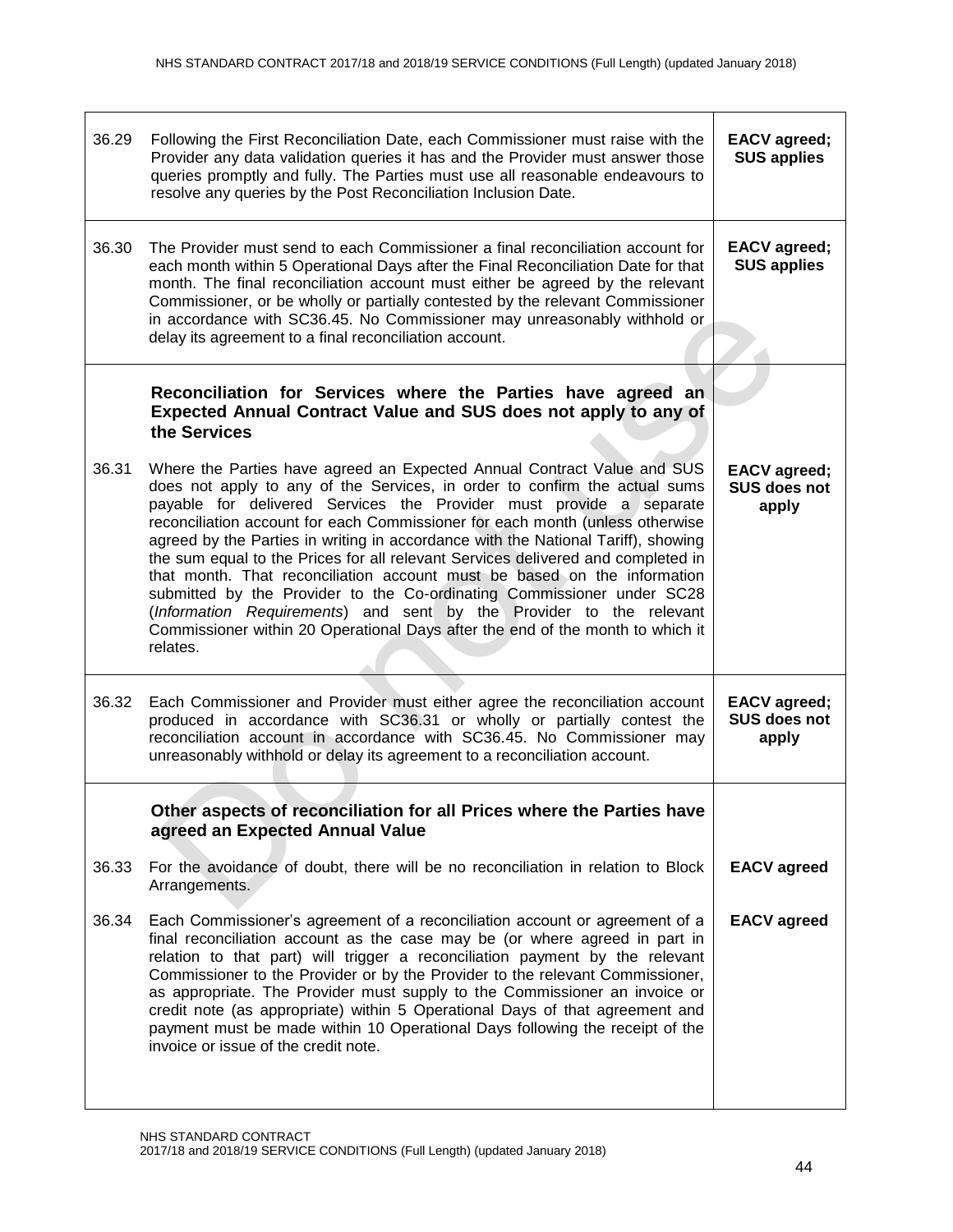|       | the Services |                             | Payment where the Parties have not agreed an Expected Annual<br>Contract Value for any Services and SUS applies to some or all of                                                                                                                                                                                                                                                                                                                                                                                                                                                                                                                                                               |                                                  |
|-------|--------------|-----------------------------|-------------------------------------------------------------------------------------------------------------------------------------------------------------------------------------------------------------------------------------------------------------------------------------------------------------------------------------------------------------------------------------------------------------------------------------------------------------------------------------------------------------------------------------------------------------------------------------------------------------------------------------------------------------------------------------------------|--------------------------------------------------|
| 36.35 |              |                             | Where the Parties have not agreed an Expected Annual Contract Value and<br>SUS applies to some or all of the Services, the Provider must issue a monthly<br>invoice within 5 Operational Days after the Final Reconciliation Date for that<br>month to each Commissioner in respect of those Services provided for that<br>Commissioner in that month. Subject to SC36.45, the Commissioner must settle<br>the invoice within 10 Operational Days of its receipt.                                                                                                                                                                                                                               | <b>EACV</b> not<br>agreed; SUS<br>applies        |
|       | the Services |                             | Payment where the Parties have not agreed an Expected Annual<br>Contract Value for any Services and SUS does not apply to any of                                                                                                                                                                                                                                                                                                                                                                                                                                                                                                                                                                |                                                  |
| 36.36 |              |                             | Where SUS does not apply to any of the Provider's Services and where the<br>Parties have not agreed an Expected Annual Contract Value, the Provider must<br>issue a monthly invoice within 20 Operational Days after the end of each month<br>to each Commissioner in respect of all Services provided for that Commissioner<br>in that month. Subject to SC36.45, the Commissioner must settle the invoice<br>within 10 Operational Days of its receipt.                                                                                                                                                                                                                                       | <b>EACV not</b><br>agreed; SUS<br>does not apply |
|       |              |                             | <b>GENERAL PROVISIONS</b>                                                                                                                                                                                                                                                                                                                                                                                                                                                                                                                                                                                                                                                                       |                                                  |
|       |              | <b>Quality Requirements</b> | Operational Standards, National Quality Requirements and Local                                                                                                                                                                                                                                                                                                                                                                                                                                                                                                                                                                                                                                  |                                                  |
| 36.37 |              |                             | Subject to SC36.37A, if the Provider breaches any of the thresholds in respect<br>of the Operational Standards, the National Quality Requirements or the Local<br>Quality Requirements the Provider must repay to the relevant Commissioner or<br>the relevant Commissioner must deduct from payments due to the Provider (as<br>appropriate), the relevant sums as determined in accordance with Schedule 4A<br>(Operational Standards) and/or Schedule 4B (National Quality Requirements)<br>and/or Schedule 4C (Local Quality Requirements). The sums repaid or<br>deducted under this SC36.37 in respect of any Quarter will not in any event<br>exceed 2.5% of the Actual Quarterly Value. | All                                              |
|       |              |                             | 36.37A If the Provider has been granted access to the general element of the<br>Sustainability and Transformation Fund, and has, as a condition of access:                                                                                                                                                                                                                                                                                                                                                                                                                                                                                                                                      | All                                              |
|       | 36.37A.1     |                             | agreed with the national teams of NHS Improvement and NHS<br>England an overall financial control total and other associated<br>conditions for either the Contract Year 1 April 2017 to 31 March 2018<br>or the Contract Year 1 April 2018 to 31 March 2019 or both; and                                                                                                                                                                                                                                                                                                                                                                                                                        |                                                  |
|       | 36.37A.2     |                             | (where required by those bodies):                                                                                                                                                                                                                                                                                                                                                                                                                                                                                                                                                                                                                                                               |                                                  |
|       |              | 36.37A2.1                   | agreed with those bodies and with the Commissioners<br>specific performance trajectories to be achieved during<br>either the Contract Year 1 April 2017 to 31 March 2018<br>or the Contract Year 1 April 2018 to 31 March 2019 or                                                                                                                                                                                                                                                                                                                                                                                                                                                               |                                                  |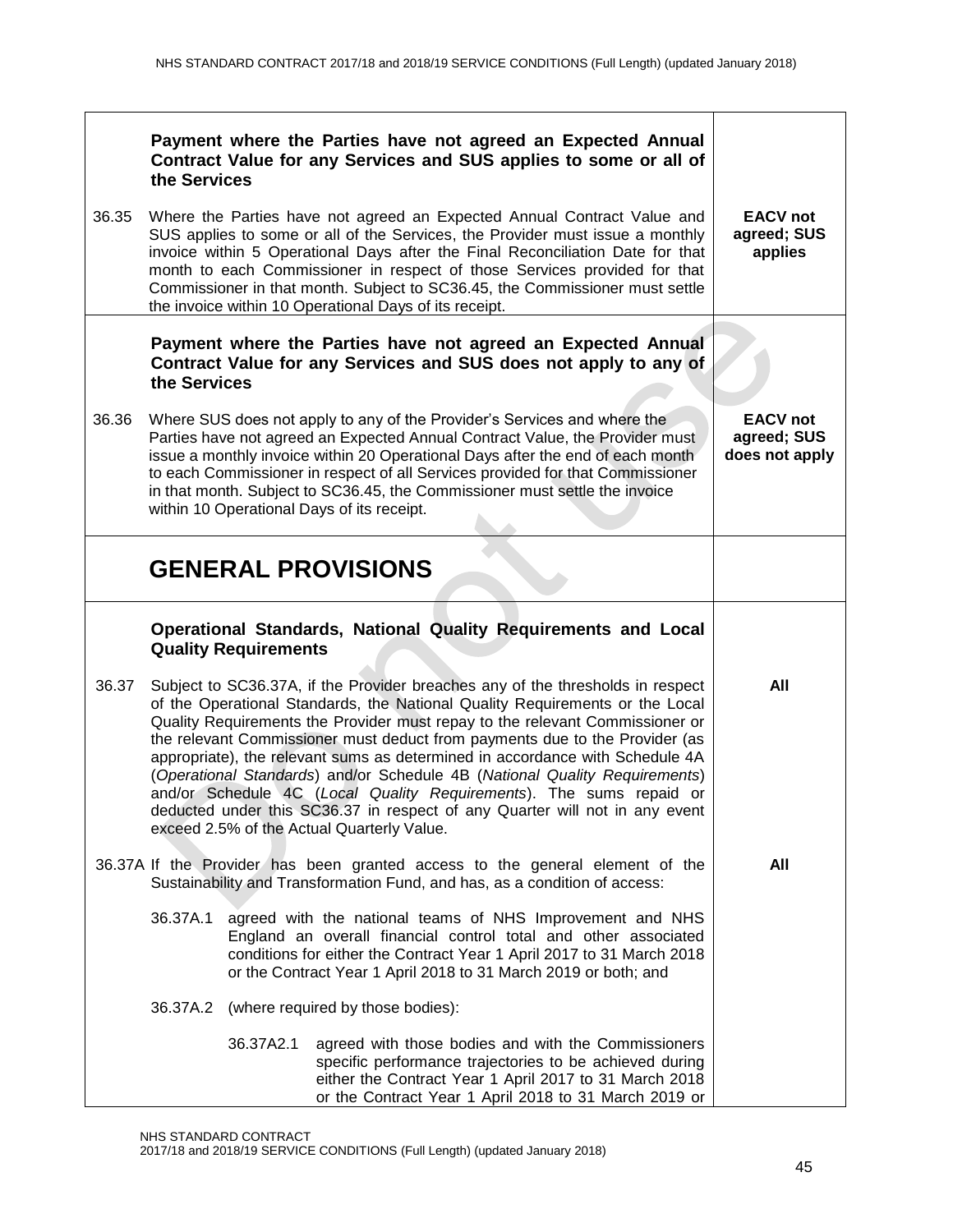|       |                                    | both (as set out in an SDIP contained or referred to in<br>Schedule 6D (Service Development and Improvement<br>Plans)); and/or                                                                                                                                                                                                                                                                                                                                                                                                                         |                |
|-------|------------------------------------|--------------------------------------------------------------------------------------------------------------------------------------------------------------------------------------------------------------------------------------------------------------------------------------------------------------------------------------------------------------------------------------------------------------------------------------------------------------------------------------------------------------------------------------------------------|----------------|
|       | 36.37A2.2                          | submitted to those bodies assurance statements setting<br>out commitments on performance against specific<br>Operational<br>Standards<br>and<br>National<br>Quality<br>Requirements to be achieved during either the Contract<br>Year 1 April 2017 to 31 March 2018 or the contract Year<br>1 April 2018 to 31 March 2019 or both which have been<br>accepted by those bodies (as set out in an SDIP<br>contained or referred to in Schedule 6D (Service<br>Development and Improvement Plans)),                                                       |                |
|       | Requirements).                     | no repayment will be required to be made, nor any deduction made, in relation<br>to any breach of any threshold which occurs during any Contract Year or<br>Contract Years for which such financial control totals and specific performance<br>trajectories have been agreed and/or such assurance statements have been<br>submitted and accepted in respect of any Operational Standard shown in bold<br>italics in Schedule 4A (Operational Standards) or any National Quality<br>Requirement shown in bold italics in Schedule 4B (National Quality |                |
| 36.38 | Intentionally omitted.             |                                                                                                                                                                                                                                                                                                                                                                                                                                                                                                                                                        |                |
|       | <b>Statutory and Other Charges</b> |                                                                                                                                                                                                                                                                                                                                                                                                                                                                                                                                                        |                |
| 36.39 |                                    | Where applicable, the Provider must administer all statutory benefits to which<br>the Service User is entitled and within a maximum of 20 Operational Days<br>following receipt of an appropriate invoice the relevant Commissioner must<br>reimburse the Provider any statutory benefits correctly administered.                                                                                                                                                                                                                                      | All except 111 |
| 36.40 |                                    | The Provider must administer and collect all statutory charges which the Service<br>User is liable to pay and which may lawfully be made in relation to the provision<br>of the Services, and must account to whoever the Co-ordinating Commissioner<br>reasonably directs in respect of those charges.                                                                                                                                                                                                                                                | All except 111 |
| 36.41 | Charging<br>accordingly:           | The Parties acknowledge the requirements and intent of the Overseas Visitor<br>Regulations and Overseas Visitor Charging Guidance, and                                                                                                                                                                                                                                                                                                                                                                                                                 | All            |
|       | 36.41.1                            | the Provider must comply with all applicable Law and Guidance<br>(including the Overseas Visitor Charging Regulations, the<br>Overseas Visitor Charging Guidance and the Who Pays?<br>Guidance) in relation to the identification of and collection of<br>charges from Chargeable Overseas Visitors, including the reporting<br>of unpaid NHS debts in respect of Services provided to non-EEA<br>national Chargeable Visitors to the Department of Health;                                                                                            |                |
|       | 36.41.2                            | if the Provider has failed to take all reasonable steps to:                                                                                                                                                                                                                                                                                                                                                                                                                                                                                            |                |
|       |                                    | 36.41.2.1 identify a Chargeable Overseas Visitor; or                                                                                                                                                                                                                                                                                                                                                                                                                                                                                                   |                |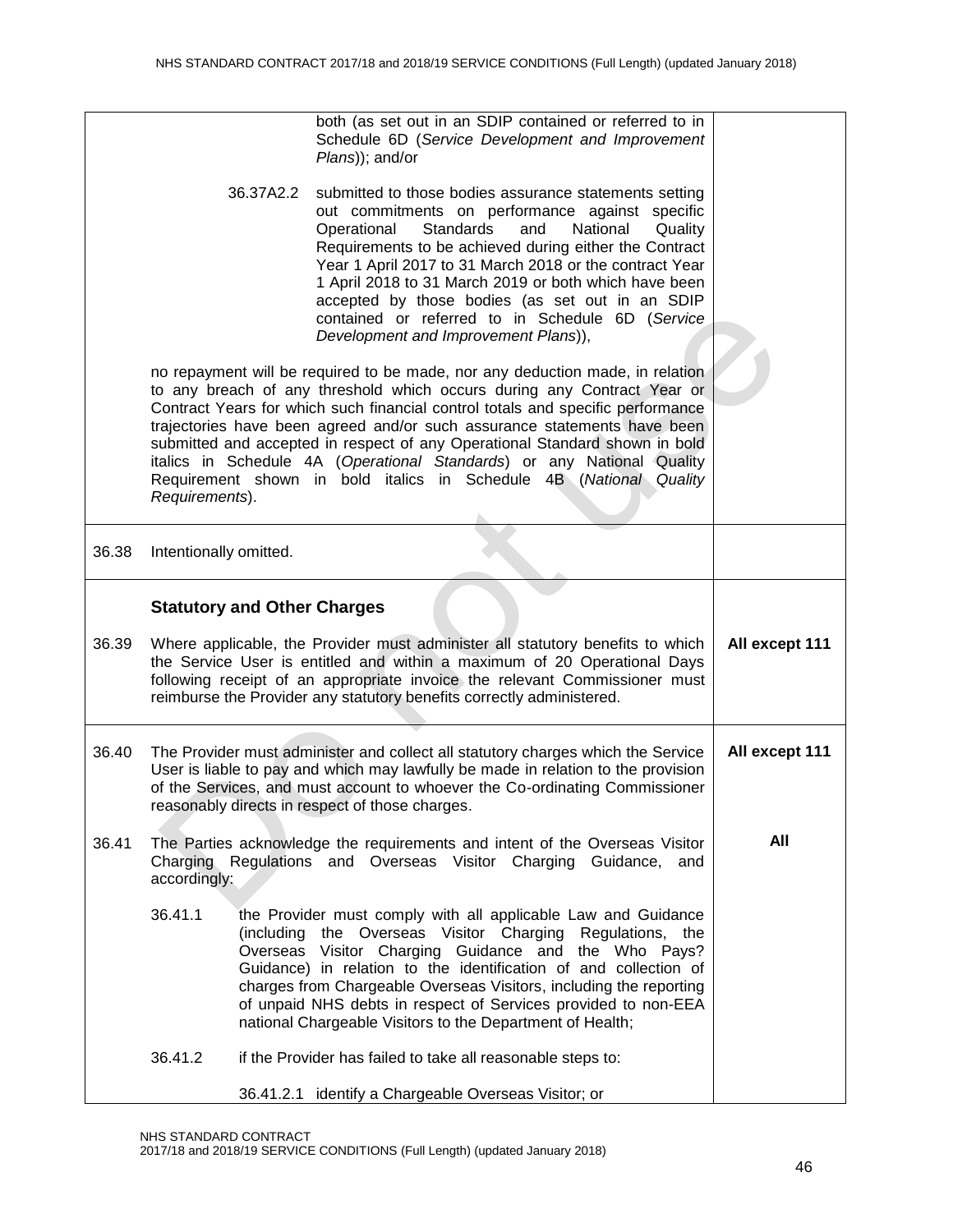|       |                   | 36.41.2.2 recover charges from the Chargeable Overseas Visitor<br>or other person liable to pay charges in respect of that<br>Chargeable Overseas Visitor under the Overseas<br>Visitor Charging Regulations,                                                                                                                                                                                                                                                                       |                 |
|-------|-------------------|-------------------------------------------------------------------------------------------------------------------------------------------------------------------------------------------------------------------------------------------------------------------------------------------------------------------------------------------------------------------------------------------------------------------------------------------------------------------------------------|-----------------|
|       |                   | no Commissioner will be liable to make any payment to the<br>Provider in respect of any Services delivered to that Chargeable<br>Overseas Visitor and where such a payment has been made the<br>Provider must refund it to the relevant Commissioner;                                                                                                                                                                                                                               |                 |
|       | 36.41.3           | (subject to SC36.41.2) each Commissioner must pay the Provider,<br>in accordance with all applicable Law and Guidance (including the<br>Overseas Visitor Charging Regulations, Overseas Visitor Charging<br>Guidance and Who Pays? Guidance), the appropriate contribution<br>on account for all Services delivered by the Provider in accordance<br>with this Contract to any Chargeable Overseas Visitor in respect of<br>whom that Commissioner is the Responsible Commissioner; |                 |
|       | 36.41.4           | the Provider must refund to the relevant Commissioner any such<br>contribution on account if and to the extent that charges are<br>collected from a Chargeable Overseas Visitor or other person liable<br>to pay charges in respect of that Chargeable Overseas Visitor, in<br>accordance with all applicable Law and Guidance (including<br>Overseas Visitor Charging Regulations, Overseas Visitor Charging<br>Guidance and the Who Pays? Guidance);                              |                 |
|       | 36.41.5           | the Provider must make full use of existing mechanisms designed<br>to increase the rates of recovery of the cost of Services provided to<br>overseas visitors insured by another EEA state, including the EEA<br>reporting portal for EHIC and S2 activity; and                                                                                                                                                                                                                     |                 |
|       | 36.41.6           | each Commissioner must pay the Provider, in accordance with all<br>applicable Law and Guidance (including Overseas Visitor Charging<br>Regulations, Overseas Visitor Charging Guidance and the Who<br>Pays? Guidance), the appropriate sum for all Services delivered by<br>the Provider to any overseas visitor in respect of whom that<br>Commissioner is the Responsible Commissioner and which have<br>been reported through the EEA reporting portal.                          |                 |
| 36.42 | and/or Guidance.  | In its performance of this Contract the Provider must not provide or offer to a<br>Service User any clinical or medical services for which any charges would be<br>payable by the Service User except in accordance with this Contract, the Law                                                                                                                                                                                                                                     | All             |
|       |                   | <b>Patient Pocket Money</b>                                                                                                                                                                                                                                                                                                                                                                                                                                                         |                 |
| 36.43 | the Service User. | The Provider must administer and pay all Patient Pocket Money to which a<br>Service User is entitled to that Service User in accordance with Good Practice<br>and the local arrangements that are in place and the relevant Commissioner<br>must reimburse the Provider within 20 Operational Days following receipt of an<br>appropriate invoice any Patient Pocket Money correctly administered and paid to                                                                       | <b>MH, MHSS</b> |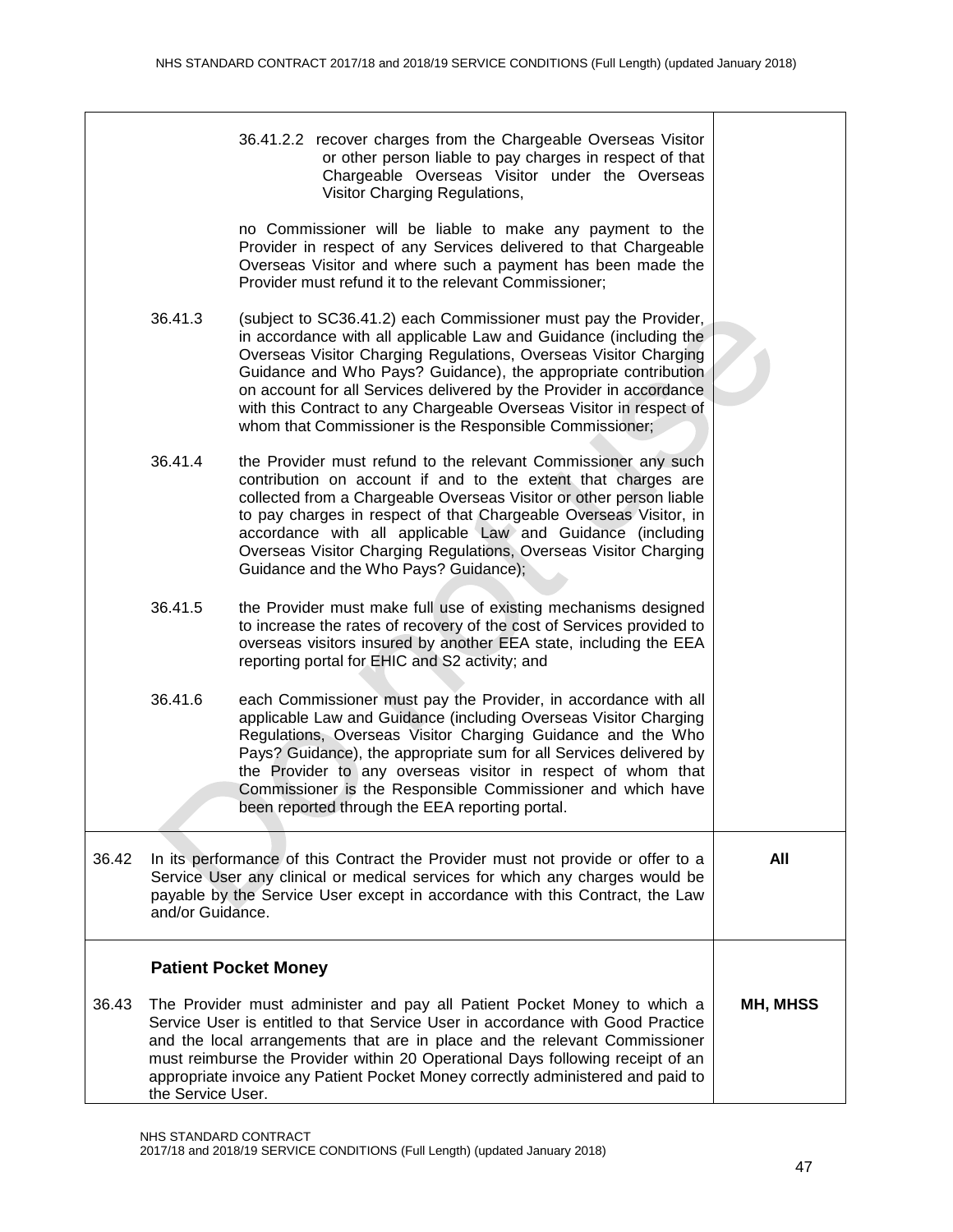|       | <b>VAT</b>                                                                                                                                                                                                                                                                                                                                                                                                                                                                                                                           |                                                                                                                                                                                                                                                                                                                                                                                                                                                                              |                                                                                                                                                                                                 |     |
|-------|--------------------------------------------------------------------------------------------------------------------------------------------------------------------------------------------------------------------------------------------------------------------------------------------------------------------------------------------------------------------------------------------------------------------------------------------------------------------------------------------------------------------------------------|------------------------------------------------------------------------------------------------------------------------------------------------------------------------------------------------------------------------------------------------------------------------------------------------------------------------------------------------------------------------------------------------------------------------------------------------------------------------------|-------------------------------------------------------------------------------------------------------------------------------------------------------------------------------------------------|-----|
| 36.44 |                                                                                                                                                                                                                                                                                                                                                                                                                                                                                                                                      | Payment is exclusive of any applicable VAT for which the Commissioners will be<br>additionally liable to pay the Provider upon receipt of a valid tax invoice at the<br>prevailing rate in force from time to time.                                                                                                                                                                                                                                                          |                                                                                                                                                                                                 |     |
|       |                                                                                                                                                                                                                                                                                                                                                                                                                                                                                                                                      | <b>Contested Payments</b>                                                                                                                                                                                                                                                                                                                                                                                                                                                    |                                                                                                                                                                                                 |     |
| 36.45 | this SC36:                                                                                                                                                                                                                                                                                                                                                                                                                                                                                                                           |                                                                                                                                                                                                                                                                                                                                                                                                                                                                              | If a Party contests all or any part of any payment calculated in accordance with                                                                                                                | All |
|       | 36.45.1                                                                                                                                                                                                                                                                                                                                                                                                                                                                                                                              |                                                                                                                                                                                                                                                                                                                                                                                                                                                                              | the contesting Party must (as appropriate):                                                                                                                                                     |     |
|       |                                                                                                                                                                                                                                                                                                                                                                                                                                                                                                                                      | 36.45.1.1                                                                                                                                                                                                                                                                                                                                                                                                                                                                    | within 5 Operational Days of the receipt of the<br>reconciliation account in accordance with SC36.31, or<br>the final reconciliation account in accordance with<br>SC36.30 (as appropriate); or |     |
|       |                                                                                                                                                                                                                                                                                                                                                                                                                                                                                                                                      | 36.45.1.2                                                                                                                                                                                                                                                                                                                                                                                                                                                                    | within 5 Operational Days of the receipt by that Party of<br>an invoice in accordance with SC36.35 or 36.36,                                                                                    |     |
|       |                                                                                                                                                                                                                                                                                                                                                                                                                                                                                                                                      | notify the other Party or Parties, setting out in reasonable detail the<br>reasons for contesting that account or invoice (as applicable), and in<br>particular identifying which elements are contested and which are not<br>contested; and                                                                                                                                                                                                                                 |                                                                                                                                                                                                 |     |
|       | 36.45.2<br>any uncontested amount must be paid in accordance with this<br>Contract by the Party from whom it is due; and                                                                                                                                                                                                                                                                                                                                                                                                             |                                                                                                                                                                                                                                                                                                                                                                                                                                                                              |                                                                                                                                                                                                 |     |
|       | 36.45.3                                                                                                                                                                                                                                                                                                                                                                                                                                                                                                                              |                                                                                                                                                                                                                                                                                                                                                                                                                                                                              |                                                                                                                                                                                                 |     |
|       | and following the resolution of any Dispute referred to Dispute Resolution in<br>accordance with this SC36.45, insofar as any amount shall be agreed or<br>determined to be payable the Provider must immediately issue an invoice or<br>credit note (as appropriate) for such amount. Any sum due must be paid<br>immediately together with interest calculated in accordance with SC36.46. For<br>the purposes of SC36.46 the date the amount was due will be the date it would<br>have been due had the amount not been disputed. |                                                                                                                                                                                                                                                                                                                                                                                                                                                                              |                                                                                                                                                                                                 |     |
|       | <b>Interest on Late Payments</b>                                                                                                                                                                                                                                                                                                                                                                                                                                                                                                     |                                                                                                                                                                                                                                                                                                                                                                                                                                                                              |                                                                                                                                                                                                 |     |
| 36.46 |                                                                                                                                                                                                                                                                                                                                                                                                                                                                                                                                      | Subject to any express provision of this Contract to the contrary (including<br>without limitation the Withholding and Retention of Payment Provisions), each<br>Party will be entitled, in addition to any other right or remedy, to receive interest<br>at the applicable rate under the Late Payment of Commercial Debts (Interest)<br>Act 1998 on any payment not made from the date after the date on which<br>payment was due up to and including the date of payment. |                                                                                                                                                                                                 |     |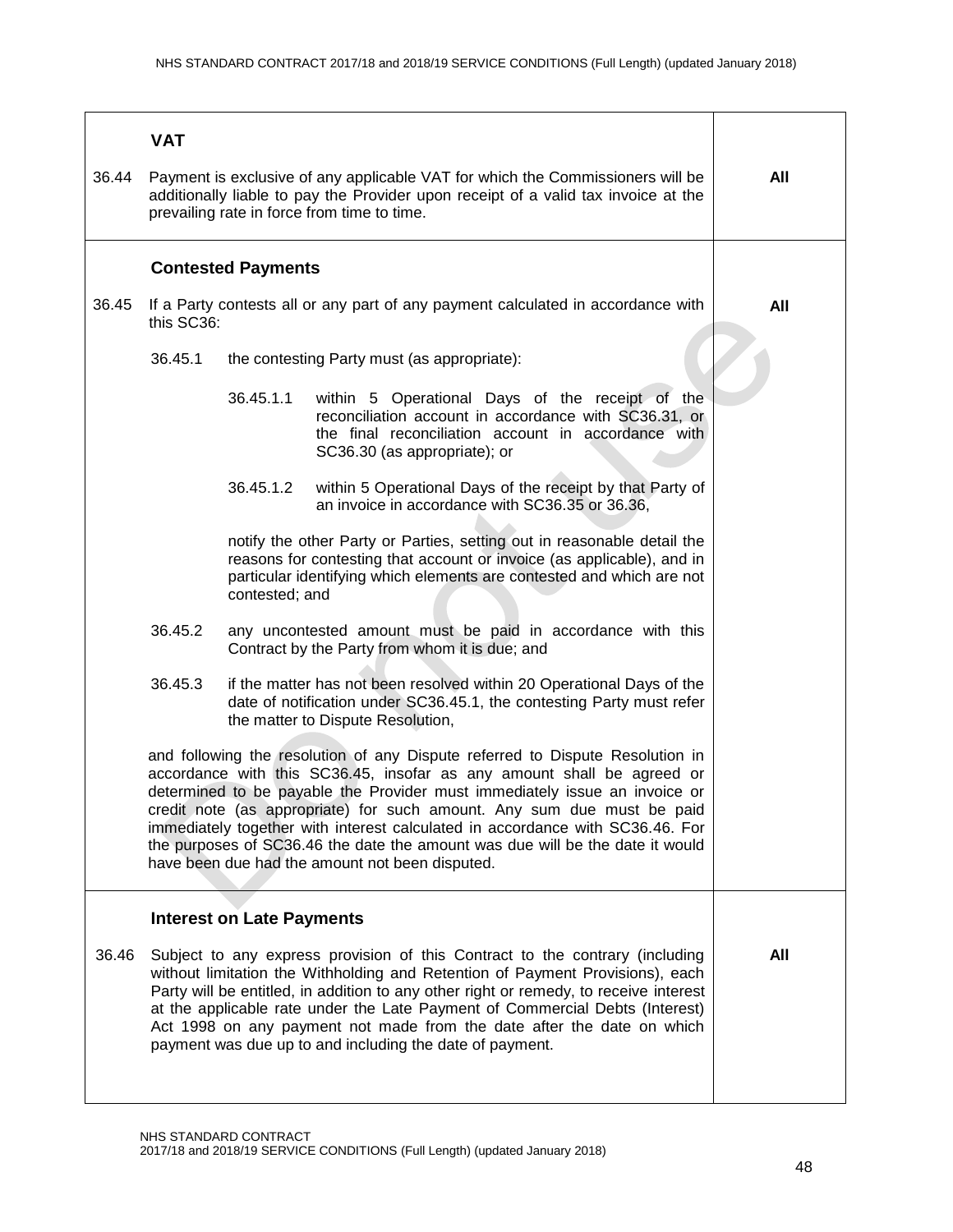| 36.47          | <b>Set Off</b><br>Whenever any sum is due from one Party to another as a consequence of<br>reconciliation under this SC36 or Dispute Resolution or otherwise, the Party due<br>to be paid that sum may deduct it from any amount that it is due to pay the<br>other, provided that it has given 5 Operational Days' notice of its intention to do<br>SO.                                                                                                                                                                                                                                                                                                                                                                                                                                                                                                                                                                                                      | All                                                                                                  |
|----------------|---------------------------------------------------------------------------------------------------------------------------------------------------------------------------------------------------------------------------------------------------------------------------------------------------------------------------------------------------------------------------------------------------------------------------------------------------------------------------------------------------------------------------------------------------------------------------------------------------------------------------------------------------------------------------------------------------------------------------------------------------------------------------------------------------------------------------------------------------------------------------------------------------------------------------------------------------------------|------------------------------------------------------------------------------------------------------|
| 36.48          | <b>Invoice Validation</b><br>The Parties must comply with Law and Guidance (including Who Pays?<br>Guidance and Invoice Validation Guidance) in respect of the use of data in the<br>preparation and validation of invoices.                                                                                                                                                                                                                                                                                                                                                                                                                                                                                                                                                                                                                                                                                                                                  | All                                                                                                  |
| 36.49          | <b>Submission of Invoices</b><br>The Provider must use all reasonable endeavours to submit all invoices via the<br>e-Invoicing Platform in accordance with e-Invoicing Guidance or via an<br>alternative PEPPOL-compliant e-invoicing system.                                                                                                                                                                                                                                                                                                                                                                                                                                                                                                                                                                                                                                                                                                                 | All                                                                                                  |
| 36.50<br>36.51 | <b>Nominated Supply Agreements</b><br>The Co-ordinating Commissioner may at any time, by reasonable notice (having<br>regard to the terms of existing supply agreements entered into prior to 1 October<br>2015 pursuant to a lawful procurement process) in writing, require the Provider<br>to purchase (and that any Sub-Contractor purchases) any device listed in the<br>High Cost Devices and Listed Procedures tab, or any drug listed in the High<br>Cost Drugs tab at Annex A to the National Tariff and used in the delivery of the<br>Services from a supplier, intermediary or via a framework listed in that notice.<br>The Provider will not be entitled to payment for any such item purchased and<br>used in breach of such a notice.<br>The Provider must use all reasonable endeavours to co-operate with NHS<br>Improvement and NHS Supply Chain to implement in full the requirements of the<br>Nationally Contracted Products Programme. | <b>Specialised</b><br><b>Services</b><br>(NHS<br><b>Trust/NHS FT</b><br>only)<br><b>NHS Trust/FT</b> |
|                | <b>QUALITY REQUIREMENTS AND INCENTIVE</b><br><b>SCHEMES</b>                                                                                                                                                                                                                                                                                                                                                                                                                                                                                                                                                                                                                                                                                                                                                                                                                                                                                                   |                                                                                                      |
|                | SC37 Local Quality Requirements and Quality Incentive Scheme                                                                                                                                                                                                                                                                                                                                                                                                                                                                                                                                                                                                                                                                                                                                                                                                                                                                                                  |                                                                                                      |
| 37.1           | The Parties must comply with their duties under the Law to improve the quality<br>of clinical and/or care services for Service Users, having regard to Guidance.                                                                                                                                                                                                                                                                                                                                                                                                                                                                                                                                                                                                                                                                                                                                                                                              | All                                                                                                  |
| 37.2           | Nothing in this Contract is intended to prevent this Contract from setting higher<br>quality requirements than those laid down under Monitor's Licence (if any) or<br>required by any relevant Regulatory or Supervisory Body.                                                                                                                                                                                                                                                                                                                                                                                                                                                                                                                                                                                                                                                                                                                                | All                                                                                                  |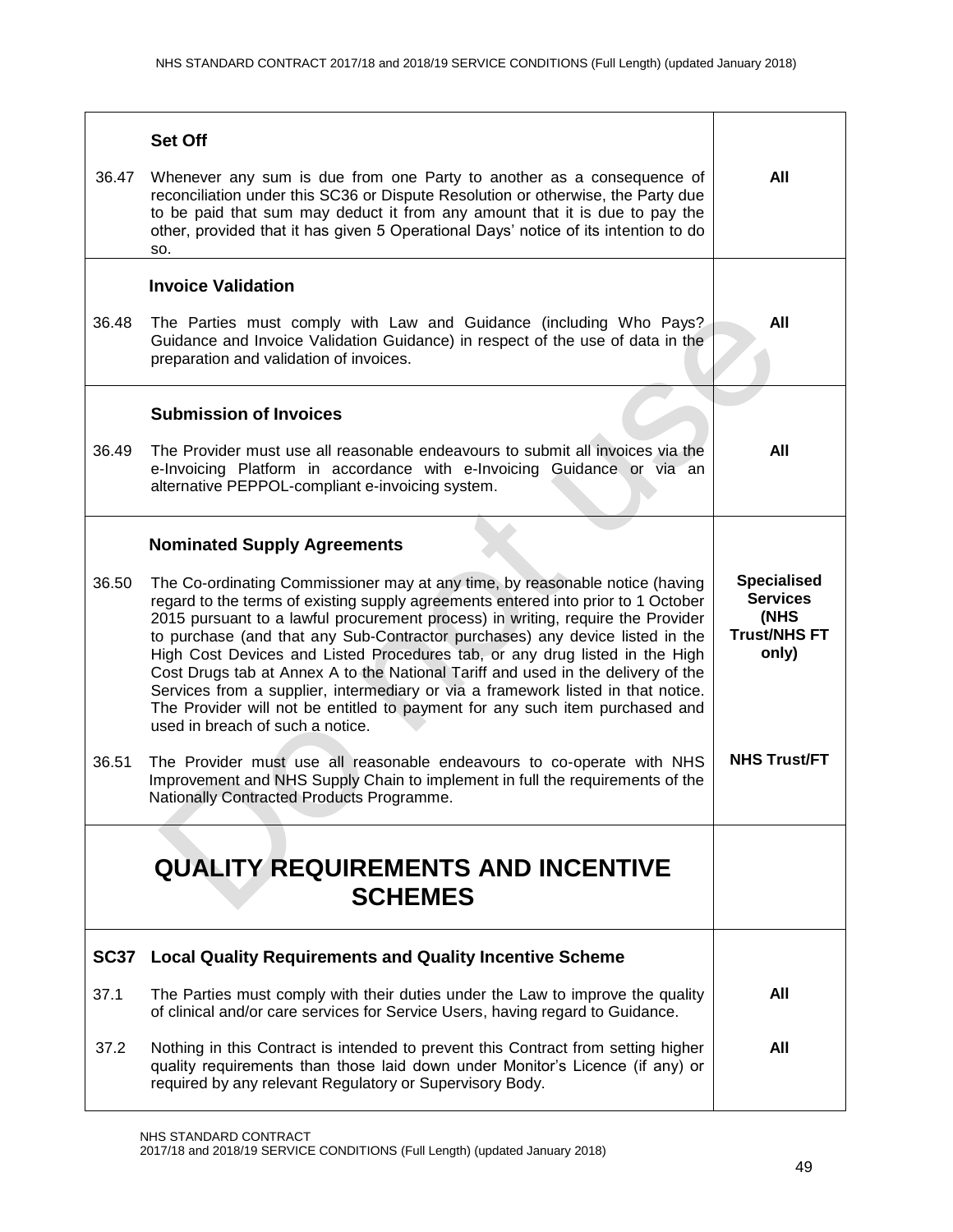| 37.3 | Before the start of each Contract Year, the Co-ordinating Commissioner and the<br>Provider will agree the Local Quality Requirements and Quality Incentive<br>Scheme Indicators that are to apply in respect of that Contract Year. In order to<br>secure continual improvement in the quality of the Services, those Local Quality<br>Requirements and Quality Incentive Scheme Indicators must not, except in<br>exceptional circumstances, be lower or less onerous than those for the previous<br>Contract Year. The Co-ordinating Commissioner and the Provider must give<br>effect to those revised Local Quality Requirements and Quality Incentive<br>Scheme Indicators by means of a Variation (and, where revised Local Quality<br>Requirements and Quality Incentive Scheme Indicators are in respect of a<br>Service to which a National Price applies and if appropriate, a Local Variation in<br>accordance with SC36.11 to 36.15 (Local Variations)). | All |
|------|----------------------------------------------------------------------------------------------------------------------------------------------------------------------------------------------------------------------------------------------------------------------------------------------------------------------------------------------------------------------------------------------------------------------------------------------------------------------------------------------------------------------------------------------------------------------------------------------------------------------------------------------------------------------------------------------------------------------------------------------------------------------------------------------------------------------------------------------------------------------------------------------------------------------------------------------------------------------|-----|
| 37.4 | If revised Local Quality Requirements and/or Quality Incentive Scheme<br>Indicators cannot be agreed between the Parties, the Parties must refer the<br>matter to Dispute Resolution for escalated negotiation and then (failing<br>agreement) mediation.                                                                                                                                                                                                                                                                                                                                                                                                                                                                                                                                                                                                                                                                                                            | All |
| 37.5 | For the avoidance of doubt, the Quality Incentive Scheme Indicators will apply in<br>addition to and not in substitution for the Local Quality Requirements.                                                                                                                                                                                                                                                                                                                                                                                                                                                                                                                                                                                                                                                                                                                                                                                                         | All |
|      | <b>SC38 Commissioning for Quality and Innovation (CQUIN)</b>                                                                                                                                                                                                                                                                                                                                                                                                                                                                                                                                                                                                                                                                                                                                                                                                                                                                                                         |     |
| 38.1 | Where and as required by CQUIN Guidance, the Parties must implement a<br>performance incentive scheme in accordance with CQUIN Guidance for each<br>Contract Year or the appropriate part of it.                                                                                                                                                                                                                                                                                                                                                                                                                                                                                                                                                                                                                                                                                                                                                                     | All |
| 38.2 | If the Provider has satisfied a CQUIN Indicator a CQUIN Payment calculated in<br>accordance with CQUIN Guidance will be payable by the Commissioners to the<br>Provider in accordance with CQUIN Table 1.                                                                                                                                                                                                                                                                                                                                                                                                                                                                                                                                                                                                                                                                                                                                                            | All |
|      | <b>Payment on Account</b>                                                                                                                                                                                                                                                                                                                                                                                                                                                                                                                                                                                                                                                                                                                                                                                                                                                                                                                                            |     |
| 38.3 | Before the start of each Contract Year the Co-ordinating Commissioner and the<br>Provider may agree a schedule of payments to be made by the Commissioners<br>during the relevant Contract Year on account in expectation of the Provider<br>satisfying the CQUIN Indicators. That schedule of payments must be recorded<br>in CQUIN Table 2.                                                                                                                                                                                                                                                                                                                                                                                                                                                                                                                                                                                                                        | All |
| 38.4 | Each Commissioner must, on receipt of the appropriate invoice, pay to the<br>Provider its CQUIN Payments on Account in accordance with CQUIN Table 2.                                                                                                                                                                                                                                                                                                                                                                                                                                                                                                                                                                                                                                                                                                                                                                                                                | All |
|      | <b>CQUIN Performance Report</b>                                                                                                                                                                                                                                                                                                                                                                                                                                                                                                                                                                                                                                                                                                                                                                                                                                                                                                                                      |     |
| 38.5 | The Provider must submit to the Co-ordinating Commissioner a CQUIN<br>Performance Report at the frequency and otherwise in accordance with the<br>National Requirements Reported Locally.                                                                                                                                                                                                                                                                                                                                                                                                                                                                                                                                                                                                                                                                                                                                                                            | All |
| 38.6 | The Co-ordinating Commissioner must review and discuss with each<br>Commissioner the contents of each CQUIN Performance Report.                                                                                                                                                                                                                                                                                                                                                                                                                                                                                                                                                                                                                                                                                                                                                                                                                                      | All |
| 38.7 | If any Commissioner wishes to challenge the content of any CQUIN<br>Performance Report (including the clinical or other supporting evidence included<br>in it) the Co-ordinating Commissioner must serve a CQUIN Query Notice on the                                                                                                                                                                                                                                                                                                                                                                                                                                                                                                                                                                                                                                                                                                                                 | All |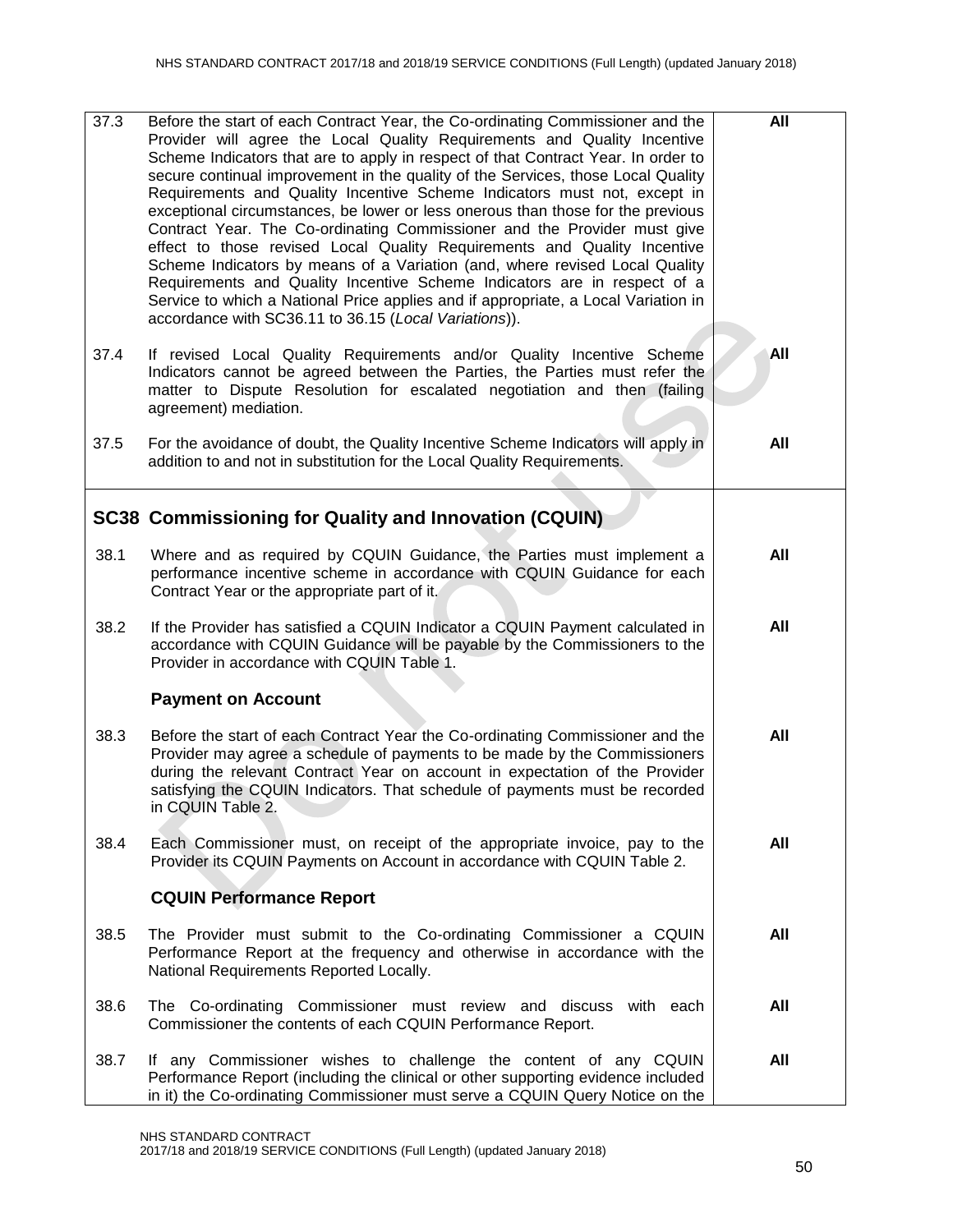| 38.8  | In response to any CQUIN Query Notice the Provider must, within 10<br>Operational Days of receipt, either:                                                                                                                                                                                                                                                                                                                                                                                                                                                                                                                                                 | All |
|-------|------------------------------------------------------------------------------------------------------------------------------------------------------------------------------------------------------------------------------------------------------------------------------------------------------------------------------------------------------------------------------------------------------------------------------------------------------------------------------------------------------------------------------------------------------------------------------------------------------------------------------------------------------------|-----|
|       | 38.8.1<br>submit a revised CQUIN Performance Report (including, where<br>appropriate, further supporting evidence); or                                                                                                                                                                                                                                                                                                                                                                                                                                                                                                                                     |     |
|       | 38.8.2<br>refer the matter to Dispute Resolution.                                                                                                                                                                                                                                                                                                                                                                                                                                                                                                                                                                                                          |     |
| 38.9  | If the Provider submits a revised CQUIN Performance Report in accordance with<br>SC38.8, the Co-ordinating Commissioner must, within 10 Operational Days of<br>receipt, either:                                                                                                                                                                                                                                                                                                                                                                                                                                                                            | All |
|       | 38.9.1<br>accept the revised CQUIN Performance Report; or                                                                                                                                                                                                                                                                                                                                                                                                                                                                                                                                                                                                  |     |
|       | 38.9.2<br>refer the matter to Dispute Resolution.                                                                                                                                                                                                                                                                                                                                                                                                                                                                                                                                                                                                          |     |
| 38.10 | The CQUIN Payments on Account may be adjusted from time to time as may be<br>set out in CQUIN Table 2, on the basis of accepted CQUIN Performance<br>Reports.                                                                                                                                                                                                                                                                                                                                                                                                                                                                                              | All |
|       | <b>Reconciliation</b>                                                                                                                                                                                                                                                                                                                                                                                                                                                                                                                                                                                                                                      |     |
| 38.11 | Within 20 Operational Days following the later of:                                                                                                                                                                                                                                                                                                                                                                                                                                                                                                                                                                                                         | All |
|       | 38.11.1<br>the end of the Contract Year; and                                                                                                                                                                                                                                                                                                                                                                                                                                                                                                                                                                                                               |     |
|       | 38.11.2<br>the agreement or resolution of all CQUIN Performance Reports in<br>respect of that Contract Year,                                                                                                                                                                                                                                                                                                                                                                                                                                                                                                                                               |     |
|       | the Provider must submit a CQUIN Reconciliation Account to the Co-ordinating<br>Commissioner.                                                                                                                                                                                                                                                                                                                                                                                                                                                                                                                                                              |     |
| 38.12 | If payment is made in accordance with Clause 38.14 before the final<br>reconciliation account for the relevant Contract Year is agreed under SC36<br>(Payment Terms), and the Actual Annual Value for the relevant Contract Year is<br>not the same as the value against which the CQUIN Payment was calculated,<br>the Provider must within 10 Operational Days following the agreement of the<br>final reconciliation account under SC36 (Payment Terms), send the Co-<br>ordinating Commissioner a reconciliation statement reconciling the CQUIN<br>Payment against what it would have been had it been calculated against the<br>Actual Annual Value. | All |
| 38.13 | Within 5 Operational Days of receipt of either the CQUIN Reconciliation Account<br>under SC38.11 or the reconciliation statement under SC38.12 (as the case may<br>be), the Co-ordinating Commissioner must either agree it or wholly or partially<br>contest it in accordance with SC38.15. The Co-ordinating Commissioner's<br>agreement of either the CQUIN Reconciliation Account under SC38.11 or the<br>reconciliation statement under SC38.12 must not be unreasonably withheld or<br>delayed.                                                                                                                                                      | All |
| 38.14 | The Co-ordinating Commissioner's agreement of the CQUIN Reconciliation<br>Account under SC38.11 or a reconciliation statement under SC38.12 (or where<br>agreed in part in relation to that part) will trigger a reconciliation payment by                                                                                                                                                                                                                                                                                                                                                                                                                 | All |